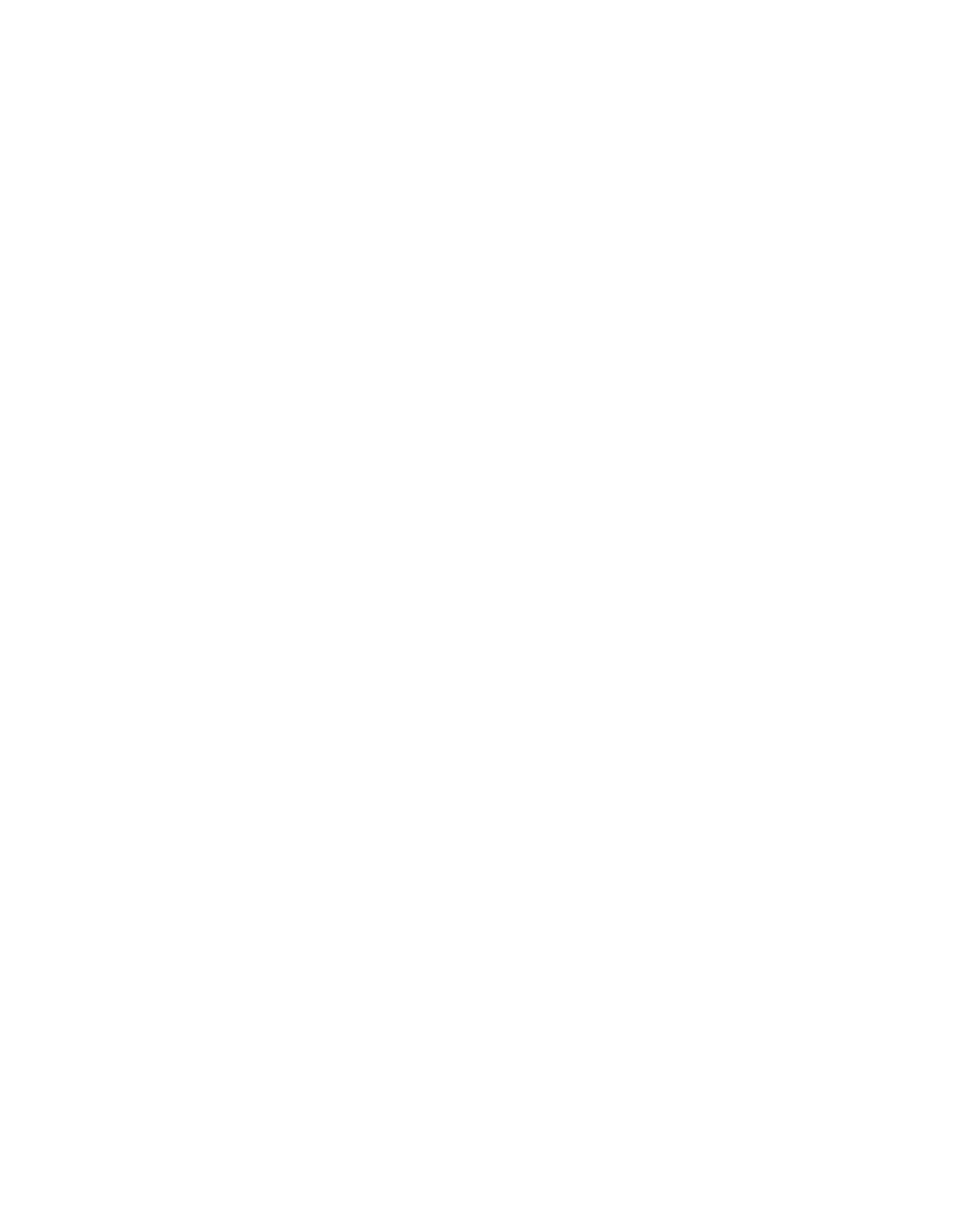### Dear Shareholder,

The purpose of this letter is to review performance, provide a comparison of performance vs. appropriate benchmarks, and discuss our outlook for the CMG Mauldin Solutions Core Fund, the CMG Tactical All Asset Strategy Fund and the CMG Tactical Bond Fund.

## **CMG Mauldin Solutions Core Fund**

The Fund returned +4.68% (Class A Shares) and +4.81% (Class I Shares) over the past six months (May 1, 2017 through October 31, 2017), net of fees. The Morningstar Tactical Allocation Category, the Fund's peer group, returned +5.63% over the past six months (May 1, 2017 through October 31, 2017). The benchmark for the Fund, the Morningstar Moderate Target Risk Index, returned +6.30% over the past six months (May 1, 2017 through October 31, 2017).

The Fund was fully invested for the last six months and well diversified across equities, fixed income and commodities. The Fund was overweight equities and with a moderate to aggressive risk profile for most of the second quarter. The portfolio equity allocation was approximately 35% U.S. equities, 21% international equities (split approximately equally between developed and emerging markets) and 12.50% to sector specific positions, primarily technology and communications. In April and May, the portfolio was underweight fixed income, with a 24% allocation, and exposure was split between long and short duration government bond ETFs. Commodity exposure was approximately 5.25% of the portfolio with the majority of the allocation invested was precious metals. The Fund performed well during the second quarter and as markets started to trade sideways ahead of the summer doldrums, the portfolio shifted to a more balanced moderate risk position, decreasing equity exposure and increasing allocations to fixed income. Equity risk exposure was reduced primarily in the U.S. equity holdings, declining from 35% at the start of the quarter to 27% by the end of June. International and sector based exposure remained at the same level throughout the quarter albeit with sector exposure rotating into consumer cyclical and healthcare positions. The reallocation out of equities found its way into increased fixed income positions, namely long government bond positions. By the end of June fixed income allocations totaled approximately 31% of the portfolio and were long duration biased on average. The portfolio equity allocation was approximately 27% U.S. equities, 21% international equities, and 14% to sector specific positions, primarily technology and consumer cyclical.

Throughout the summer, the Fund remained underweight to fixed income with a 30% position. Long duration government bonds comprised the majority of the fixed income allocation. The portfolio held very little commodity exposure, with less than 3% allocated. During the third quarter, the portfolio moved into a more aggressive risk position, increasing equity and commodity exposure while further reducing fixed income positions. Equity exposure was split evenly between domestic and international positions. Overall, large caps were favored over small and mid-caps. U.S. sector specific exposure declined slightly and rotated out of technology and consumer cyclical positions into financials, energy and utilities. International equity positions were tilted in favor of emerging over developed markets as the Fund increased its allocation to Latin America during the quarter. The Fund continued to reduce fixed income exposure by decreasing allocations to long government bonds and short duration investment grade bonds. The Fund increased commodity exposure, adding precious metal exposure in response to heightened geopolitical risks. At the end of October the Fund was positioned approximately as follows: 28% U.S. equities, 26% international equities, 13% to sector specific positions, 26% fixed income, 5% commodities and 2% in cash.

## **CMG Tactical All Asset Strategy Fund**

The Fund returned +3.29% (Class A Shares) and +3.34% (Class I Shares) over the past six months (May 1, 2017 through October 31, 2017), net of fees. The Morningstar Multialternative Category, the Fund's peer group, returned +2.38% over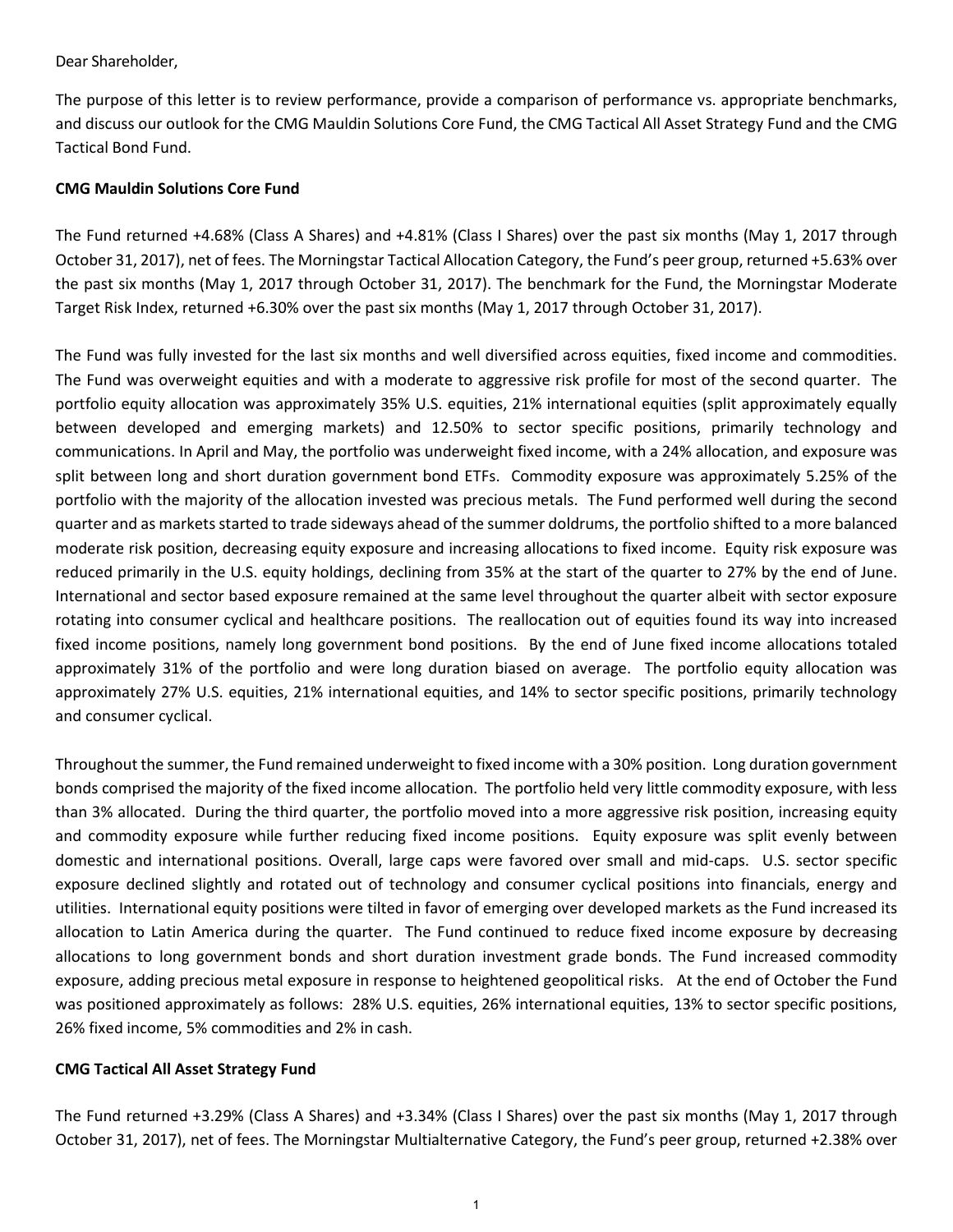the past six months (May 1, 2017 through October 31, 2017). The benchmark for the Fund, the Morningstar Moderate Target Risk TR Index, returned +6.30% over the past six months (May 1, 2017 through October 31, 2017).

The Fund began the first quarter in an aggressive risk-on position with a high allocation, over 80%, to equities. The Fund significantly increased bond exposure during April from 18% at the start of the month to 46% by month end. Fixed income ETFs showed strong relative strength leading into the French election as investors' concerns led to mild de-risking of equity exposure and created a bid on bonds, primarily government bonds. The Fund further increased fixed income exposure in May. It was the first time in a year that the portfolio had a larger allocation to fixed income than equities. The portfolio benefited from being overweight government bonds as concerns over fiscal policy and the new administration's agenda cooled equity markets. Additionally, emerging market equities and consumer discretionary sector exposure contributed to positive performance. In June, the Fund increased risk exposure, rotating out of several fixed income positions back into equities. Positions in emerging market stocks and REITs contributed positive performance while exposure to consumer discretionary stocks detracted from portfolio performance. By quarter end, the Fund was again aggressively positioned, with approximately 72% of the portfolio in equities, primarily international, and only 28% in fixed income related positions. Additionally, fixed income exposure also rotated from primarily long duration positions early in the quarter to mostly short duration bond ETFs by quarter end.

The Fund rotated back into an aggressive risk-on position in July and held over 80% of the portfolio in equity positions for most of the quarter. Equity markets have been strong this year, setting new high after new high, and the strategy has been positioned to capture upside with average equity exposure this year of over 70%, more than ten percentage points higher than in 2016. Furthermore, fixed income exposure in the portfolio reached its lowest level in close to a year. In August and September, the portfolio held less than 10% in fixed income positions. Equities, particularly international equities, have been the dominate asset class this year while fixed income has faced a headwind in the U.S. as the Fed continues to normalize monetary policy by increasing rates. In July, the portfolio rotated out of bonds and into financials (which gained momentum during the quarter as rate increases improve the potential for profitable lending) and increased exposure to large cap international equities and regional exposure to Latin America and China. North Korea's continued nuclear tests brought geopolitics back to the front pages resulting in investors bidding up precious metals during the quarter. As a result, the portfolio held exposure to gold for the first time in over a year. After a flat month in August, equity markets climbed higher in September and the portfolio remained well-positioned to capture upside. The Fund remained aggressively positioned in October, albeit with a better balance between domestic and international equity positions.

## **CMG Tactical Bond Fund**

The Fund returned +0.71% (Class A Shares) over the past six months (May 1, 2017 through October 31, 2017) and +0.91% (Class I Shares) over the past six months (May 1, 2017 through October 31, 2017), net of fees. The Morningstar Nontraditional Bond Category, the Fund's peer group, returned +1.98% over the past six months (May 1, 2017 through October 31, 2017). The benchmark for the Fund, the Bloomberg Barclays U.S. Corporate High Yield Bond Index, returned +1.98% over the past six months (May 1, 2017 through October 31, 2017).

The strategy began the previous six month period in a long position and was fully invested for most of the second quarter until the last week of June when the Fund moved to a defensive position and out of high yields. In mid-July, the strategy moved back into high yields holding a long position into August. In the second half of the month, the strategy moved to a defensive position. After a brief dip in high yield prices, the strategy traded back into a long position at the end of August. The strategy remained long in September and into the fourth quarter. Like most of the past year, high yield bonds have seen modest price appreciation as spreads are already tight, still near historically low levels. Most investors are content clipping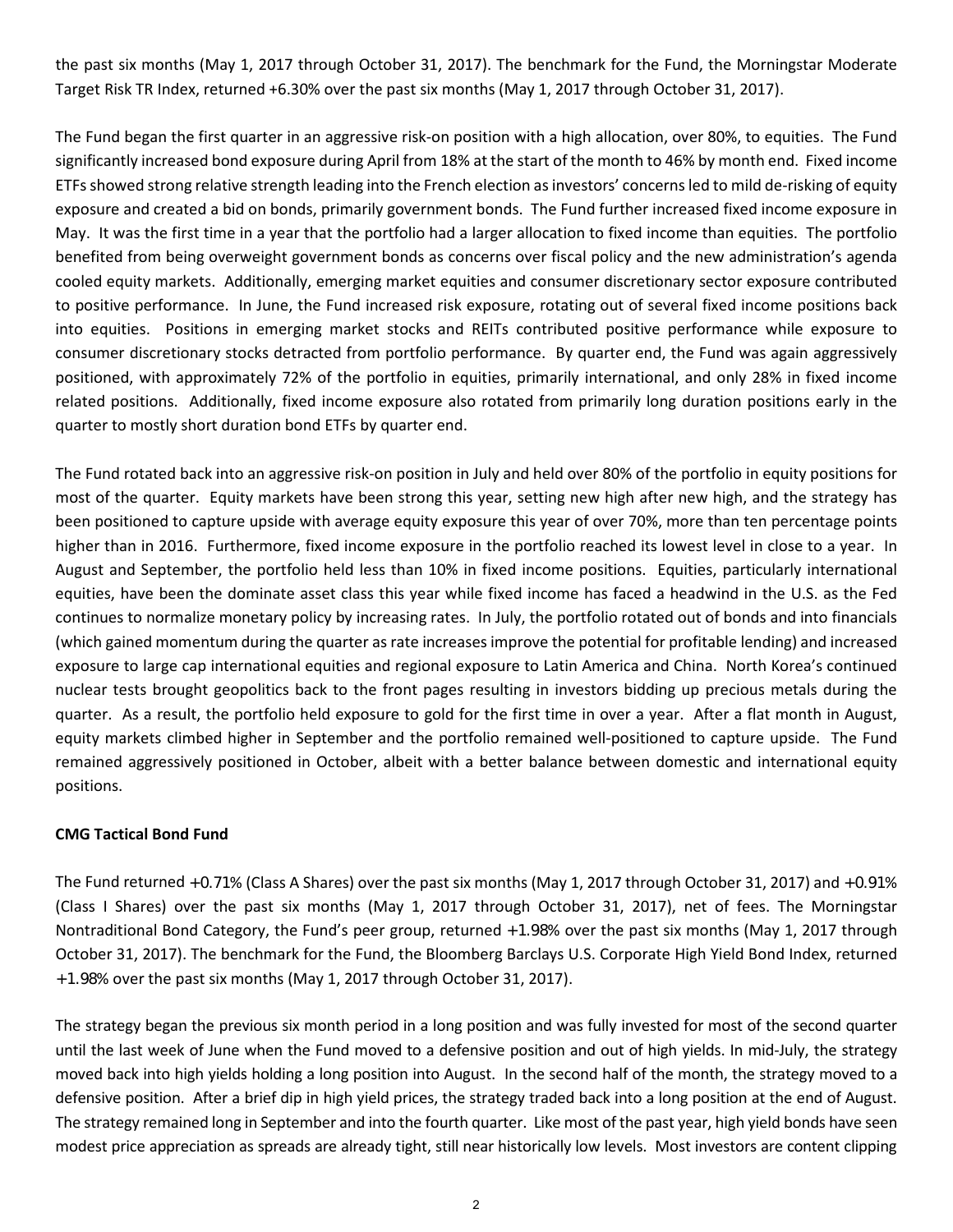a coupon, picking up the yield with no expectations for price appreciation. While it is likely that this environment continues through this year, there are troubling data points that could indicate a change to the market narrative on high yield.

The U.S. economic expansion has already surpassed the average or normal business cycle in duration and the longer an expansion goes, the higher the likelihood of valuation extremes and the greater the risk of investor complacency. Investors typically find out they took on too much risk after the fact. After a plunge in oil prices last year sent yields to multi-year highs, the market then quickly rebounded to near record tight spreads in 18 months. Another drop in oil prices, to below \$40, is likely to trigger a sell-off in high yields or something worse if oil prices stay below that level.

Another troubling indicator of high yield is that investors are willing to receive such low yields while at the same time not asking for more protection in the form of covenants. In fact, according to Moody's, June corporate bonds, including high yields, provided the worst protection for investors of any month on record. In some cases, it's the borrowers who are making demands of lenders, such as asking for restrictions on secondary market transactions. The economy is likely to remain in a slow growth and low inflation state for some time, especially given the gradual pace of monetary tightening. These benign conditions mask risks in high yield and other pockets of the credit markets, namely auto loans and collateralized loan obligations. Similar trends characterized the period in 2005-06 leading up to the financial crisis. According to Moody's, the proportion of "covenant lite" loans (those with few or no restrictions) rose from 27% in 2015 to over 60% in the first quarter of 2017.

Two other areas to keep an eye on are the M&A market and the European high yield bond market. Both could be a source of risk that could lead to a pullback in the U.S. With respect to tax cuts, if a deal is struck on corporate repatriation, the resulting flood of liquidity could lead to increased M&A and private equity activity. It is likely that new deals in this type of environment will continue to be done covenant lite. In mid-October, European junk bonds traded just 7 bps above the U.S. 10-Year Treasury. The tight spread between the two is somewhat misleading as it does not account for currency rates, but is indicative of the detachment between European and U.S. monetary policy. The EU remains committed to its asset purchase program while the Fed tapered back in December 2013 and most recently issued guidance on the wind down / normalization of its balance sheet. If this divergence accelerates or the Fed changes policy next year, we could see high yields in both regions pull back, creating an opportunity for investors to re-enter markets at more attractive prices.

## **Market Outlook**

While there has been plenty of excitement on the geopolitical front, the U.S. economy continues to plod along, unspectacular but steady. The current economic expansion is now the third longest on record (going back to 1854) and shows few signs of hitting a recession in the immediate future. Goldman Sachs is now predicting that this may end up being the longest economic expansion in U.S. history. Global equity markets continued their steady climb higher despite a third quarter marked by geopolitics and natural disasters. Investors shrugged aside three Hurricanes, wildfires in Northern California and ongoing sabre rattling in North Korea as the will to own stocks has overpowered all reflexes at risk management: the VIX (the CBOE's measure of 30 day volatility) is at multi-year lows. Disasters and Kim Jung Un are headline grabbers as far as risks go, but the truth is that natural disasters, particularly hurricanes, typically have a stimulative effect on the economy as the cleanup turns to new construction and auto sales jump in response to massive flooding. Scary as the prospect of nuclear war is, nobody's that crazy, right? That seems to be the attitude of investors and it's not unreasonable: global growth is strong and coordinated across major economic areas of the world, corporate profits are still near record highs, commodity markets have stabilized, the EU is not going to fall apart, and BREXIT is still an eternity away. So are the days of drawdowns and market corrections behind us? We don't think so.

#### *GLOBAL BUSINESS SENTIMENT*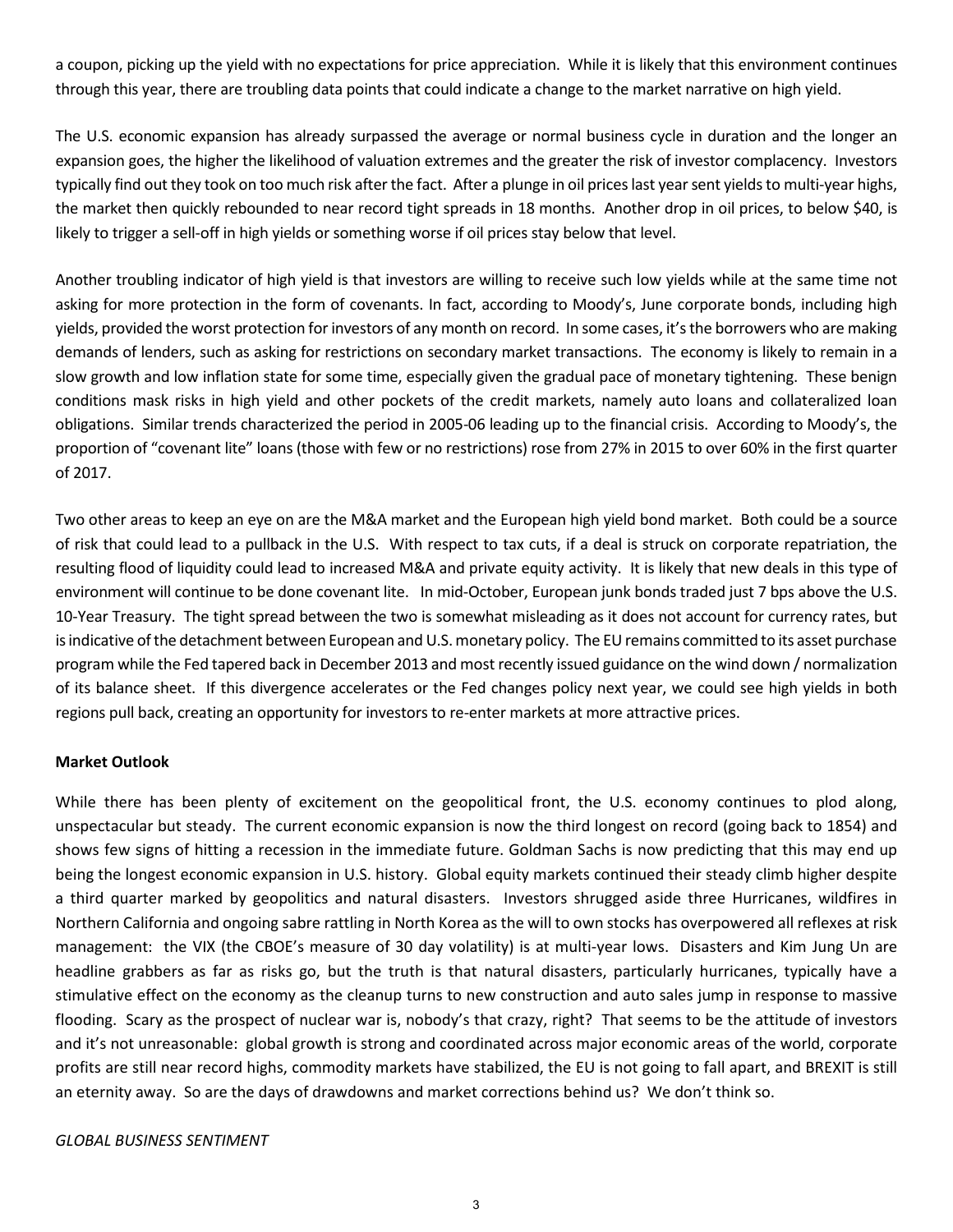Investors have taken note and they are not confident that the current administration can deliver. Apparently, corporate executives feel the same way. In the June Economic Conditions Snapshot, a McKinsey Global Survey of over 1000 global executives, geopolitical instability was cited as the greatest risk to global economic growth over the next year. This was consistent across every region surveyed and for North America, the percent of respondents that cited it as the greatest threat rose 15 points over the past quarter (65% of respondents in June, up from 50% in March). Other interesting observations from the report include:

- International executives are more optimistic than North American executives.
- European executives are the most optimistic with over 50% responding that conditions in their home economy will improve. This is up from 38% in March.
- North American executives are now the least likely to expect improvements out of any region. Only 38% now expect conditions to improve, down from 48% in March and 53% in December. Clearly, the post-election euphoria is fading.

A buoyant mood in Europe, after the election of Emmanuel Macron, has created an additional tailwind for the Euro, driving it to the highest level against the dollar in over two years. The dollar index also hit a 13-month low. International markets continue to outperform U.S. equity markets as investors are looking for higher growth elsewhere. They are more confident they will find it outside of the U.S. This sentiment is echoed in the McKinsey survey where for the first time since March 2016, more emerging market executives than developed market executives predict their profits will increase in the next six months. Strong growth out of China is yet another positive sign that suggests smooth sailing for the global economy for the time being. This feeling is again corroborated in the McKinsey report. The percentage of executives citing a China slowdown as a risk to global growth in the next 10 years dropped from 37% in December to 30% in June.

## *BREXIT?*

North Korea headlines may be scary on the nightly news but it's the UK that could bring a chill to your portfolio. Of more significance to asset allocation is the state of Brexit negotiations. The UK represents approximately 18% of the MSCI EAFE Index (second largest exposure after Japan) and 5% of the MSCI ACWI Index (third largest allocation after the U.S. and Japan). The sun may have set on the British Empire, but economically, the UK still punches above its weight. Prime Minister Teresa May called an election in June that was meant to solidify her mandate (bear in mind she was never elected) ahead of Brexit. The result was a disaster for May and her party. Rather than consolidate her party, schisms on Brexit and May's leadership have opened with party members openly calling for her resignation. The opposition Labour Party is also divided on Brexit (stay or go and how to go about it). It's been more than 13 months since the referendum; there appears to be no cohesion to the UK's position in either party and negotiations are to conclude in autumn of 2018. Will we see a hard Brexit, soft Brexit, moderate Brexit, another election or a referendum on the referendum?

At this point, anything is possible. At the core of the dysfunction is the paradox of Britain's position: regain control of borders from the EU but maintain open flow of capital and preserve the economic relationship. The EU, of which only one of its members need use its veto in the future to scuttle an agreement, is unified (and indeed feeling more buoyant after the French election) in its opposition to Britain choosing what parts of its relationship it likes or doesn't like. The British government has not released an analysis of the impact of Brexit but other studies have pointed to a 20% decline in trade over ten years (soft Brexit – think Norway's relationship with the EU) to a 40% decline in trade over ten years and a 2.6% decline in annual income per capita (hard Brexit – Britain abides by WTO rules). Clearly these are just estimates but they are alarming in that time is being wasted. Given the market tantrums that occurred around Grexit, it is surprising how little effect Brexit has had this year on investor sentiment.

## *POLITICAL HEADWINDS*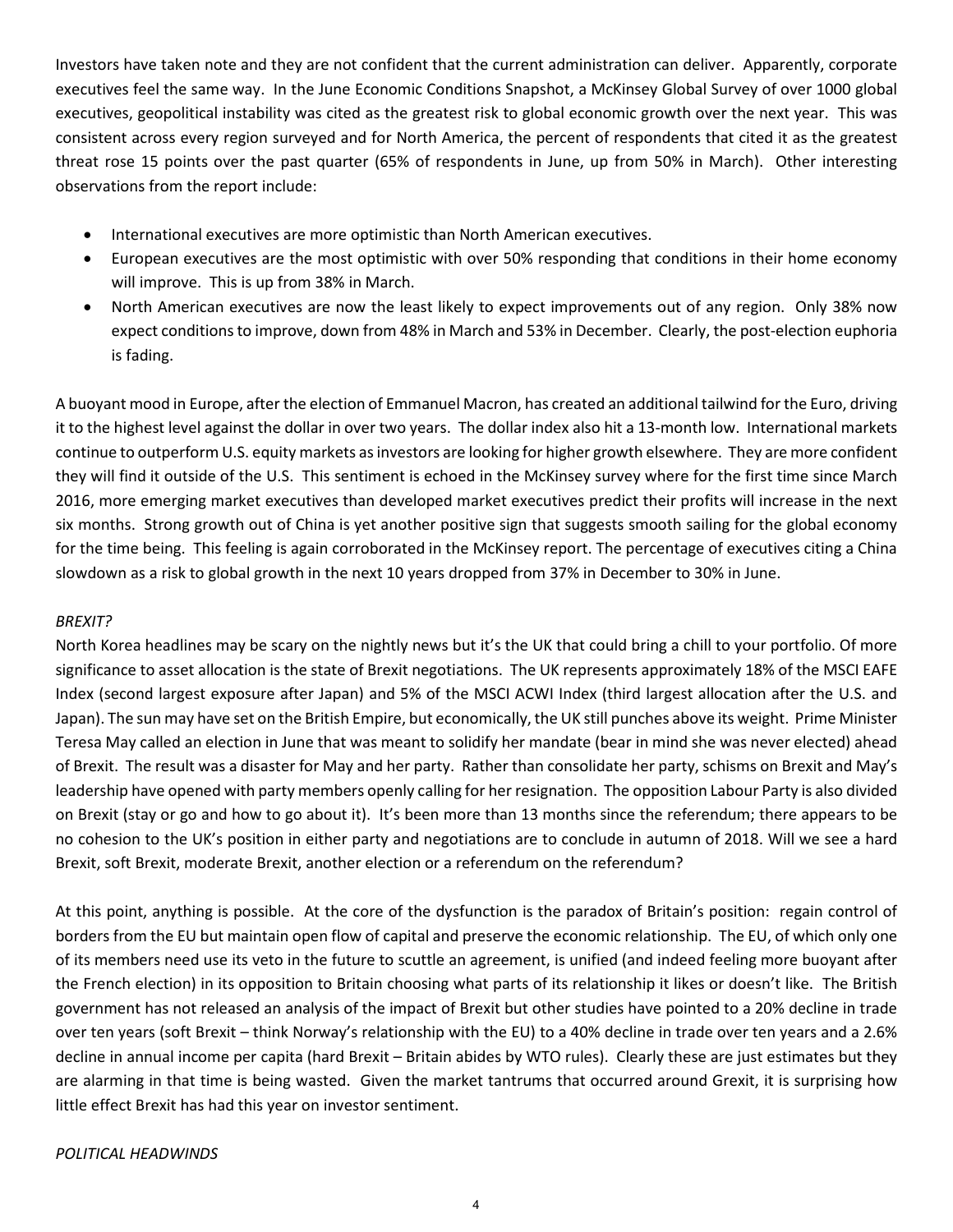Since the depths of the financial crisis when Congress failed to initially authorize TARP, the focus of most critics have been on the activist policy of the Fed, the risk of runaway inflation and the perversion of moral hazard. Laissez faire! was the rallying cry of purists – leave the market alone and all will be well. Oddly, that is what is happening now – as far as the Fed is concerned. While controversial, their constructive and active role in supporting the economy is coming to an end. Fed funds, while not on the timetable originally promised, continue to stairstep higher and this past quarter the Fed communicated its plan for winding down its balance sheet. The next act of this economic expansion will be played by a different cast of characters in the role of Fed Chair and in the role of worst supporting actor, in the form of Congress. There is no one who can play the leading role as the Fed steps back.

In the past year, we have lamented the lack of fiscal support from the government to complement the Fed monetary policy and facilitate a proper handoff of responsibility for economic reform to the two political bodies that can and should do more: Congress and the President. Fiscal policy has by and large been inconsequential aside from minor squalls like the debt ceiling standoff in 2013. That has changed; fiscal policy and politics is now looking like the biggest headwind for the market. Respondents to the most recent McKinsey Global Survey agree. In fact, the recent survey highlights a number of paradoxes facing the global economy and the US more specifically. For the first time in six years the majority of respondents (global corporate executives) say their home economies are on the right track. This coincides with strong readings on consumer and business confidence for most of this year. However, when those same executives were asked about the biggest risks to growth, their top two responses were: domestic political conflicts and geopolitical instability. In North America, 52% of respondents cited domestic political conflicts as the largest risk – well ahead of any other region in the world.

After multiple failed healthcare votes and the constant infighting between the Trump administration and congressional Republicans, there is no guarantee that tax cuts will pass. Public support (aside from the corporate sector) has been lukewarm (largely due to the lack of information and the disproportionate cuts favoring the wealthiest Americans and corporations) and there is no guarantee that the deficit hawks in the Republican party will go along with a plan that might add over \$2 trillion, or 10%, to America's national debt in the next 10 years. In opposition, Senate leader Mitch McConnell spent the better part of eight years telling Americans and his base that the deficit was America's most serious long-term problem. The current proposal would take the U.S. debt-to-GDP ratio from 75% today to over 100% in a decade. It will take some political chutzpah to now convince true fiscal conservatives that an economy at full employment needs a tax cut of this size. Simulations of the current proposal by Moody's Analytics (which uses a similar model as the Fed, the CBO and the Joint Committee on Taxation) suggests that stronger inflation and higher interest rates are the likely result of the plan, in effect negating the stimulative effects on growth. This was what happened in the early 80s and the result was a recession, a budget crisis and the Fed having to make a U-turn and raise rates. For these reasons, it is likely that Trump, who is no stranger to debt, will select a dove as his appointment for Fed chair. Finally, there is a real risk that the U.S. would face a credit downgrade. All of these factors would, after the initial fiscal sugar high, weigh heavy on long-term growth prospects for the country.

The debate on tax cuts highlights another paradox that shows up in the McKinsey Survey: when asked about growth over the next decade, the second most cited threat was rising income inequality. Additionally, social unrest shows up as the fourth largest threat to growth over the next 12 months, up over 30% since the March 2017 survey. Keep in mind that this is a survey of executives, many of whom stand to benefit from tax cuts that are likely to exacerbate the trend in inequality. In a similar vein, Ray Dalio posted an excellent article on October 23 titled, *Our Biggest Economic, Social and Political Issue – The Two Economies: The Top 40% and the Bottom 60%*. Here are a few of the highlights that are related to tax cuts, repatriation of assets and inequality:

• Since 1980, median household real incomes have been flat and the average household in the top 40% earns four times more than the average household in the bottom 60%.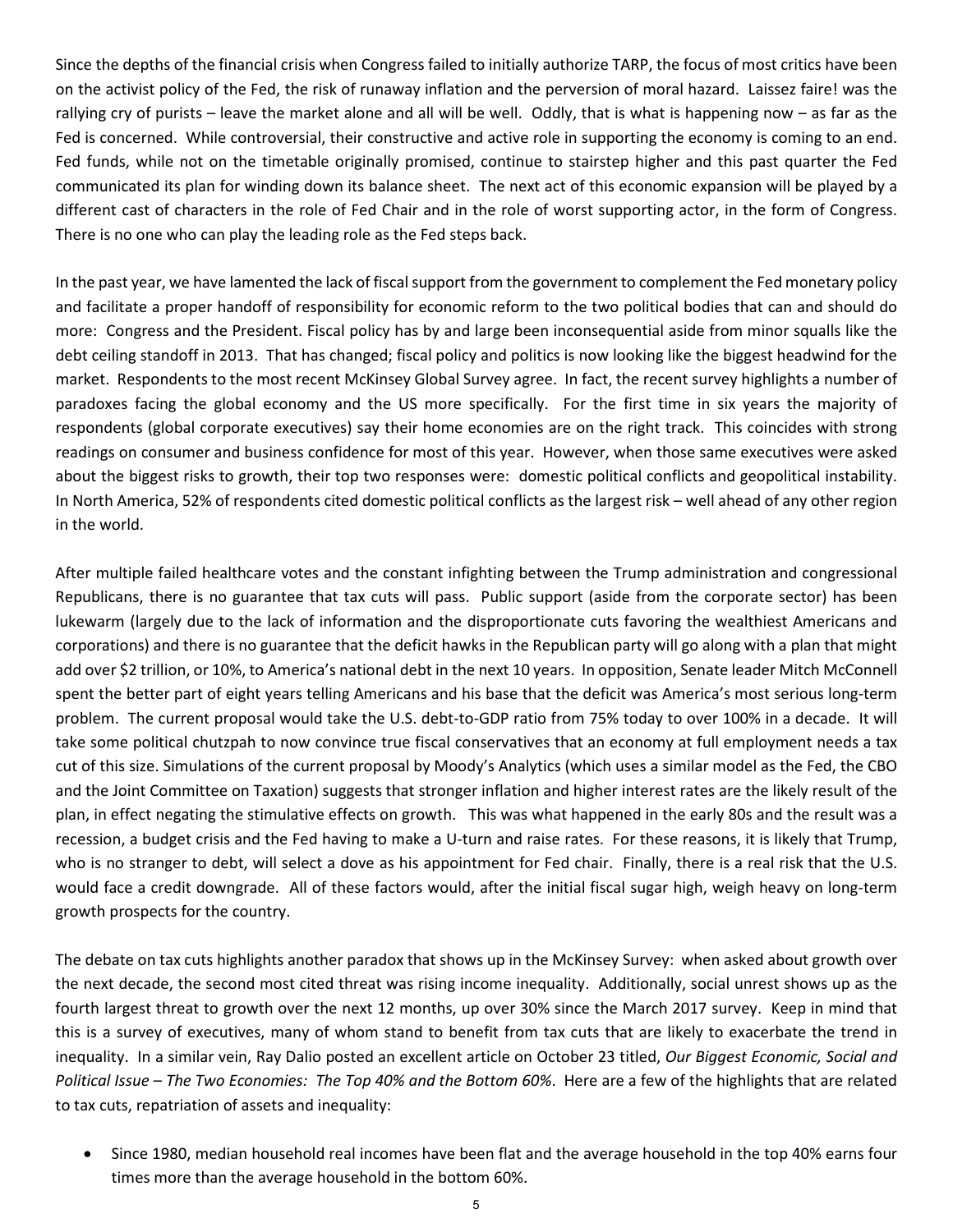- Those in the top 40% now have on average 10 times as much wealth as those in the bottom 60%, up from 6 times as much in 1980.
- Only about a third of the bottom 60% saves any of its income (in cash and financial assets).
- Only about a third of families in the bottom 60% have retirement savings accounts which average less than \$20,000.

The current tax cut proposal and the failure of healthcare reform will hit the bottom 60% and the middle class specifically very hard. Namely, they are not likely to benefit from the tax cuts despite having a larger propensity to spend but are likely to face higher healthcare costs. Higher interest rates will also have a larger impact on the bottom 60%. Additionally, any benefits from corporate tax cuts and repatriation (which will likely funnel into shares buybacks and dividends) will flow to the top 40% which has more than twice as much of their net worth in stocks as the bottom 60%. The full article is available **[here](https://www.linkedin.com/pulse/our-biggest-economic-social-political-issue-two-economies-ray-dalio/)** and is well worth a read.

Kindest regards,

PJ Grzywacz

President November 7, 2017

3969-NLD-11/09/2017

**Additional Index Disclosure:** The **Bloomberg Barclays U.S. Corporate High Yield Bond Index:** The Bloomberg Barclays U.S. Corporate High Yield Bond Index is an unmanaged index that covers the universe of fixed-rate, noninvestment grade debt. The **Morningstar Moderate Target Risk Index:** The Moderate Target Risk Index is a rules-based index based on a well-established asset allocation methodology from Ibbotson Associates, a Morningstar company. The index seeks to provide both capital appreciation and income. This index tends to hold larger positions in stocks than conservative-allocation portfolios. The index typically has 50-70% of assets in equities. The index is rebalanced annually. The **Morningstar Multialternative Category**: The Multialternative Category contains funds that offer investors exposure to several different alternative investment tactics. Funds in this category have a majority of their assets exposed to alternative strategies. An investor's exposure to different tactics may change slightly over time in response to market movements. Funds in this category include both funds with static allocations to alternative strategies and funds tactically allocating among alternative strategies and asset classes. The gross short exposure is greater than 20%. The **Morningstar Nontraditional Bond Category**: The Nontraditional Bond Category contains funds that pursue strategies divergent in one or more ways from conventional practice in the broader bond-fund universe. Many funds in this group describe themselves as "absolute return" portfolios, which seek to avoid losses and produce returns uncorrelated with the overall bond market; they employ a variety of methods to achieve those aims. Another large subset are self-described "unconstrained" portfolios that have more flexibility to invest tactically across a wide swath of individual sectors, including high-yield and foreign debt, and typically with very large allocations. Funds in the latter group typically have broad freedom to manage interest-rate sensitivity, but attempt to tactically manage those exposures in order to minimize volatility. The category is also home to a subset of portfolios that attempt to minimize volatility by maintaining short or ultra-short duration portfolios, but explicitly court significant credit and foreign bond market risk in order to generate high returns. Funds within this category often will use credit default swaps and other fixed income derivatives to a significant level within their portfolios. The **Morningstar Tactical Allocation Category:** The Tactical Allocation Category contains funds that seek to provide capital appreciation and income by actively shifting allocations across investments. These funds have material shifts across equity regions, and bond sectors on a frequent basis. To qualify for the tactical allocation category, a fund must have minimum exposures of 10% in bonds and 20% in equity. Next, a fund must historically demonstrate material shifts in sector or regional allocations either through a gradual shift over three years or through a series of material shifts on a quarterly basis. Within a three year period, typically the average quarterly changes between equity regions and bond sectors exceeds 15% or the difference between the maximum and minimum exposure to a single equity region or bond sector exceeds 50%.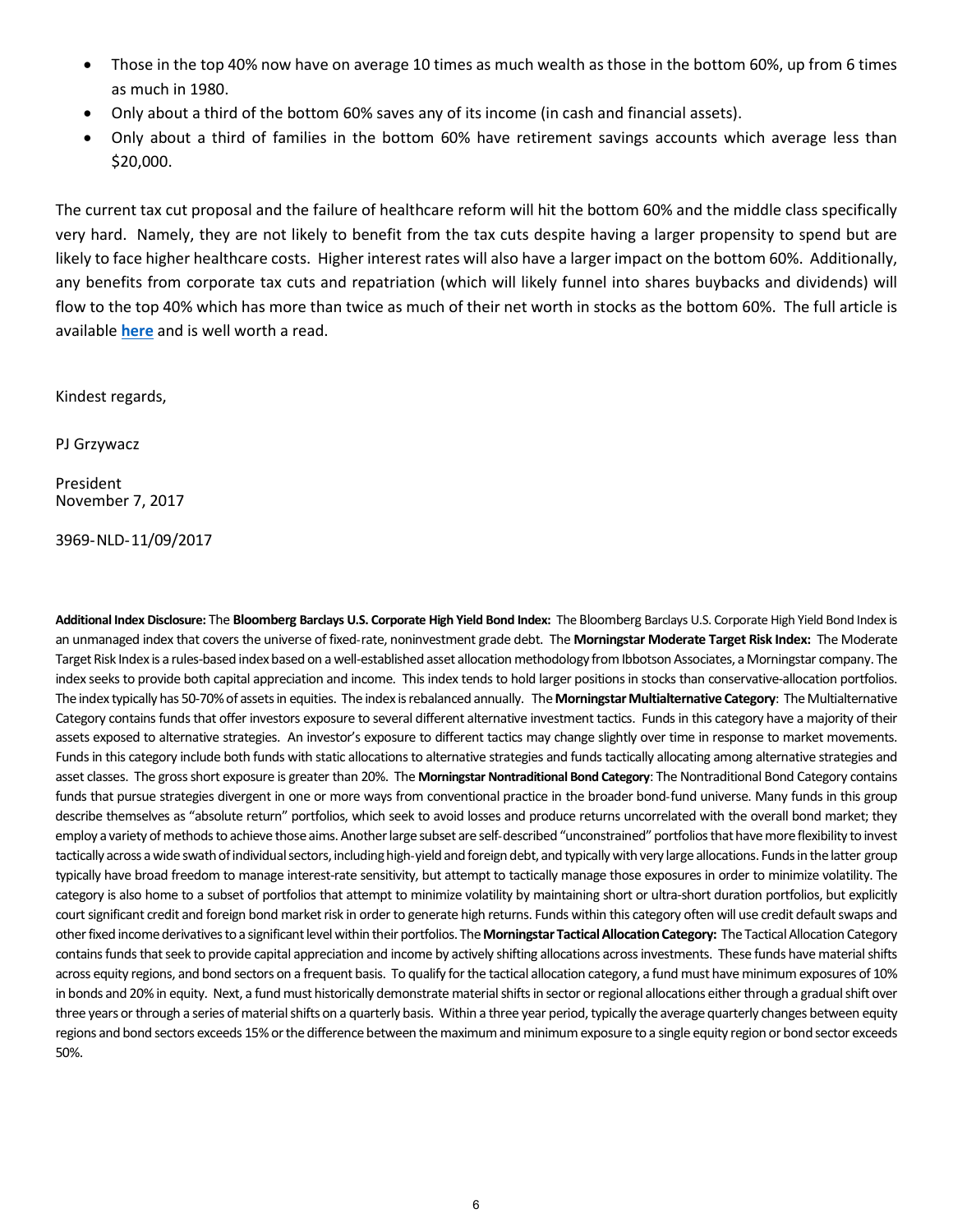#### **Annualized Total Returns as of October 31, 2017**

|                                           |            |          | <b>Annualized Since</b> |
|-------------------------------------------|------------|----------|-------------------------|
| <b>CMG Mauldin Solutions Core Fund:</b>   | Six Months | One Year | Inception *             |
| <b>Class A</b>                            |            |          |                         |
| Without sales charge                      | 4.68%      | 12.71%   | 2.80%                   |
| With sales charge                         | $(0.94)$ % | 6.28%    | 1.45%                   |
| Class I                                   | 4.81%      | 12.75%   | 3.03%                   |
| MSCI AC World Index                       | 10.24%     | 23.20%   | 8.48%                   |
| Morningstar Moderate Target Risk TR Index | 6.30%      | 14.00%   | 6.50%                   |

\_\_\_\_\_\_\_\_\_\_\_\_\_\_\_\_ \* Class A and Class I shares commenced operations on May 15, 2013.

The MSCI All Country World Index is a free float-adjusted market capitalization weighted equity index designed to measure the performance of equities in developed and emerging markets. Investors cannot invest directly in an index or benchmark.

The Morningstar Moderate Target Risk Index is a rules-based index based on a well-established asset allocation from Ibbotson Associates, a Morningstar company. The index seeks to provide both capital appreciation and income. This index tends to hold larger positions in stocks than conservative-allocation portfolios. The index typically has 50-70% of assets in equities. The index is rebalanced annually.

Past performance is not predictive of future results. The investment return and principal value of an investment will fluctuate. An investor's shares, when redeemed, may be worth more or less than the original cost. Total return is calculated assuming reinvestment of all dividends and distributions, if any. Class A shares are subject to a sales charge of 5.75% imposed on purchases. The Fund's total annual operating expenses, including underlying funds, are 2.00% for Class A and 1.75% for Class I per the Fund's prospectus dated August 28, 2017. The graph does not reflect the deduction of taxes that a shareholder would have to pay on Fund distributions, if any, or the redemption of the Fund shares. For performance information current to the most recent month-end, please call 1-866-CMG-9456.

#### **Portfolio Composition as of October 31, 2017 (Unaudited)**

|                                      | Percent of |
|--------------------------------------|------------|
|                                      | Net Assets |
| Exchange Traded Funds:               | 96.9%      |
| Commodity Funds                      | 2.1%       |
| Debt Funds                           | 29.1%      |
| <b>Equity Funds</b>                  | 65.7%      |
| <b>Exchange Traded Notes:</b>        | 0.8%       |
| <b>Commodity Funds</b>               | 0.8%       |
| Short-Term Investments               | 2.1%       |
| <b>Other Assets less Liabilities</b> | 0.2%       |
| Total                                | 100.0%     |

Please refer to the Portfolio of Investments in this semi-annual report for a detailed analysis of the Fund's holdings.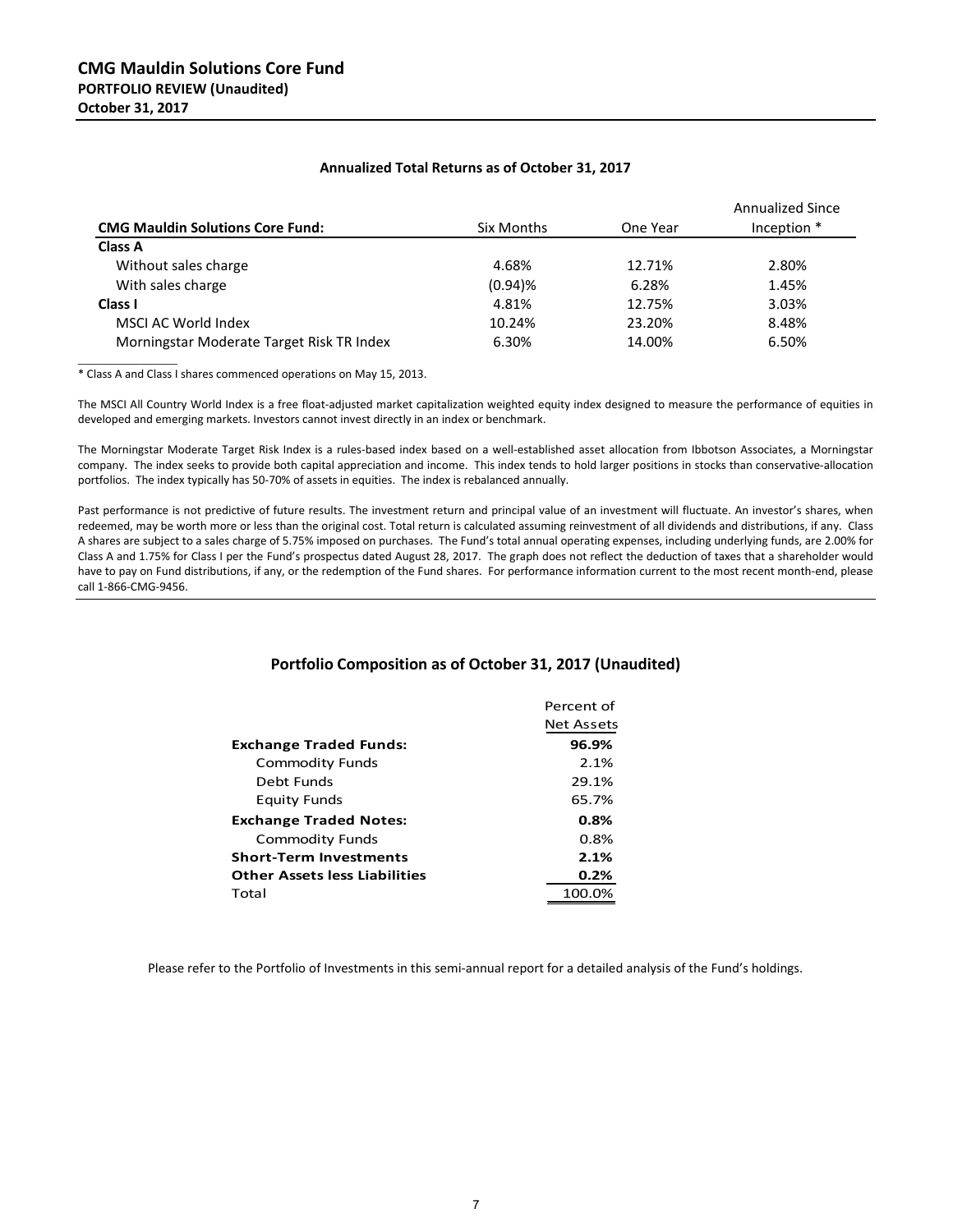$\overline{\phantom{a}}$  , where  $\overline{\phantom{a}}$ 

|                                                  |            |            | Annualized Since |
|--------------------------------------------------|------------|------------|------------------|
| <b>CMG Tactical Bond Fund:</b>                   | Six Months | One Year   | Inception *      |
| <b>Class A</b>                                   |            |            |                  |
| Without sales charge                             | 0.71%      | 3.34%      | 0.95%            |
| With sales charge                                | $(5.03)$ % | $(2.65)$ % | $(1.50)$ %       |
| Class I                                          | 0.91%      | 3.74%      | 1.78%            |
| Bloomberg Barclays US Corporate High Yield Index | 3.44%      | 8.92%      | 5.55%            |

\* Class I shares commenced operations on October 6, 2014. Class A shares commenced operations on May 29, 2015. Barclays U.S. Corporate High Yield Index since inception performance is as of October 6, 2014.

The Barclays U.S. Corporate High Yield Index is a market value-weighted index which covers the U.S. non-investment grade fixed-rate debt market. Investors cannot invest directly in an index or benchmark.

Past performance is not predictive of future results. The investment return and principal value of an investment will fluctuate. An investor's shares, when redeemed, may be worth more or less than the original cost. Total return is calculated assuming reinvestment of all dividends and distributions, if any. Class A shares are subject to a sales charge of 5.75% imposed on purchases. The Fund's total annual operating expenses, including underlying funds, are 2.30% for Class A and 1.95% for Class I per the Fund's prospectus dated August 28, 2017. The graph does not reflect the deduction of taxes that a shareholder would have to pay on Fund distributions, if any, or the redemption of the Fund shares. For performance information current to the most recent month-end, please call 1-866-CMG-9456.

|                               | Percent of Net |
|-------------------------------|----------------|
|                               | Assets         |
| Mutual Fund (Debt)            | 84.5%          |
| Exchange-Traded Fund (Debt)   | 14.9%          |
| Short-Term Investments        | 0.4%           |
| Other Assets Less Liabilities | 0.2%           |
| Total                         | 100.0%         |

#### Percent of Net **Porfolio Composition as of October 31, 2017 (Unaudited)**

Please refer to the Portfolio of Investments in this semi-annual report for a detailed analysis of the Fund's holdings.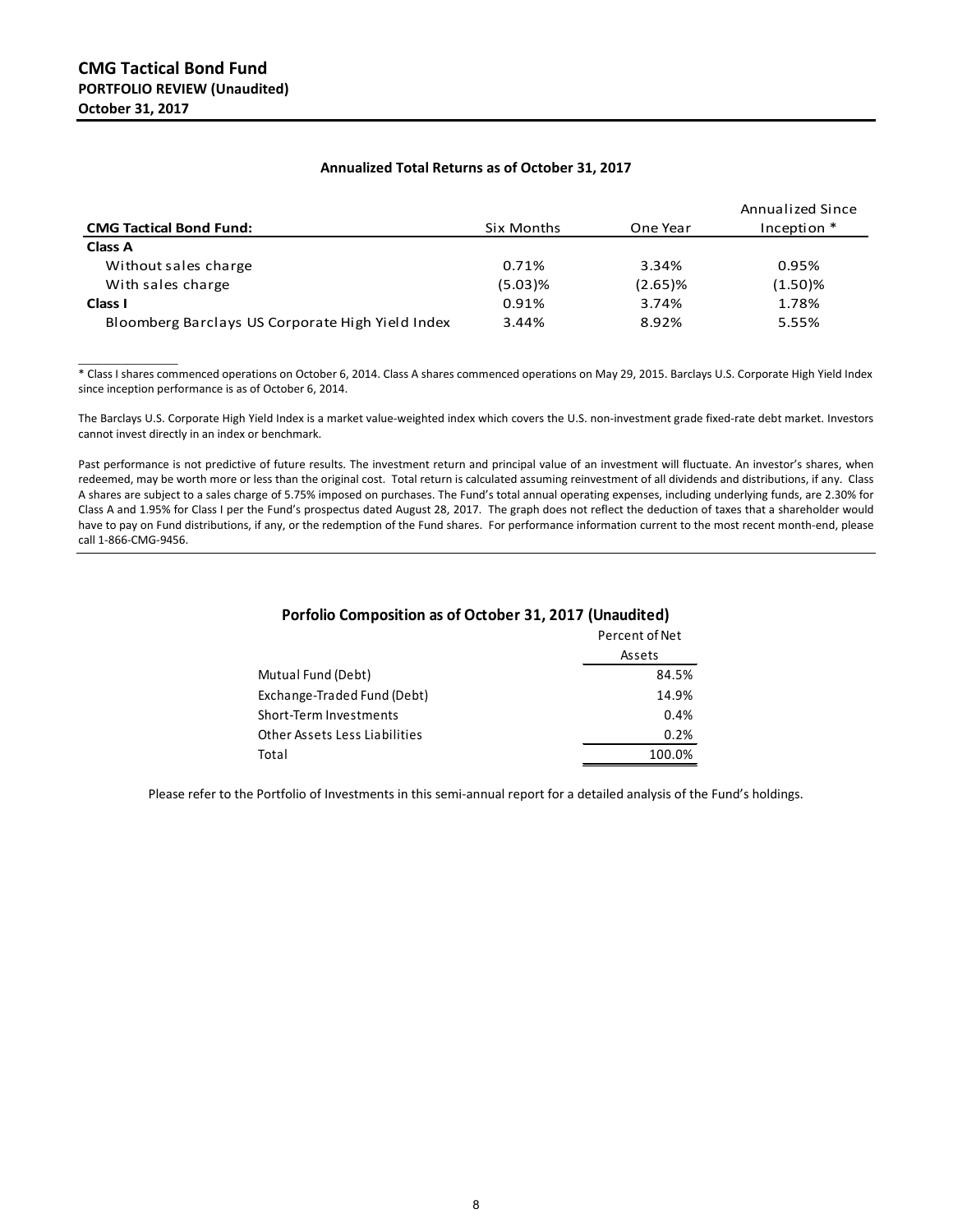| <b>CMG Tactical All Asset Strategy Fund:</b> | Six Months | One Year | Annualized Since<br>Inception * |
|----------------------------------------------|------------|----------|---------------------------------|
| Class A                                      |            |          |                                 |
| Without sales charge                         | 3.29%      | 6.90%    | 4.87%                           |
| With sales charge                            | $(2.65)$ % | 0.78%    | 0.83%                           |
| Class I                                      | 3.34%      | 7.08%    | 5.06%                           |
| Morningstar Moderate Target Risk TR Index    | 6.30%      | 14.00%   | 11.27%                          |

#### **Annualized Total Returns as of October 31, 2017**

\* Class A and Class I shares commenced operations on May 2, 2016.

 $\overline{\phantom{a}}$  , where  $\overline{\phantom{a}}$ 

The Morningstar Moderate Target Risk Index is a rules-based index based on a well-established asset allocation methodology from Ibbotson Associates, a Morningstar company. The index seeks to provide both capital appreciation and income. This index tends to hold larger positions in stocks than conservativeallocation portfolios. The index typically has 50-70% of assets in equities. The index is rebalanced annually. Investors cannot invest directly in an index or benchmark.

Past performance is not predictive of future results. The investment return and principal value of an investment will fluctuate. An investor's shares, when redeemed, may be worth more or less than the original cost. Total return is calculated assuming reinvestment of all dividends and distributions, if any. Total returns would have been lower had the adviser not waived its fees and reimbursed a portion of the Fund's expenses. Class A shares are subject to a sales charge of 5.75% imposed on purchases. The Fund's total annual operating expenses, including underlying funds, are 1.83% for Class A and 1.58% for Class I per the Fund's prospectus dated August 28, 2017. The graph does not reflect the deduction of taxes that a shareholder would have to pay on Fund distributions, if any, or the redemption of the Fund shares. For performance information current to the most recent month-end, please call 1-866-CMG-9456.

|                                | FEILEIIL UI IVEL |
|--------------------------------|------------------|
|                                | Assets           |
| Exchange-Traded Funds (Equity) | 80.4%            |
| Exchange-Traded Funds (Debt)   | 18.0%            |
| Short-Term Investments         | 1.7%             |
| Liabilities Less Other Assets  | (0.1)%           |
| Total                          | 100.0%           |

#### **Portfolio Composition as of October 31, 2017 (Unaudited)**

Percent of Net

Please refer to the Portfolio of Investments in this semi-annual report for a detailed analysis of the Fund's holdings.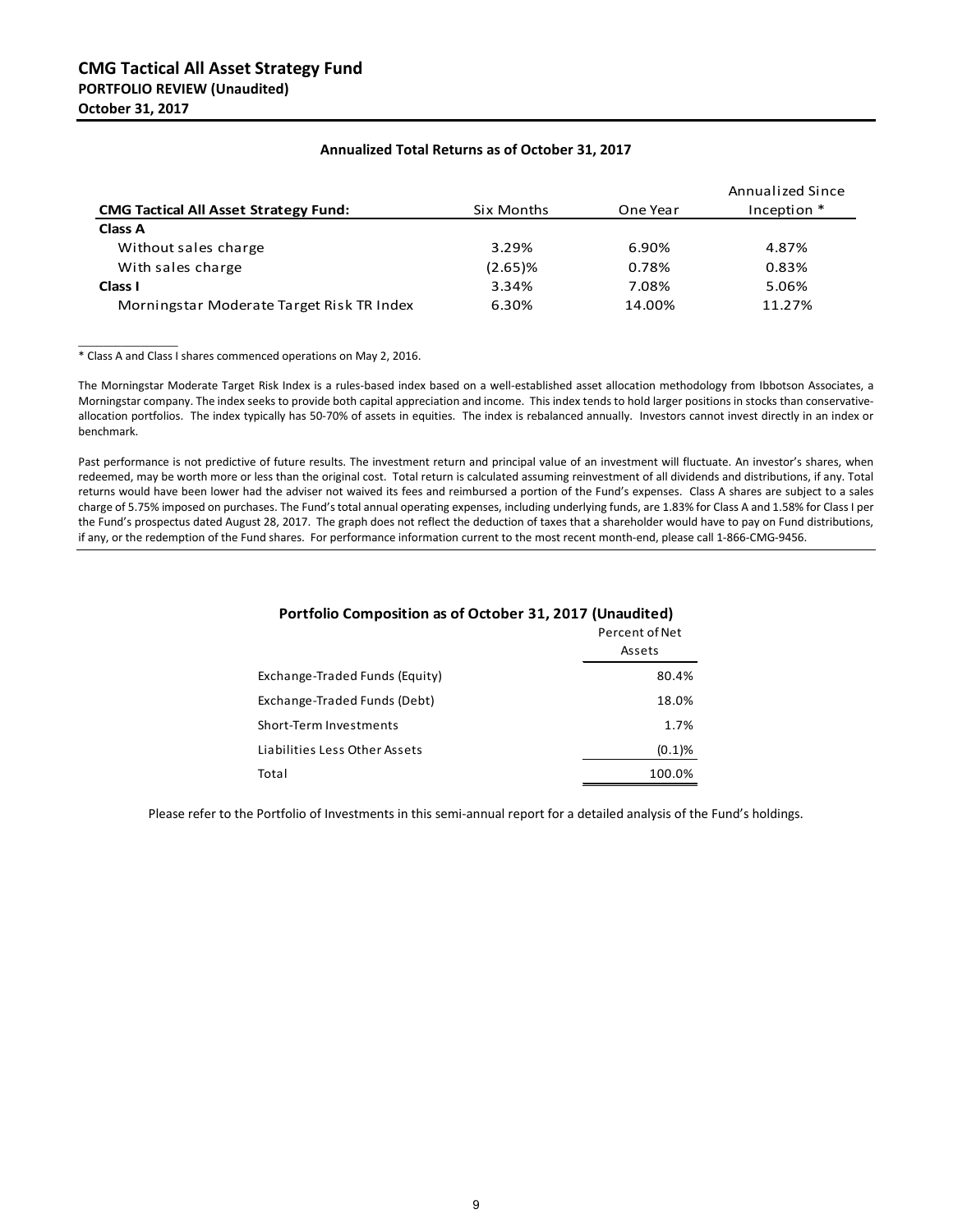**CMG Mauldin Solutions Core Fund PORTFOLIO OF INVESTMENTS (Unaudited)**

**October 31, 2017**

| <b>Shares</b> | Security                                                                           | Value         |
|---------------|------------------------------------------------------------------------------------|---------------|
|               | <b>EXCHANGE-TRADED FUNDS - 96.9 %</b>                                              |               |
|               | <b>COMMODITY FUNDS - 2.1 %</b>                                                     |               |
| 2,151         | ETFS Physical Platinum Shares*                                                     | \$<br>188,664 |
| 78,538        | iShares Gold Trust*                                                                | 958,949       |
|               |                                                                                    |               |
| 10,057        | PowerShares DB Base Metals Fund*                                                   | 189,474       |
|               | TOTAL COMMODITY FUNDS (Cost - \$1,338,086)                                         | 1,337,087     |
|               | DEBT FUNDS - 29.1 %                                                                |               |
| 16,541        | <b>Fidelity Total Bond ETF</b>                                                     | 832,343       |
| 7,858         | iShares 7-10 Year Treasury Bond ETF                                                | 834,205       |
| 6,772         | iShares 20+ Year Treasury Bond ETF                                                 | 842,843       |
| 8,464         | iShares iBoxx \$ Investment Grade Corporate Bond ETF                               | 1,025,329     |
| 34,894        | iShares Short Maturity Bond ETF                                                    | 1,753,773     |
| 14,098        | iShares TIPS Bond ETF                                                              | 1,604,352     |
| 4,509         | PIMCO 25+ Year Zero Coupon U.S. Treasury Index ETF                                 | 523,923       |
| 27,559        | PIMCO Enhanced Short Maturity Active ETF                                           | 2,806,884     |
| 27,474        | SPDR Bloomberg Barclays High Yield Bond ETF                                        | 1,023,132     |
| 36,797        | SPDR Bloomberg Barclays International Treasury Bond ETF                            | 1,024,797     |
| 121,395       | SPDR Portfolio Long Term Treasury ETF                                              | 4,359,295     |
| 12,696        |                                                                                    |               |
|               | Vanguard Emerging Markets Government Bond ETF                                      | 1,027,868     |
| 19,417        | Vanguard Mortgage-Backed Securities ETF                                            | 1,023,858     |
|               | <b>TOTAL DEBT FUNDS (Cost - \$18,718,713)</b>                                      | 18,682,602    |
|               | <b>EQUITY FUNDS - 65.7 %</b>                                                       |               |
| 15,430        | Consumer Discretionary Select Sector SPDR Fund                                     | 1,419,406     |
| 3,448         | Consumer Staples Select Sector SPDR Fund                                           | 183,054       |
| 3,795         | Energy Select Sector SPDR Fund                                                     | 257,718       |
| 19,094        | Financial Select Sector SPDR Fund                                                  | 507,900       |
| 3,852         | Health Care Select Sector SPDR Fund                                                | 312,436       |
| 2,653         | Industrial Select Sector SPDR Fund                                                 | 189,769       |
| 13,804        | iShares Core MSCI EAFE ETF                                                         | 900,711       |
| 4,956         | iShares Core S&P 500 ETF                                                           | 1,282,662     |
| 12,232        | iShares Core S&P Mid-Cap ETF                                                       | 2,237,967     |
| 4,264         | iShares Core S&P Small-Cap ETF                                                     | 319,203       |
| 17,812        | iShares Edge MSCI USA Momentum Factor ETF                                          | 1,790,106     |
| 41,006        | iShares India 50 ETF                                                               | 1,483,187     |
| 46,577        | iShares Latin America 40 ETF                                                       | 1,580,823     |
| 56,687        | iShares MSCI ACWI ETF                                                              | 3,985,096     |
|               |                                                                                    |               |
| 9,877         | iShares MSCI Frontier 100 ETF                                                      | 312,903       |
| 14,140        | iShares MSCI India ETF                                                             | 498,364       |
| 12,788        | iShares S&P 500 Value ETF                                                          | 1,395,810     |
| 8,862         | iShares S&P Small-Cap 600 Growth ETF                                               | 1,474,903     |
| 41,807        | iShares U.S. Energy ETF                                                            | 1,551,040     |
| 10,415        | PowerShares QQQ Trust Series 1                                                     | 1,584,642     |
| 61,399        | PowerShares S&P 500 Low Volatility Portfolio                                       | 2,856,895     |
| 81,398        | PowerShares S&P 500 Quality Portfolio                                              | 2,370,310     |
| 48,267        | Schwab U.S. Large-Cap Value ETF                                                    | 2,544,154     |
| 25,909        | Schwab U.S. Small-Cap ETF                                                          | 1,761,035     |
| 13,643        | Technology Select Sector SPDR Fund                                                 | 858,827       |
| 56,270        | Vanguard FTSE Emerging Markets ETF                                                 | 2,511,330     |
| 2,112         | Vanguard Global ex-U.S. Real Estate ETF                                            | 126,002       |
| 9,533         | Vanguard Materials ETF                                                             | 1,270,368     |
| 11,334        | Vanguard Mid-Cap Growth ETF                                                        | 1,410,630     |
| 4,282         | Vanguard REIT ETF                                                                  | 351,980       |
| 4,347         | Vanguard S&P 500 ETF                                                               |               |
|               |                                                                                    | 1,026,457     |
| 11,872        | Vanguard Small-Cap Value ETF                                                       | 1,530,182     |
| 5,751         | WisdomTree Japan Hedged Equity Fund                                                | 333,961       |
|               | TOTAL EQUITY FUNDS (Cost - \$41,029,807)                                           | 42,219,831    |
|               | TOTAL EXCHANGE-TRADED FUNDS (Cost - \$61,086,606)                                  | 62,239,520    |
|               | <b>EXCHANGE-TRADED NOTES - 0.8 %</b>                                               |               |
|               | <b>COMMODITY FUNDS - 0.8 %</b>                                                     |               |
| 127,165       | ELEMENTS Linked to the Rogers International Commodity Index - Energy Total Return* | 329,345       |
| 7,953         | iPath Bloomberg Livestock Subindex Total Return ETN*                               | 202,881       |
|               | TOTAL COMMODITY FUNDS (Cost - \$493,662)                                           | 532,226       |
|               | TOTAL EXCHANGE-TRADED NOTES (Cost - \$493,662)                                     | 532,226       |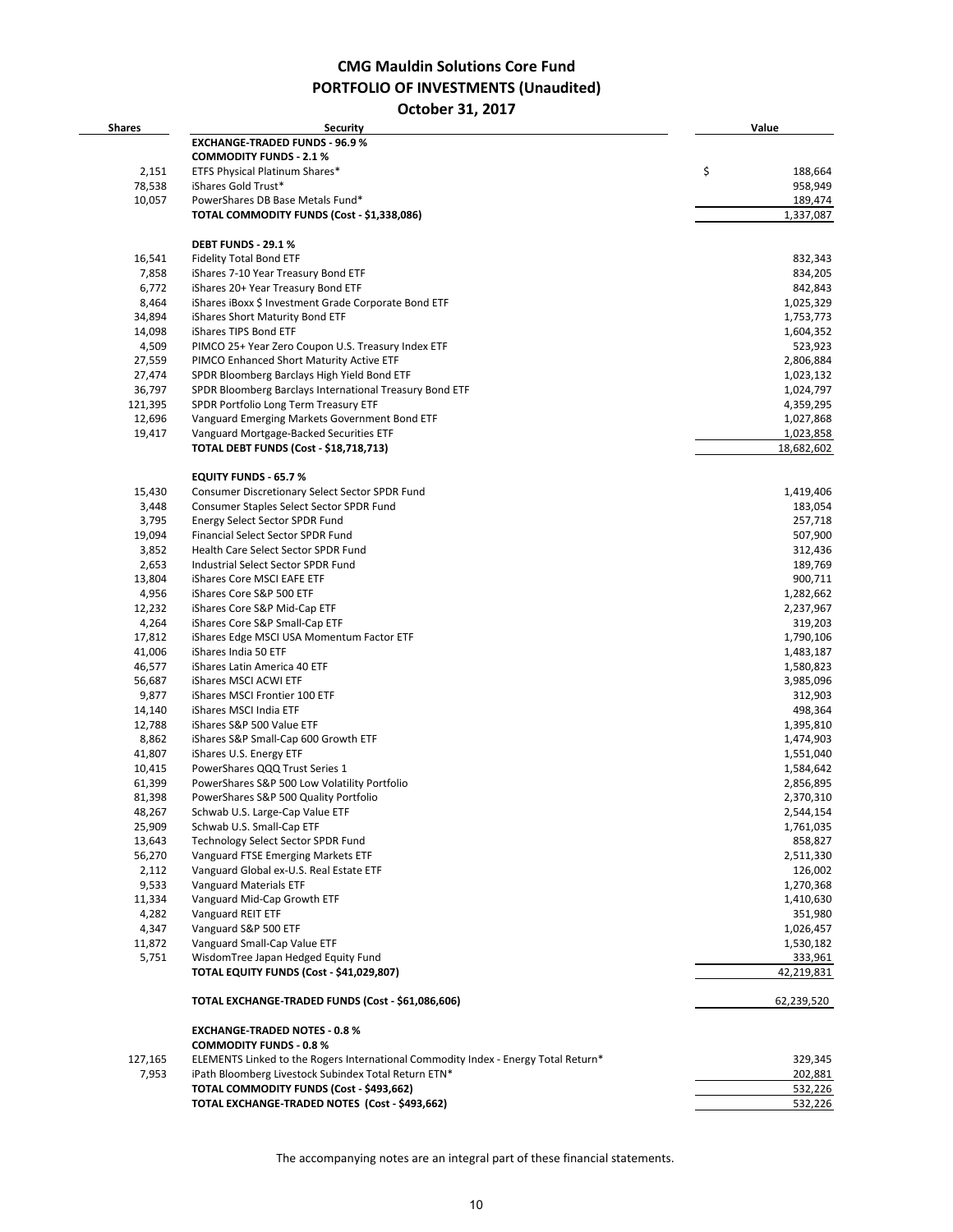## **CMG Mauldin Solutions Core Fund PORTFOLIO OF INVESTMENTS (Unaudited) (Continued)**

#### **October 31, 2017**

| <b>Shares</b> | <b>Security</b>                                                               | Value      |
|---------------|-------------------------------------------------------------------------------|------------|
|               | <b>SHORT-TERM INVESTMENTS - 2.1 %</b>                                         |            |
|               | <b>MONEY MARKET FUND - 2.1 %</b>                                              |            |
| 1,353,564     | Federated Institutional Prime Obligations Fund, Institutional Shares, 1.20% + | 1,353,835  |
|               | TOTAL SHORT-TERM INVESTMENTS (Cost - \$1,353,564)                             |            |
|               | TOTAL INVESTMENTS - 99.8 % (Cost - \$62,933,832) (a)                          | 64,125,581 |
|               | <b>OTHER ASSETS LESS LIABILITIES - 0.2 %</b>                                  | 156,252    |
|               | <b>NET ASSETS - 100.0 %</b>                                                   | 64,281,833 |

ETF - Exchange-Traded Fund

ETN - Exchange-Traded Note

\* Non-income producing security.

+ Money Market Fund; interest rate reflects seven-day effective yield on October 31, 2017.

(a) Represents cost for financial reporting purposes. Aggregate cost for federal income tax purposes is \$62,934,018 and

differs from value by net unrealized appreciation (depreciation) of securities as follows:

| Unrealized Appreciation: \$     | 1,324,551 |
|---------------------------------|-----------|
| Unrealized Depreciation:        | (132,988) |
| Net Unrealized Appreciation: \$ | 1,191,563 |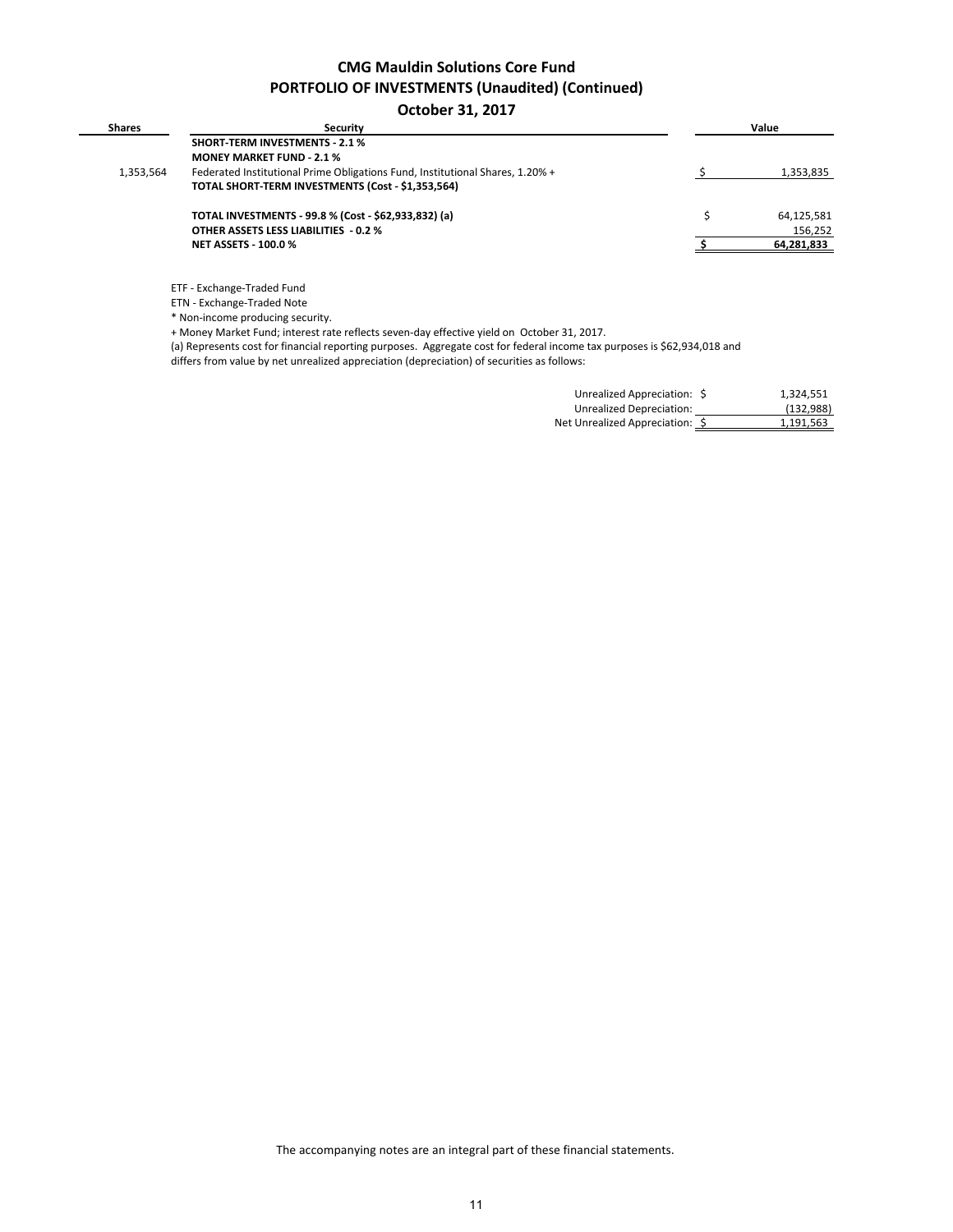# **CMG Tactical Bond Fund PORTFOLIO OF INVESTMENTS (Unaudited)**

**October 31, 2017**

| <b>Shares</b> | Security                                                                      |    | Value      |
|---------------|-------------------------------------------------------------------------------|----|------------|
|               | <b>MUTUAL FUND - 84.5 %</b>                                                   |    |            |
|               | <b>DEBT FUND - 84.5 %</b>                                                     |    |            |
| 1,816,168     | PIMCO High Yield Fund - Institutional Shares                                  | S. | 16,454,485 |
|               | TOTAL MUTUAL FUND (Cost - \$16,400,000)                                       |    |            |
|               | <b>EXCHANGE-TRADED FUNDS - 14.9 %</b>                                         |    |            |
|               | <b>DEBT FUNDS - 14.9 %</b>                                                    |    |            |
| 10,926        | iShares iBoxx \$ High Yield Corporate Bond ETF                                |    | 966,623    |
| 50,880        | PowerShares Fundamental High Yield Corporate Bonds Portfolio                  |    | 969,264    |
| 25,987        | SPDR Bloomberg Barclays High Yield Bond ETF                                   |    | 967,756    |
|               | TOTAL EXCHANGE-TRADED FUNDS (Cost - \$2,903,824)                              |    | 2,903,643  |
|               | <b>SHORT-TERM INVESTMENTS - 0.4 %</b>                                         |    |            |
|               | <b>MONEY MARKET FUND - 0.4 %</b>                                              |    |            |
| 67,036        | Federated Institutional Prime Obligations Fund, Institutional Shares, 1.20% + |    | 67,049     |
|               | TOTAL SHORT-TERM INVESTMENTS (Cost - \$67,036)                                |    |            |
|               | TOTAL INVESTMENTS - 99.8 % (Cost - \$19,370,860) (a)                          | \$ | 19,425,177 |
|               | <b>OTHER ASSETS LESS LIABILITIES - 0.2 %</b>                                  |    | 47,529     |
|               | <b>NET ASSETS - 100.0 %</b>                                                   |    | 19,472,706 |
|               | ETF - Exchange-Traded Fund                                                    |    |            |

+ Money Market Fund; interest rate reflects seven-day effective yield on October 31, 2017.

(a) Represents cost for financial reporting purposes. Aggregate cost for federal income tax purposes is \$19,372,334 and differs from value by net unrealized appreciation (depreciation) of securities as follows:

| Unrealized Appreciation: \$    | 53.788 |
|--------------------------------|--------|
| Unrealized Depreciation:       | (945)  |
| Net Unrealized Appreciation: S | 52.843 |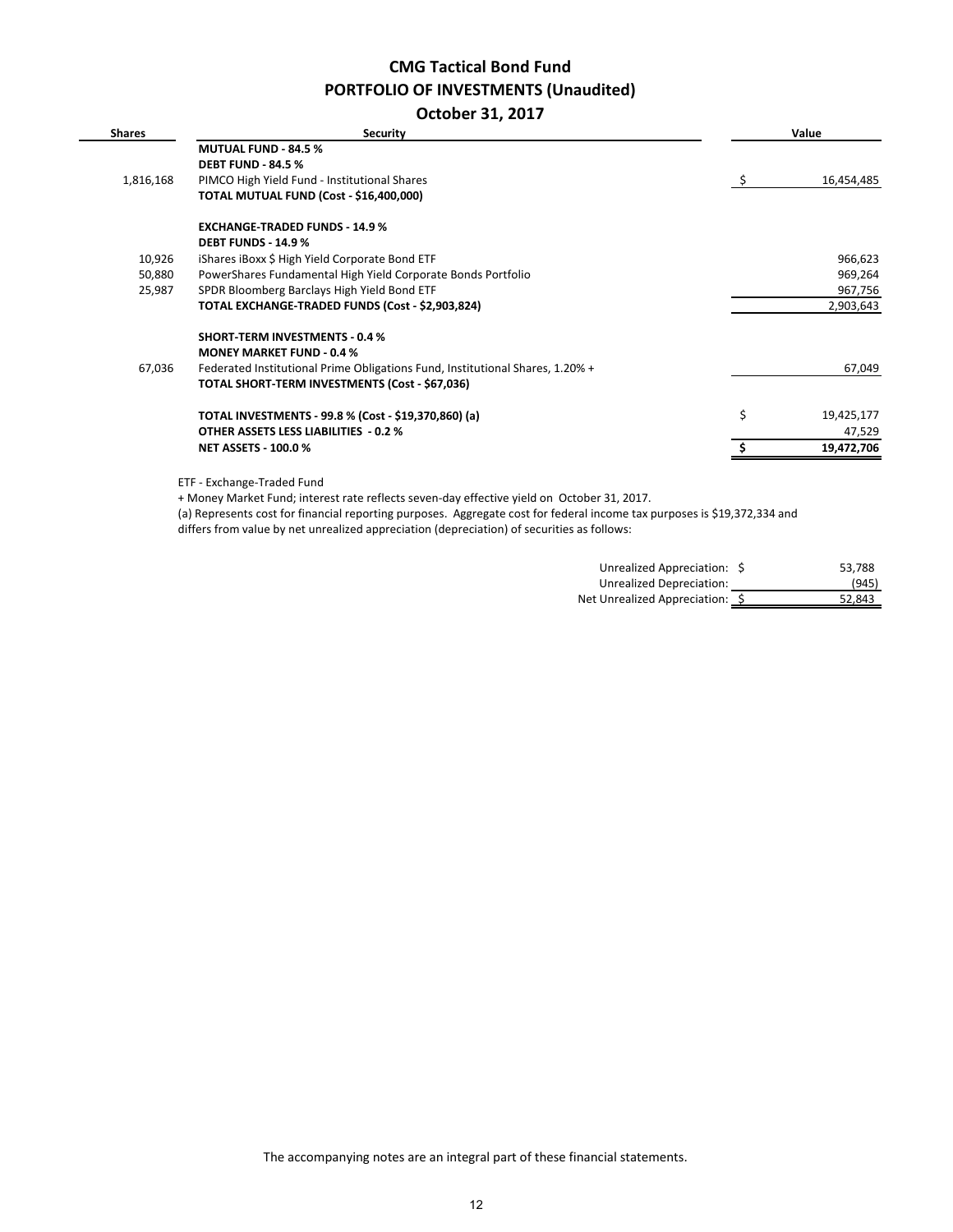## **CMG Tactical All Asset Strategy Fund PORTFOLIO OF INVESTMENTS (Unaudited)**

#### **October 31, 2017**

| <b>Shares</b> | <b>Security</b>                                                                                                          |     | Value      |
|---------------|--------------------------------------------------------------------------------------------------------------------------|-----|------------|
|               | <b>EXCHANGE-TRADED FUNDS - 98.4 %</b>                                                                                    |     |            |
|               | <b>DEBT FUNDS - 18.0 %</b>                                                                                               |     |            |
| 118,431       | PIMCO Enhanced Short Maturity Active ETF                                                                                 | - S | 12,062,197 |
|               | <b>TOTAL DEBT FUNDS (Cost - \$12,058,888)</b>                                                                            |     | 12,062,197 |
|               | <b>EQUITY FUNDS - 80.4 %</b>                                                                                             |     |            |
| 64,057        | Consumer Discretionary Select Sector SPDR Fund                                                                           |     | 5,892,603  |
| 21,601        | iShares Core S&P 500 ETF                                                                                                 |     | 5,590,555  |
| 174,276       | iShares India 50 ETF                                                                                                     |     | 6,303,563  |
| 185,344       | iShares Latin America 40 ETF                                                                                             |     | 6,290,575  |
| 55,057        | iShares S&P 500 Value ETF                                                                                                |     | 6,009,472  |
| 35,567        | iShares S&P Small-Cap 600 Growth ETF                                                                                     |     | 5,919,416  |
| 172,309       | iShares U.S. Energy ETF                                                                                                  |     | 6,392,664  |
| 40,587        | <b>Vanguard Materials ETF</b>                                                                                            |     | 5,408,624  |
| 48,726        | Vanguard Mid-Cap Growth ETF                                                                                              |     | 6,064,438  |
|               | TOTAL EQUITY FUNDS (Cost - \$54,036,330)                                                                                 |     | 53,871,910 |
|               | TOTAL EXCHANGE-TRADED FUNDS (Cost - \$66,095,218)                                                                        |     | 65,934,107 |
|               | <b>SHORT-TERM INVESTMENTS - 1.7 %</b>                                                                                    |     |            |
|               | <b>MONEY MARKET FUND - 1.7 %</b>                                                                                         |     |            |
| 1,126,619     | Federated Institutional Prime Obligations Fund, Institutional Shares, 1.20% +                                            |     | 1,126,844  |
|               | TOTAL SHORT-TERM INVESTMENTS (Cost - \$1,126,619)                                                                        |     |            |
|               | TOTAL INVESTMENTS - 100.1 % (Cost - \$67,221,837) (a)                                                                    | \$  | 67,060,951 |
|               | LIABILITIES LESS OTHER ASSETS - (0.1) %                                                                                  |     | (76, 473)  |
|               | <b>NET ASSETS - 100.0 %</b>                                                                                              |     | 66,984,478 |
|               | ETF - Exchange-Traded Fund                                                                                               |     |            |
|               | + Money market fund; interest rate reflects seven-day yield on October 31, 2017.                                         |     |            |
|               | (a) Represents cost for financial reporting purposes. Aggregate cost for federal income tax purposes is \$67,226,812 and |     |            |
|               | the contract of the contract of the contract of the contract of the contract of the contract of the contract of          |     |            |

differs from value by net unrealized appreciation (depreciation) of securities as follows:

| Unrealized Appreciation:     | S | 235.227    |
|------------------------------|---|------------|
| Unrealized Depreciation:     |   | (401,088)  |
| Net Unrealized Depreciation: | S | (165, 861) |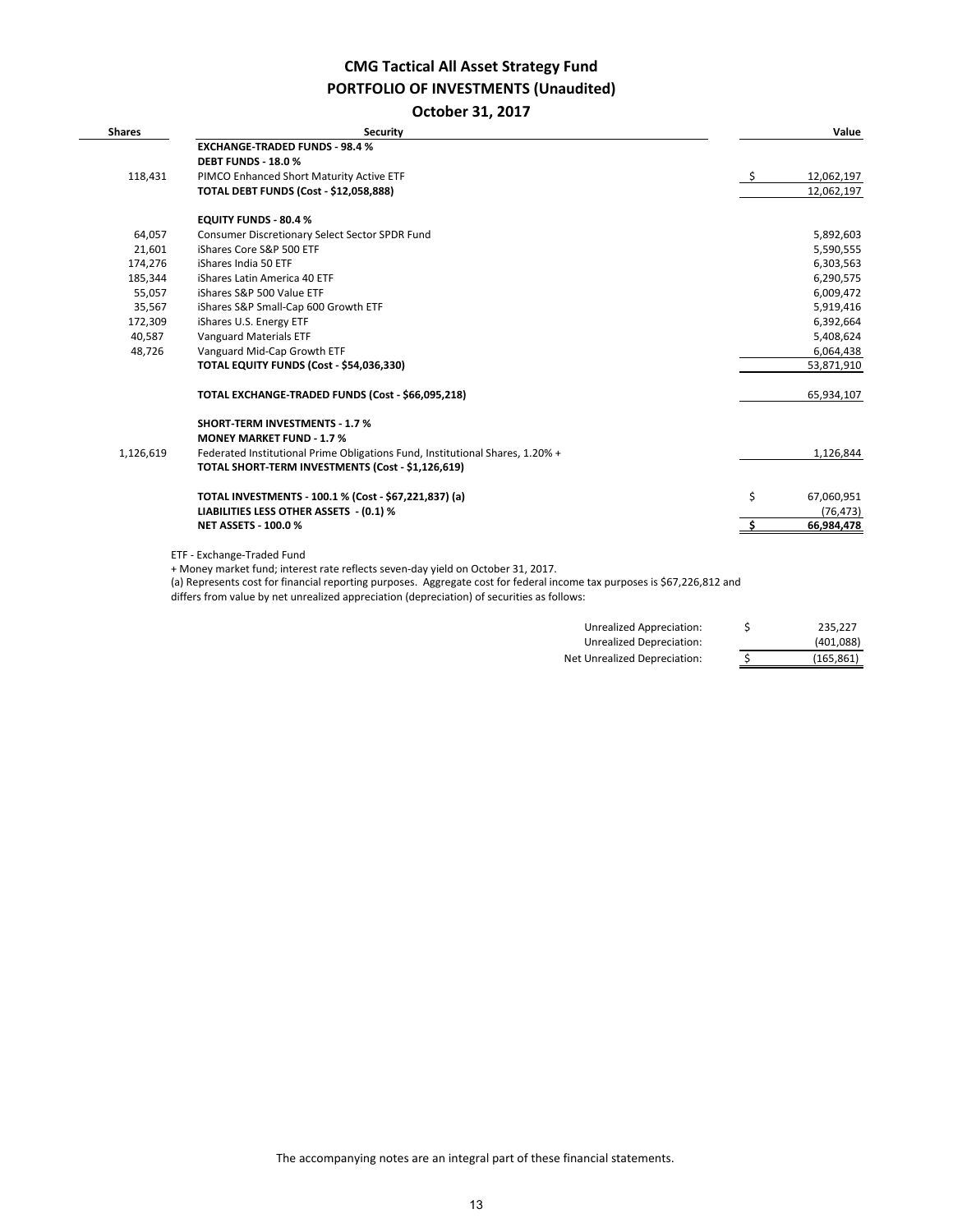#### **CMG Funds STATEMENTS OF ASSETS AND LIABILITIES (Unaudited) October 31, 2017**

|                                                                                                                                 |    | <b>CMG Mauldin</b><br><b>Solutions Core</b><br>Fund* |     | <b>CMG Tactical</b><br><b>Bond Fund</b> |    | <b>CMG Tactical</b><br><b>All Asset</b><br><b>Strategy Fund</b> |
|---------------------------------------------------------------------------------------------------------------------------------|----|------------------------------------------------------|-----|-----------------------------------------|----|-----------------------------------------------------------------|
| <b>Assets:</b>                                                                                                                  |    |                                                      |     |                                         |    |                                                                 |
| Investments in Unaffiliated Securities at Value (identified cost \$62,933,832,<br>\$19,370,860, and \$67,221,837, respectively) | \$ | 64,125,581                                           | \$. | 19,425,177                              | \$ | 67,060,951                                                      |
| Deposits with Broker<br>Dividends and Interest Receivable                                                                       |    | 1,366<br>19,894                                      |     | 64,370                                  |    | 3,509                                                           |
| Receivable for Fund Shares Sold                                                                                                 |    | 226,876                                              |     | 4,145                                   |    | 47,261                                                          |
| Prepaid Expenses and Administrative Fees                                                                                        |    | 28,530                                               |     | 29,835                                  |    | 45,865                                                          |
| <b>Total Assets</b>                                                                                                             |    | 64,402,247                                           |     | 19,523,527                              |    | 67,157,586                                                      |
| Liabilities:                                                                                                                    |    |                                                      |     |                                         |    |                                                                 |
| Payable for Fund Shares Redeemed                                                                                                |    | 54,462                                               |     | 3,021                                   |    | 105,787                                                         |
| <b>Accrued Advisory Fees</b>                                                                                                    |    | 56,545                                               |     | 15,724                                  |    | 42,083                                                          |
| <b>Accrued Distribution Fees</b>                                                                                                |    | 1,580                                                |     | 283                                     |    | 12,025                                                          |
| Payable to Related Parties                                                                                                      |    | 1,311                                                |     | 31,793                                  |    | 13,160                                                          |
| Accrued Expenses and Other Liabilities<br><b>Total Liabilities</b>                                                              |    | 6,516<br>120,414                                     |     | 50,821                                  |    | 53<br>173,108                                                   |
|                                                                                                                                 |    |                                                      |     |                                         |    |                                                                 |
| <b>NET ASSETS</b>                                                                                                               | Ŝ  | 64,281,833                                           | \$  | 19,472,706                              | \$ | 66,984,478                                                      |
| <b>Composition of Net Assets:</b>                                                                                               |    |                                                      |     |                                         |    |                                                                 |
| At April 30, 2017, Net Assets consisted of:                                                                                     |    |                                                      |     |                                         |    |                                                                 |
| Paid-in-Capital                                                                                                                 | Ś. | 62,274,169                                           | Ś.  | 21,726,520                              | Ś  | 64,569,270                                                      |
| Accumulated Net Investment Income                                                                                               |    | 13,575                                               |     | 12,343                                  |    | 746,645                                                         |
| Accumulated Net Realized Gain (Loss) From Investments <sup>[2]</sup>                                                            |    | 802,922                                              |     | (2,320,474)                             |    | 1,829,449                                                       |
| Net Unrealized Appreciation (Depreciation) on:<br>Investments                                                                   |    | 1,191,749                                            |     | 54,317                                  |    | (160, 886)                                                      |
| <b>Foreign Currency Translations</b>                                                                                            |    | (582)                                                |     |                                         |    |                                                                 |
| <b>Net Assets</b>                                                                                                               |    | 64,281,833                                           | Ŝ   | 19,472,706                              | Ŝ. | 66,984,478                                                      |
| Net Asset Value, Offering and Redemption Price Per Share                                                                        |    |                                                      |     |                                         |    |                                                                 |
| <b>Class A Shares:</b>                                                                                                          |    |                                                      |     |                                         |    |                                                                 |
| <b>Net Assets</b>                                                                                                               | \$ | 3,929,452                                            | \$  | 832,192                                 | \$ | 57,553,587                                                      |
| Shares of beneficial interest outstanding (unlimited shares of no par beneficial<br>interest authorized)                        |    | 360,414                                              |     | 85,506                                  |    | 5,401,430                                                       |
| Net Asset Value (Net Assets ÷ Shares Outstanding) and Redemption Price Per Share                                                | \$ | 10.90                                                | \$  | 9.73                                    | \$ | 10.66                                                           |
| Maximum Offering Price Per Share (Maximum sales charge of 5.75%)                                                                |    | 11.56                                                |     | 10.32                                   |    | 11.31                                                           |
| <b>Class I Shares:</b>                                                                                                          |    |                                                      |     |                                         |    |                                                                 |
| <b>Net Assets</b>                                                                                                               | \$ | 60,352,381                                           | \$  | 18,640,514                              | \$ | 9,430,891                                                       |
| Shares of beneficial interest outstanding (unlimited shares of no par beneficial<br>interest authorized)                        |    | 5,505,723                                            |     | 1,915,383                               |    | 882,888                                                         |
| Net Asset Value (Net Assets ÷ Shares Outstanding), Offering and Redemption Price<br>Per Share                                   | \$ | 10.96                                                | \$  | 9.73                                    | \$ | 10.68                                                           |
|                                                                                                                                 |    |                                                      |     |                                         |    |                                                                 |

\* Formerly CMG Global Equity Fund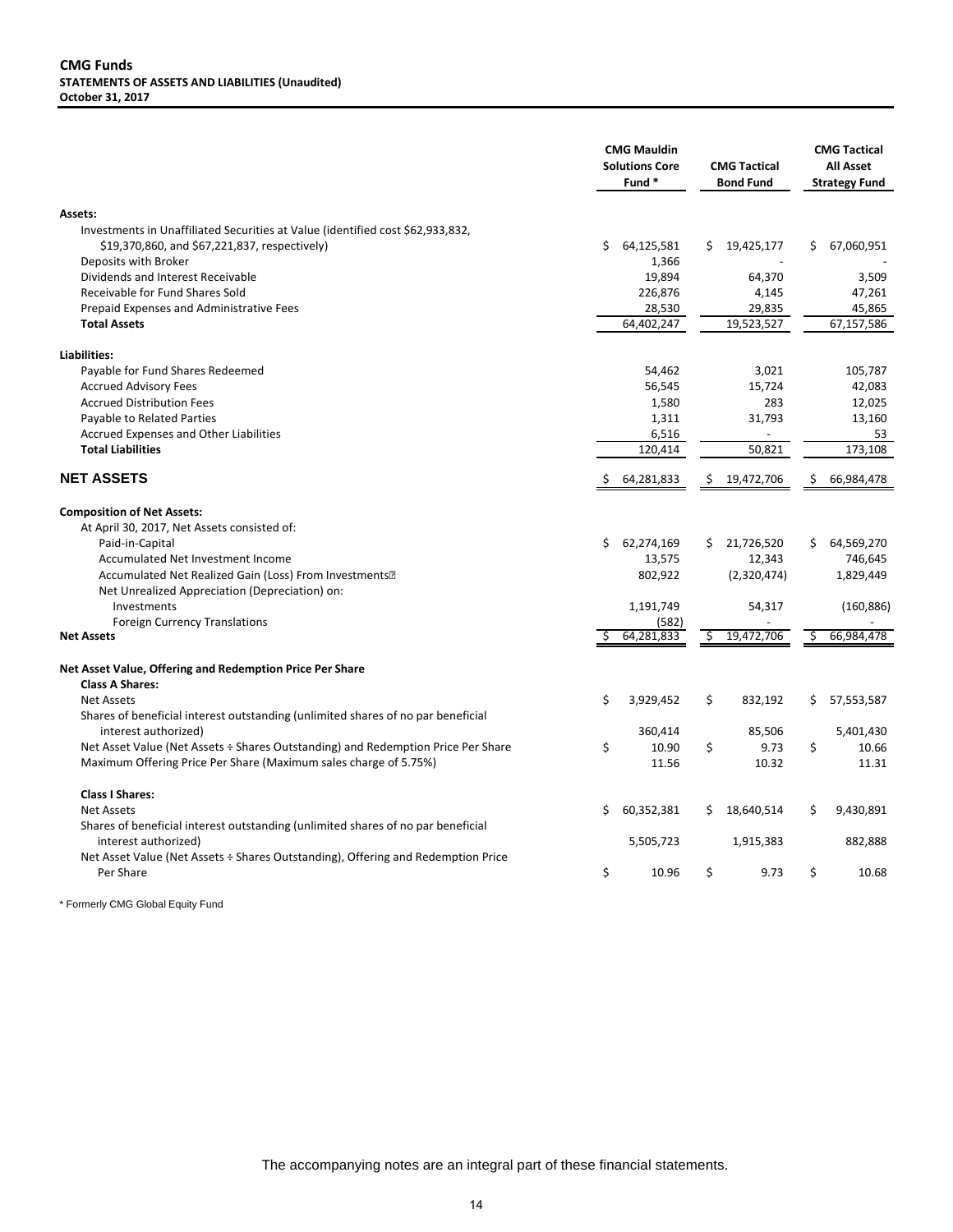|                                                                                                                                                                                                                                                                                                                               | <b>CMG Mauldin</b><br><b>Solutions Core</b><br>Fund <sup>*</sup> |                                                  | <b>CMG Tactical Bond</b><br>Fund |                                                          | <b>CMG Tactical All</b><br><b>Asset Strategy</b><br>Fund   |
|-------------------------------------------------------------------------------------------------------------------------------------------------------------------------------------------------------------------------------------------------------------------------------------------------------------------------------|------------------------------------------------------------------|--------------------------------------------------|----------------------------------|----------------------------------------------------------|------------------------------------------------------------|
| <b>Investment Income:</b><br>Unaffiliated Investments Dividend Income (net of foreign taxes<br>withheld of \$0, \$0, \$0 and \$0, respectively)<br>Unaffiliated Investments Interest Income<br><b>Total Investment Income</b>                                                                                                 |                                                                  | 245,865<br>10,253<br>256,118                     | \$                               | 378,040<br>10,239<br>388,279                             | \$<br>482,688<br>17,566<br>500,254                         |
| <b>Expenses:</b><br><b>Investment Advisory Fees</b><br>Administration Fees ^<br><b>Distribution Fees- Class A</b><br><b>Shareholder Service Fees</b><br><b>Total Expenses</b><br><b>Net Investment Income</b>                                                                                                                 |                                                                  | 146,676<br>25,206<br>10,122<br>182,004<br>74,114 |                                  | 93,258<br>63,014<br>1,871<br>9,578<br>167,721<br>220,558 | 219,079<br>63,014<br>61,092<br>1,697<br>344,882<br>155,372 |
| <b>Net Realized and Unrealized Gain (Loss) on Investments:</b><br>Net Realized Gain From:<br><b>Unaffiliated Investments</b><br>Net Change in Unrealized Appreciation (Depreciation) On:<br><b>Unaffiliated Investments</b><br><b>Foreign Currency Translations</b><br>Net Realized and Unrealized Gain (Loss) on Investments |                                                                  | 467,123<br>1,087,948<br>660<br>1,555,731         |                                  | 37,722<br>(84, 134)<br>(46, 412)                         | 1,829,449<br>(204, 594)<br>1,624,855                       |
| <b>Net Increase in Net Assets Resulting From Operations</b>                                                                                                                                                                                                                                                                   |                                                                  | 1,629,845                                        | \$                               | 174,146                                                  | 1,780,227                                                  |

\* Formerly CMG Global Equity Fund.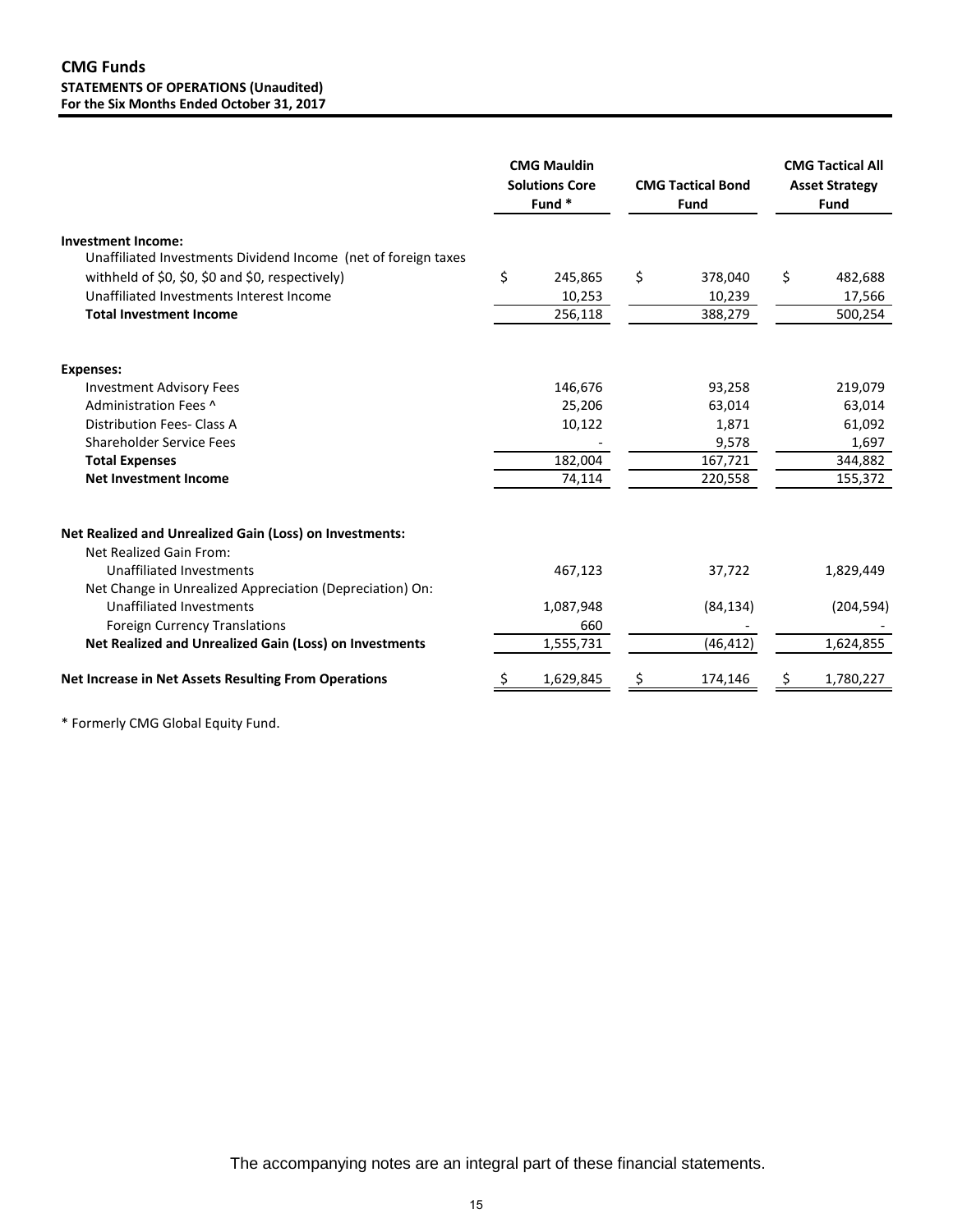|                                                                                                                                         | <b>CMG Mauldin Solutions Core Fund *</b>                              |                                                       | <b>CMG Tactical Bond Fund</b>                                                |                                                |
|-----------------------------------------------------------------------------------------------------------------------------------------|-----------------------------------------------------------------------|-------------------------------------------------------|------------------------------------------------------------------------------|------------------------------------------------|
|                                                                                                                                         | <b>For the Six Months</b><br>Ended<br>October 31, 2017<br>(Unaudited) | <b>For the Year</b><br><b>Ended</b><br>April 30, 2017 | <b>For the Six Months</b><br><b>Ended</b><br>October 31, 2017<br>(Unaudited) | <b>For the Year</b><br>Ended<br>April 30, 2016 |
| <b>Operations:</b>                                                                                                                      |                                                                       |                                                       |                                                                              |                                                |
| Net Investment Income (Loss)<br>Net Realized Gain on Investments<br>Net Change in Unrealized Appreciation (Depreciation) on Investments | \$<br>74,114<br>467,123<br>1,088,608                                  | \$<br>(72, 152)<br>463,094<br>(229, 556)              | \$<br>220,558<br>37,722<br>(84, 134)                                         | \$<br>634,110<br>685,831<br>(470,375)          |
| <b>Net Increase in Net Assets</b><br><b>Resulting From Operations</b>                                                                   | 1,629,845                                                             | 161,386                                               | 174,146                                                                      | 849,566                                        |
|                                                                                                                                         |                                                                       |                                                       |                                                                              |                                                |
| <b>Distributions to Shareholders from:</b><br>Net Investment Income                                                                     |                                                                       |                                                       |                                                                              |                                                |
| Class A                                                                                                                                 |                                                                       |                                                       | (8, 548)                                                                     | (13, 271)                                      |
| Class I                                                                                                                                 |                                                                       |                                                       | (206, 704)                                                                   | (613,802)                                      |
| <b>Net Realized Gains</b>                                                                                                               |                                                                       |                                                       |                                                                              |                                                |
| Class A                                                                                                                                 |                                                                       | (25, 601)                                             |                                                                              |                                                |
| Class I                                                                                                                                 |                                                                       | (22, 410)                                             |                                                                              |                                                |
| <b>Total Distributions to Shareholders</b>                                                                                              | ٠                                                                     | (48, 011)                                             | (215, 252)                                                                   | (627, 073)                                     |
| <b>Beneficial Interest Transactions:</b><br><b>Class A Shares:</b>                                                                      |                                                                       |                                                       |                                                                              |                                                |
| Proceeds from Shares Issued                                                                                                             | 19,617,179                                                            | 652,607                                               | 980                                                                          | 739,147                                        |
| <b>Distributions Reinvested</b>                                                                                                         |                                                                       | 25,486                                                | 8,548                                                                        | 13,271                                         |
| Cost of Shares Redeemed                                                                                                                 | (19, 357, 384)                                                        | (1,424,327)                                           | (218,031)                                                                    | (31, 568)                                      |
| <b>Total Class A Transactions</b>                                                                                                       | 259,795                                                               | (746,234)                                             | (208, 503)                                                                   | 720,850                                        |
| <b>Class I Shares:</b>                                                                                                                  |                                                                       |                                                       |                                                                              |                                                |
| Proceeds from Shares Issued                                                                                                             | 54,810,505                                                            | 6,105,482                                             | 2,068,551                                                                    | 5,934,660                                      |
| <b>Distributions Reinvested</b>                                                                                                         |                                                                       | 22,205                                                | 189,856                                                                      | 550,912                                        |
| Cost of Shares Redeemed                                                                                                                 | (3, 135, 977)                                                         | (3,310,148)                                           | (1,698,246)                                                                  | (21,861,037)                                   |
| <b>Total Class I Transactions</b>                                                                                                       | 51,674,528                                                            | 2,817,539                                             | 560,161                                                                      | (15, 375, 465)                                 |
| Net Increase (Decrease) in Net Assets Resulting                                                                                         |                                                                       |                                                       |                                                                              |                                                |
| from Beneficial Interest Transactions                                                                                                   | 51,934,323                                                            | 2,071,305                                             | 351,658                                                                      | (14,654,615)                                   |
| Increase (Decrease) in Net Assets                                                                                                       | 53,564,168                                                            | 2,184,680                                             | 310,552                                                                      | (14,432,122)                                   |
| <b>Net Assets:</b>                                                                                                                      |                                                                       |                                                       |                                                                              |                                                |
| Beginning of Year                                                                                                                       | 10,717,665                                                            | 8,532,985                                             | 19,162,154                                                                   | 33,594,276                                     |
| End of Year**                                                                                                                           | 64,281,833                                                            | 10,717,665<br>\$                                      | 19,472,706<br>\$                                                             | 19,162,154<br>\$                               |
| * Formerly CMG Global Equity Fund<br>** Includes accumulated net investment income (loss) of:                                           | 13,575<br>Ş                                                           | \$<br>(60, 539)                                       | 12,343<br>\$                                                                 | 7,037<br>\$                                    |
| <b>Share Activity:</b><br><b>Class A Shares:</b>                                                                                        |                                                                       |                                                       |                                                                              |                                                |
| Shares Issued                                                                                                                           | 1,854,637                                                             | 106,311                                               | 100                                                                          | 77,076                                         |
| <b>Shares Reinvested</b>                                                                                                                |                                                                       | 1,921                                                 | 876                                                                          | 1,370                                          |
| <b>Shares Redeemed</b>                                                                                                                  | (1,787,347)                                                           | (196, 684)                                            | (22, 349)                                                                    | (3, 275)                                       |
| Net increase (decrease) in shares of beneficial interest outstanding                                                                    | 67,290                                                                | (88, 452)                                             | (21, 373)                                                                    | 75,171                                         |
| <b>Class I Shares:</b>                                                                                                                  |                                                                       |                                                       |                                                                              |                                                |
| Shares Issued                                                                                                                           | 5,064,717                                                             | 233,654                                               | 211,836                                                                      | 615,084                                        |
| <b>Shares Reinvested</b>                                                                                                                |                                                                       | 3,822                                                 | 19,483                                                                       | 57,004                                         |
| <b>Shares Redeemed</b>                                                                                                                  | (291, 877)                                                            | (510, 785)                                            | (174, 251)                                                                   | (2, 273, 670)                                  |
| Net increase (decrease) in shares of beneficial interest outstanding                                                                    | 4,772,840                                                             | (273,309)                                             | 57,068                                                                       | (1,601,582)                                    |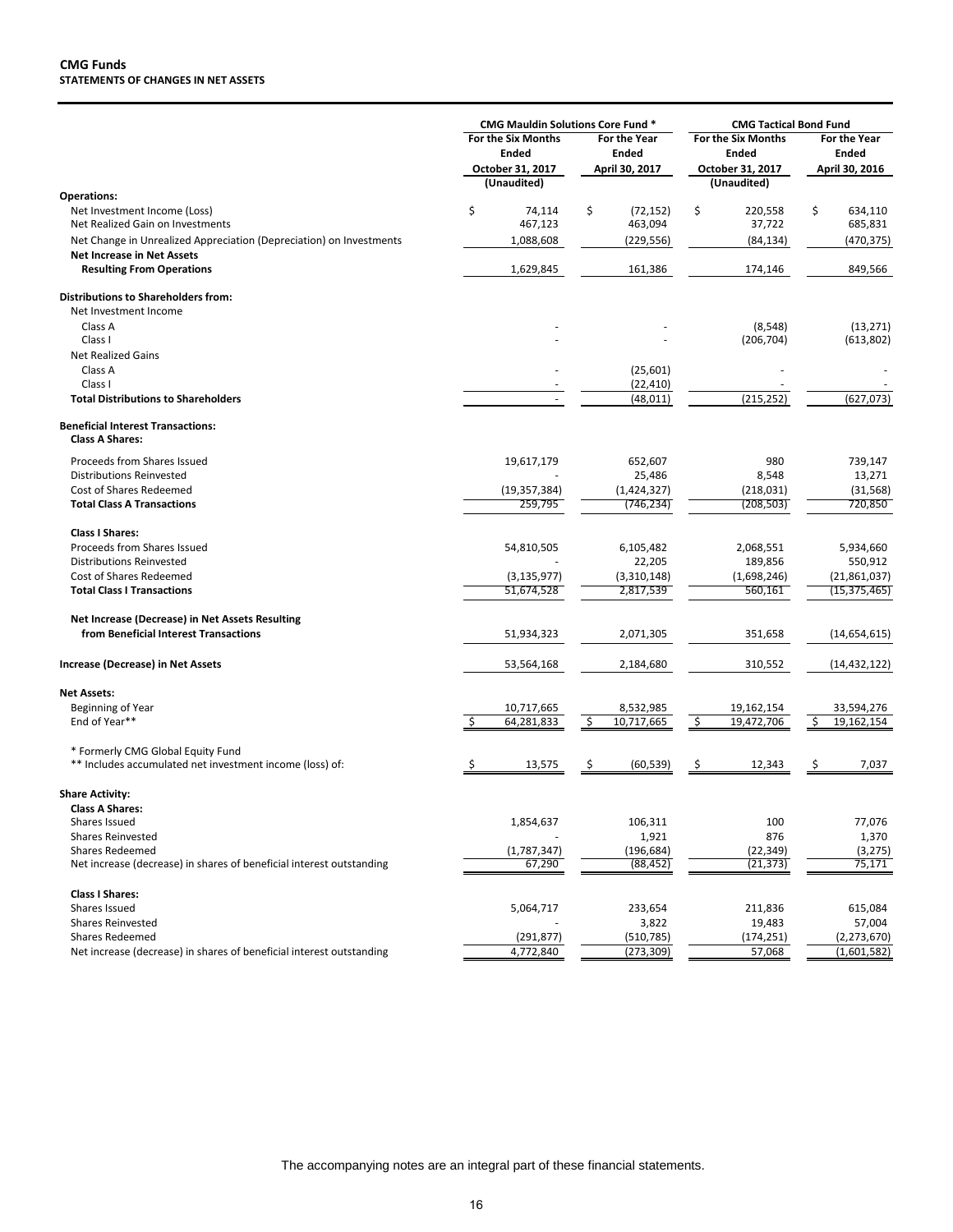|                                                                     | <b>CMG Tactical All Asset Strategy Fund</b> |                 |
|---------------------------------------------------------------------|---------------------------------------------|-----------------|
|                                                                     | For the Six Months                          | For the Period* |
|                                                                     | <b>Ended</b>                                | <b>Ended</b>    |
|                                                                     | October 31, 2017                            | April 30, 2017  |
|                                                                     | (Unaudited)                                 |                 |
| <b>Operations:</b>                                                  |                                             |                 |
| Net Investment Income                                               | \$<br>155,372                               | \$<br>79,033    |
| Net Realized Gain (Loss) on Investments                             | 1,829,449                                   | 740,246         |
| Net Change in Unrealized Appreciation (Depreciation) on Investments | (204, 594)                                  | 43,708          |
| <b>Net Increase in Net Assets</b>                                   |                                             |                 |
| <b>Resulting From Operations</b>                                    | 1,780,227                                   | 862,987         |
|                                                                     |                                             |                 |
| <b>Distributions to Shareholders from:</b>                          |                                             |                 |
| Net Investment Income                                               |                                             |                 |
| Class A                                                             |                                             | (70, 785)       |
| Class I                                                             |                                             | (12,504)        |
| <b>Net Realized Gains</b>                                           |                                             |                 |
| Class A                                                             |                                             | (128, 975)      |
| Class I                                                             |                                             | (17, 589)       |
| <b>Total Distributions to Shareholders</b>                          |                                             | (229,853)       |
|                                                                     |                                             |                 |
| <b>Beneficial Interest Transactions:</b>                            |                                             |                 |
| <b>Class A Shares:</b>                                              |                                             |                 |
| Proceeds from Shares Issued                                         | 22,752,131                                  | 41,444,685      |
| <b>Distributions Reinvested</b>                                     |                                             | 199,740         |
| Cost of Shares Redeemed                                             | (5,414,085)                                 | (3,509,331)     |
| <b>Total Class A Transactions</b>                                   | 17,338,046                                  | 38,135,094      |
|                                                                     |                                             |                 |
| <b>Class I Shares:</b>                                              |                                             |                 |
| Proceeds from Shares Issued                                         | 5,684,626                                   | 6,791,489       |
| <b>Distributions Reinvested</b>                                     |                                             | 19,416          |
|                                                                     |                                             |                 |
| Cost of Shares Redeemed                                             | (2,515,942)                                 | (881, 612)      |
| <b>Total Class I Transactions</b>                                   | 3,168,684                                   | 5,929,293       |
| <b>Net Increase in Net Assets Resulting</b>                         |                                             |                 |
| from Beneficial Interest Transactions                               | 20,506,730                                  | 44,064,387      |
|                                                                     |                                             |                 |
| <b>Increase in Net Assets</b>                                       | 22,286,957                                  | 44,697,521      |
|                                                                     |                                             |                 |
| <b>Net Assets:</b>                                                  |                                             |                 |
| <b>Beginning of Period</b>                                          | 44,697,521                                  |                 |
| End of Period***                                                    | 66,984,478                                  | 44,697,521      |
| * Commencement of Operations on May 2, 2016.                        |                                             |                 |
| ** Includes accumulated net investment loss of:                     | \$<br>(10,078)                              | -\$<br>663,357  |
|                                                                     |                                             |                 |
| <b>Share Activity:</b><br><b>Class A Shares:</b>                    |                                             |                 |
|                                                                     |                                             |                 |
| Shares Issued                                                       | 2,160,396                                   | 4,077,761       |
| <b>Shares Reinvested</b>                                            |                                             | 19,621          |
| <b>Shares Redeemed</b>                                              | (512, 531)                                  | (343, 817)      |
| Net increase in shares of beneficial interest outstanding           | 1,647,865                                   | 3,753,565       |
| <b>Class I Shares:</b>                                              |                                             |                 |
| Shares Issued                                                       | 546,018                                     | 659,872         |
| <b>Shares Reinvested</b>                                            |                                             | 1,905           |
| <b>Shares Redeemed</b>                                              | (239, 425)                                  | (85, 482)       |
| Net increase in shares of beneficial interest outstanding           | 306,593                                     | 576,295         |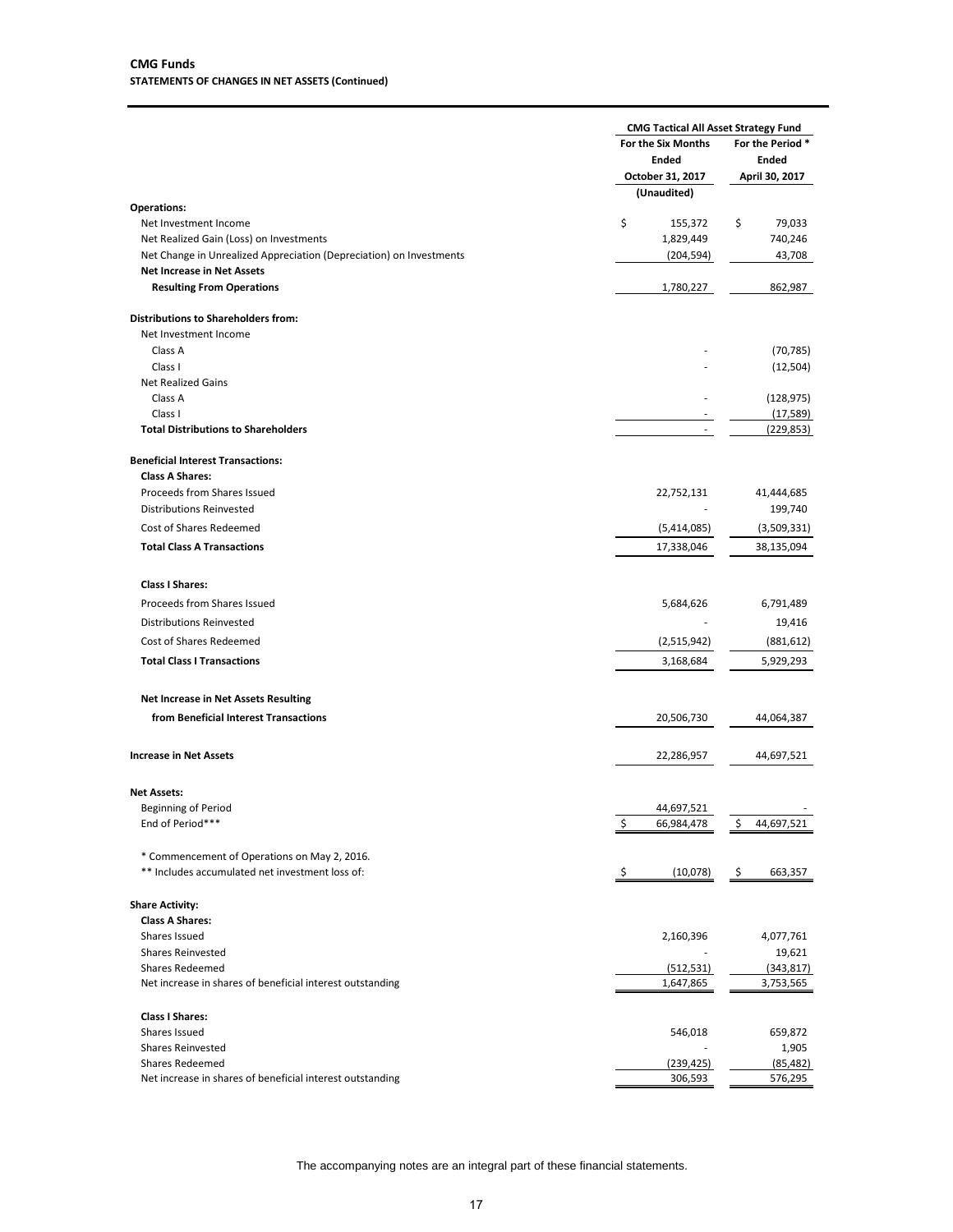|                                                             | <b>CMG Mauldin Solutions Core Fund *</b> |                   |     |                |    |                |    |                |        |                   |  |  |  |
|-------------------------------------------------------------|------------------------------------------|-------------------|-----|----------------|----|----------------|----|----------------|--------|-------------------|--|--|--|
|                                                             | Class A                                  |                   |     |                |    |                |    |                |        |                   |  |  |  |
|                                                             |                                          | <b>Six Months</b> |     | Year           |    | Year           |    | Year           | Period |                   |  |  |  |
|                                                             |                                          | <b>Ended</b>      |     | <b>Ended</b>   |    | <b>Ended</b>   |    | <b>Ended</b>   |        | <b>Ended</b>      |  |  |  |
|                                                             |                                          | October 31, 2017  |     | April 30, 2017 |    | April 30, 2016 |    | April 30, 2015 |        | April 30, 2014 ** |  |  |  |
|                                                             |                                          | (Unaudited)       |     |                |    |                |    |                |        |                   |  |  |  |
| Net Asset Value, Beginning of Period                        | \$                                       | 10.40             | \$. | 10.23          | \$ | 11.00          | \$ | 10.95          | \$     | 10.00             |  |  |  |
| Increase (Decrease) From Operations:                        |                                          |                   |     |                |    |                |    |                |        |                   |  |  |  |
| Net investment income (loss) (a)                            |                                          | 0.06              |     | (0.13)         |    | (0.16)         |    | (0.07)         |        | (0.03)            |  |  |  |
| Net gain (loss) from investments                            |                                          |                   |     |                |    |                |    |                |        |                   |  |  |  |
| (both realized and unrealized)                              |                                          | 0.44              |     | 0.38           |    | (0.56)         |    | 0.30           |        | 1.07              |  |  |  |
| Total from operations                                       |                                          | 0.50              |     | 0.25           |    | (0.72)         |    | 0.23           |        | 1.04              |  |  |  |
| Distributions to shareholders from:                         |                                          |                   |     |                |    |                |    |                |        |                   |  |  |  |
| Net investment income                                       |                                          |                   |     |                |    | (0.05)         |    | (0.03)         |        |                   |  |  |  |
| Net realized gains                                          |                                          |                   |     | (0.08)         |    |                |    | (0.15)         |        | (0.09)            |  |  |  |
| <b>Total distributions</b>                                  |                                          |                   |     | (0.08)         |    | (0.05)         |    | (0.18)         |        | (0.09)            |  |  |  |
| Net Asset Value, End of Period                              |                                          | 10.90             | Ś   | 10.40          | Ŝ  | 10.23          | Ś  | 11.00          | \$     | 10.95             |  |  |  |
| Total Return (b)                                            |                                          | 4.68% $(f)$       |     | 2.50%          |    | (6.57)%        |    | 2.12%          |        | 10.39% (f)        |  |  |  |
| <b>Ratios/Supplemental Data</b>                             |                                          |                   |     |                |    |                |    |                |        |                   |  |  |  |
| Net assets, end of period (in 000's)                        | \$                                       | 3,929             | \$  | 3,049          | \$ | 3,757          | \$ | 5,013          | \$     | 2,791             |  |  |  |
| Ratio of expenses to average net assets:                    |                                          |                   |     |                |    |                |    |                |        |                   |  |  |  |
| Before expense reimbursement (c)                            |                                          | 1.47% (e)         |     | 3.40%          |    | 2.95%          |    | 2.48%          |        | $3.24%$ (e)       |  |  |  |
| After expense reimbursement (c)                             |                                          | 1.47% (e)         |     | 3.40%          |    | 2.95%          |    | 2.31%          |        | 1.90% (e)         |  |  |  |
| Ratio of net investment income (loss) to average net assets |                                          | 1.07% (e)         |     | $(1.26)\%$     |    | (1.44)%        |    | $(0.67)$ %     |        | $(0.33)$ % (e)    |  |  |  |
| Portfolio turnover rate                                     |                                          | 103% (f)          |     | 248%           |    | 20%            |    | 41%            |        | 40% (f)           |  |  |  |

\* Formerly CMG Global Equity Fund.

\*\* Class A shares commenced operations on May 15, 2013.

(a) Per share amounts are calculated using the average shares method, which appropriately presents the per share data for the period.

(b) Total returns are historical in nature and assume changes in share price, reinvestment of dividends and capital gains distributions, if any, and

excludes sales charges. Had the Adviser not waived a portion of the Fund's expenses, total returns would have been lower.

(c) Does not include the expenses of the underlying investment companies in which the Fund invests.

(d) Recognition of net investment loss by the Fund is affected by the timing and declaration of dividends by the underlying investment companies in which the Fund invests.

(e) Annualized.

 $\overline{\phantom{a}}$  ,  $\overline{\phantom{a}}$  ,  $\overline{\phantom{a}}$  ,  $\overline{\phantom{a}}$  ,  $\overline{\phantom{a}}$  ,  $\overline{\phantom{a}}$  ,  $\overline{\phantom{a}}$  ,  $\overline{\phantom{a}}$  ,  $\overline{\phantom{a}}$  ,  $\overline{\phantom{a}}$  ,  $\overline{\phantom{a}}$  ,  $\overline{\phantom{a}}$  ,  $\overline{\phantom{a}}$  ,  $\overline{\phantom{a}}$  ,  $\overline{\phantom{a}}$  ,  $\overline{\phantom{a}}$ 

(f) Not annualized.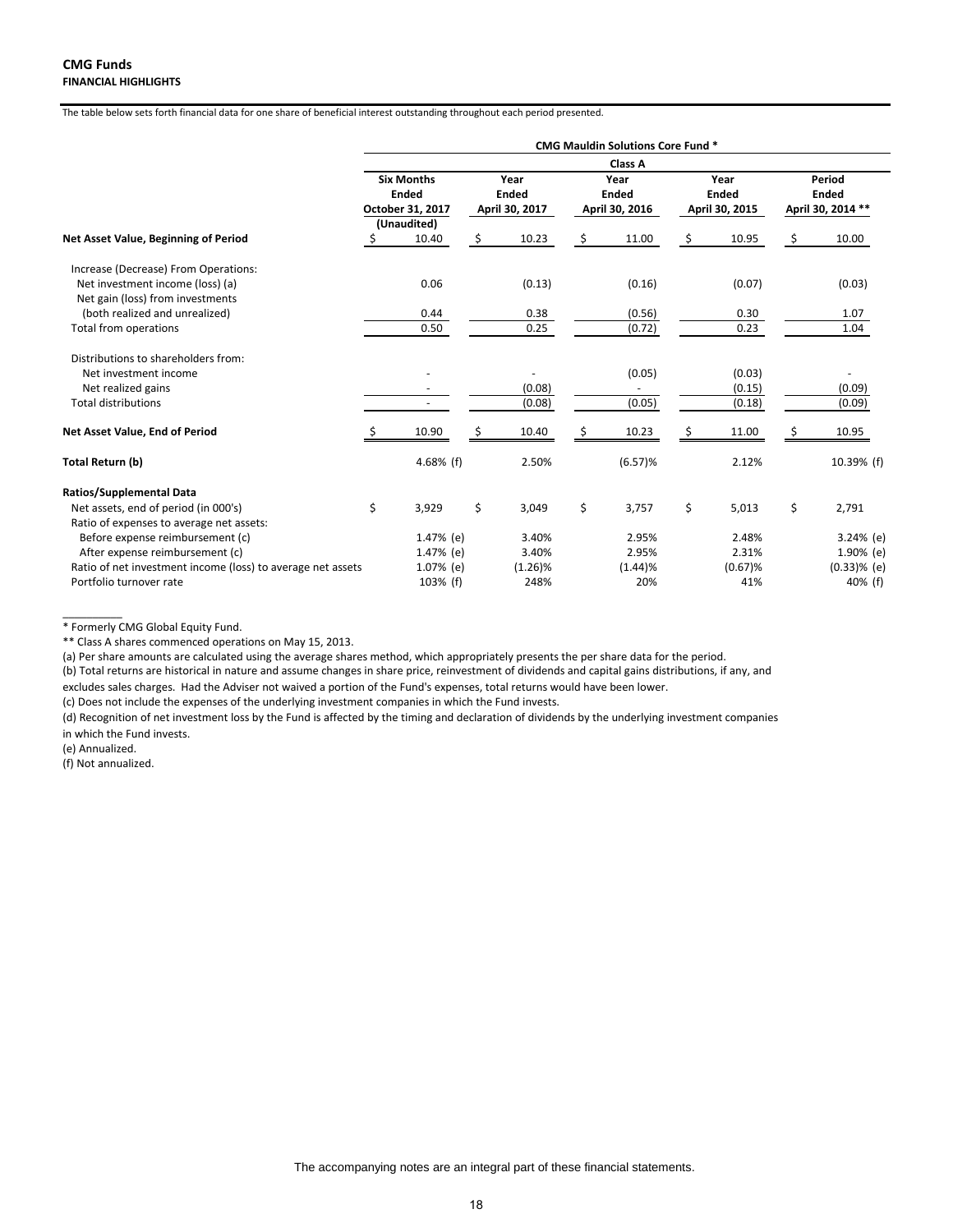|                                                                      | <b>CMG Mauldin Solutions Core Fund *</b> |                   |    |                |    |                |    |                |    |                   |
|----------------------------------------------------------------------|------------------------------------------|-------------------|----|----------------|----|----------------|----|----------------|----|-------------------|
|                                                                      |                                          |                   |    |                |    | Class I        |    |                |    |                   |
|                                                                      |                                          | <b>Six Months</b> |    | Year           |    | Year           |    | Year           |    | Period            |
|                                                                      |                                          | <b>Ended</b>      |    | <b>Ended</b>   |    | <b>Ended</b>   |    | <b>Ended</b>   |    | <b>Ended</b>      |
|                                                                      |                                          | October 31, 2017  |    | April 30, 2017 |    | April 30, 2016 |    | April 30, 2015 |    | April 30, 2014 ** |
|                                                                      |                                          | (Unaudited)       |    |                |    |                |    |                |    |                   |
| Net Asset Value, Beginning of Period                                 |                                          | 10.46             | Ś. | 10.26          | S  | 11.04          | Ś  | 10.98          | \$ | 10.00             |
| Increase (Decrease) From Operations:                                 |                                          |                   |    |                |    |                |    |                |    |                   |
| Net investment income (loss) (a)<br>Net gain (loss) from investments |                                          | 0.02              |    | (0.08)         |    | (0.13)         |    | (0.04)         |    | (0.02)            |
| (both realized and unrealized)                                       |                                          | 0.48              |    | 0.36           |    | (0.58)         |    | 0.30           |    | 1.09              |
| Total from operations                                                |                                          | 0.50              |    | 0.28           |    | (0.71)         |    | 0.26           |    | 1.07              |
| Distributions to shareholders from:                                  |                                          |                   |    |                |    |                |    |                |    |                   |
| Net investment income                                                |                                          |                   |    |                |    | (0.07)         |    | (0.05)         |    |                   |
| Net realized gains                                                   |                                          |                   |    | (0.08)         |    |                |    | (0.15)         |    | (0.09)            |
| <b>Total distributions</b>                                           |                                          |                   |    | (0.08)         |    | (0.07)         |    | (0.20)         |    | (0.09)            |
| Net Asset Value, End of Period                                       |                                          | 10.96             | Ś  | 10.46          |    | 10.26          | Ś  | 11.04          | \$ | 10.98             |
| Total Return (b)                                                     |                                          | 4.81% (f)         |    | 2.78%          |    | $-6.43%$       |    | 2.39%          |    | 10.69% (f)        |
| <b>Ratios/Supplemental Data</b>                                      |                                          |                   |    |                |    |                |    |                |    |                   |
| Net assets, end of period (in 000's)                                 | \$                                       | 60,352            | \$ | 7,669          | \$ | 4,776          | \$ | 8,155          | \$ | 12,687            |
| Ratio of expenses to average net assets:                             |                                          |                   |    |                |    |                |    |                |    |                   |
| Before expense reimbursement (c)                                     |                                          | 1.24% (e)         |    | 2.98%          |    | 2.70%          |    | 2.25%          |    | 2.50% (e)         |
| After expense reimbursement (c)                                      |                                          | 1.24% (e)         |    | 2.98%          |    | 2.70%          |    | 1.98%          |    | $1.65%$ (e)       |
| Ratio of net investment cinome (loss) to average net assets          |                                          | $0.31%$ (e)       |    | $(0.81)\%$     |    | (1.18)%        |    | $(0.32)$ %     |    | $(0.21)\%$ (e)    |
| Portfolio turnover rate                                              |                                          | 103% (f)          |    | 248%           |    | 20%            |    | 41%            |    | 40% (f)           |

\* Formerly CMG Global Equity Fund.

\*\* Class I shares commenced operations on May 15, 2013.

(a) Per share amounts are calculated using the average shares method, which appropriately presents the per share data for the period.

(b) Total returns are historical in nature and assume changes in share price, reinvestment of dividends and capital gains distributions, if any. Had the Adviser not waived a portion of the Fund's expenses, total returns would have been lower.

(c) Does not include the expenses of the underlying investment companies in which the Fund invests.

(d) Recognition of net investment loss by the Fund is affected by the timing and declaration of dividends by the underlying investment companies in which the Fund invests.

(e) Annualized.

 $\overline{\phantom{a}}$  . The contract of  $\overline{\phantom{a}}$ 

(f) Not annualized.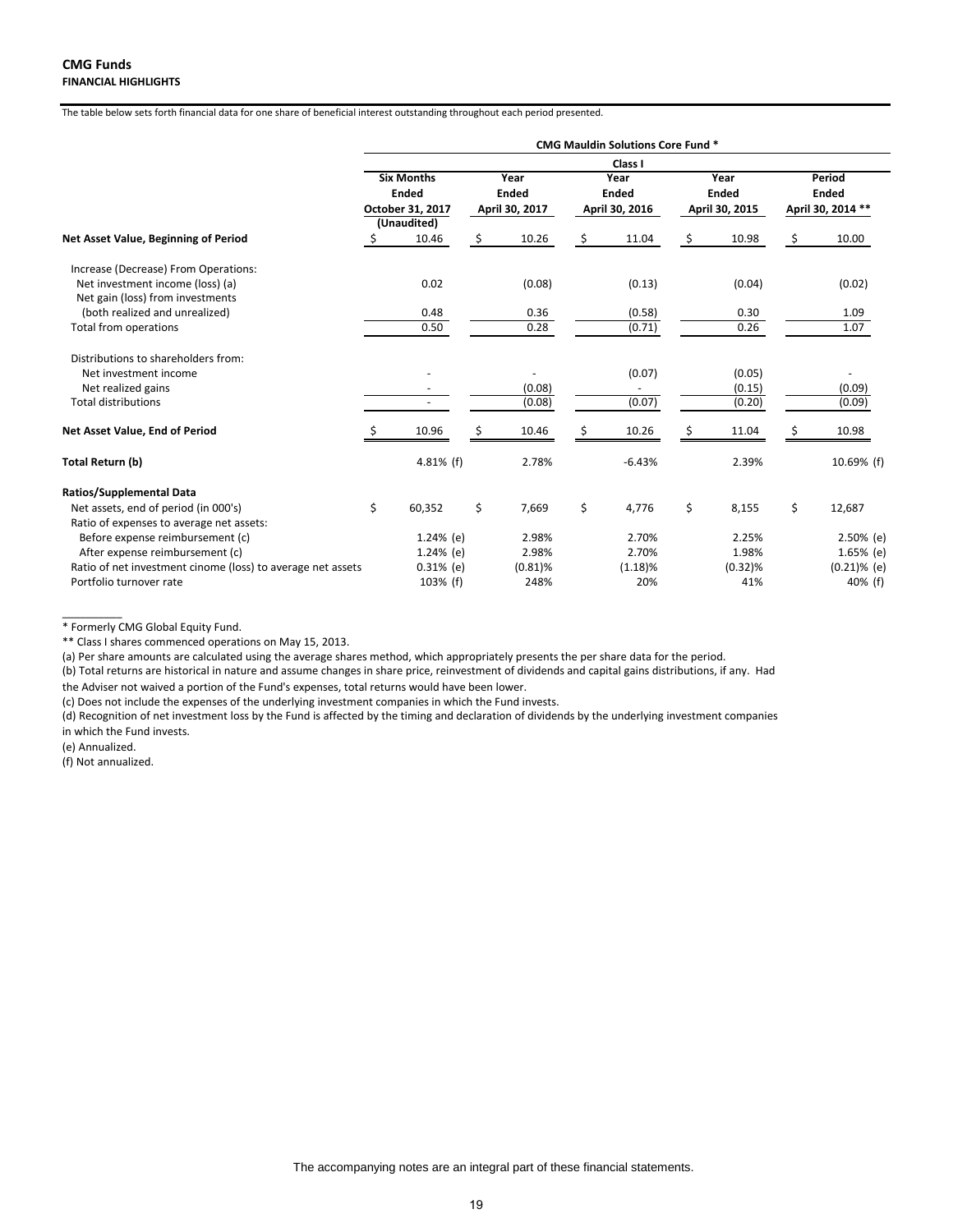|                                                                    | <b>CMG Tactical Bond Fund</b>                                        |              |                      |                |    |                        |  |
|--------------------------------------------------------------------|----------------------------------------------------------------------|--------------|----------------------|----------------|----|------------------------|--|
|                                                                    | <b>Class A</b>                                                       |              |                      |                |    |                        |  |
|                                                                    | <b>Six Months</b><br><b>Ended</b><br>October 31, 2017<br>(Unaudited) |              | Year<br><b>Ended</b> |                |    | Period<br><b>Ended</b> |  |
|                                                                    |                                                                      |              |                      | April 30, 2017 |    | April 30, 2016 *       |  |
| Net Asset Value, Beginning of Period                               |                                                                      | 9.75         | \$                   | 9.60           | \$ | 9.96                   |  |
| Increase (Decrease) From Operations:                               |                                                                      |              |                      |                |    |                        |  |
| Net investment income (a)                                          |                                                                      | 0.12         |                      | 0.23           |    | 0.12                   |  |
| Net gain (loss) from investments<br>(both realized and unrealized) |                                                                      | (0.05)       |                      | 0.12           |    | (0.33)                 |  |
| Total from operations                                              |                                                                      | 0.07         |                      | 0.35           |    | (0.21)                 |  |
| Distributions to shareholders from:                                |                                                                      |              |                      |                |    |                        |  |
| Net investment income                                              |                                                                      | (0.09)       |                      | (0.20)         |    | (0.11)                 |  |
| Return of Capital                                                  |                                                                      |              |                      |                |    | (0.04)                 |  |
| <b>Total distributions</b>                                         |                                                                      | (0.09)       |                      | (0.20)         |    | (0.15)                 |  |
| Net Asset Value, End of Period                                     |                                                                      | 9.73         | \$                   | 9.75           | \$ | 9.60                   |  |
| Total Return (b)                                                   |                                                                      | $0.71\%$ (f) |                      | 3.73%          |    | $(2.07)$ % (f)         |  |
| <b>Ratios/Supplemental Data</b>                                    |                                                                      |              |                      |                |    |                        |  |
| Net assets, end of period (in 000's)                               | \$                                                                   | 832          | \$                   | 1,042          | \$ | 305                    |  |
| Ratio of expenses to average net assets (c)                        |                                                                      | $2.09%$ (e)  |                      | 1.82%          |    | 1.76% (e)              |  |
| Ratio of net investment income to average net assets (c)(d)        |                                                                      | 2.48% (e)    |                      | 2.38%          |    | $1.41\%$ (e)           |  |
| Portfolio turnover rate                                            |                                                                      | 389% (f)     |                      | 1,268%         |    | $1,413%$ (f)           |  |

<sup>\*</sup> Class A shares commenced operations on May 29, 2015.

(a) Per share amounts are calculated using the average shares method, which appropriately presents the per share data for the period.

(b) Total returns are historical in nature and assume changes in share price, reinvestment of dividends and capital gains distributions, if any, and excludes sales charges, if any.

(c) Does not include the expenses of the underlying investment companies in which the Fund invests.

(d) Recognition of net investment income by the Fund is affected by the timing and declaration of dividends by the underlying investment companies in which the Fund invests.

(e) Annualized.

 $\overline{\phantom{a}}$ 

(f) Not annualized.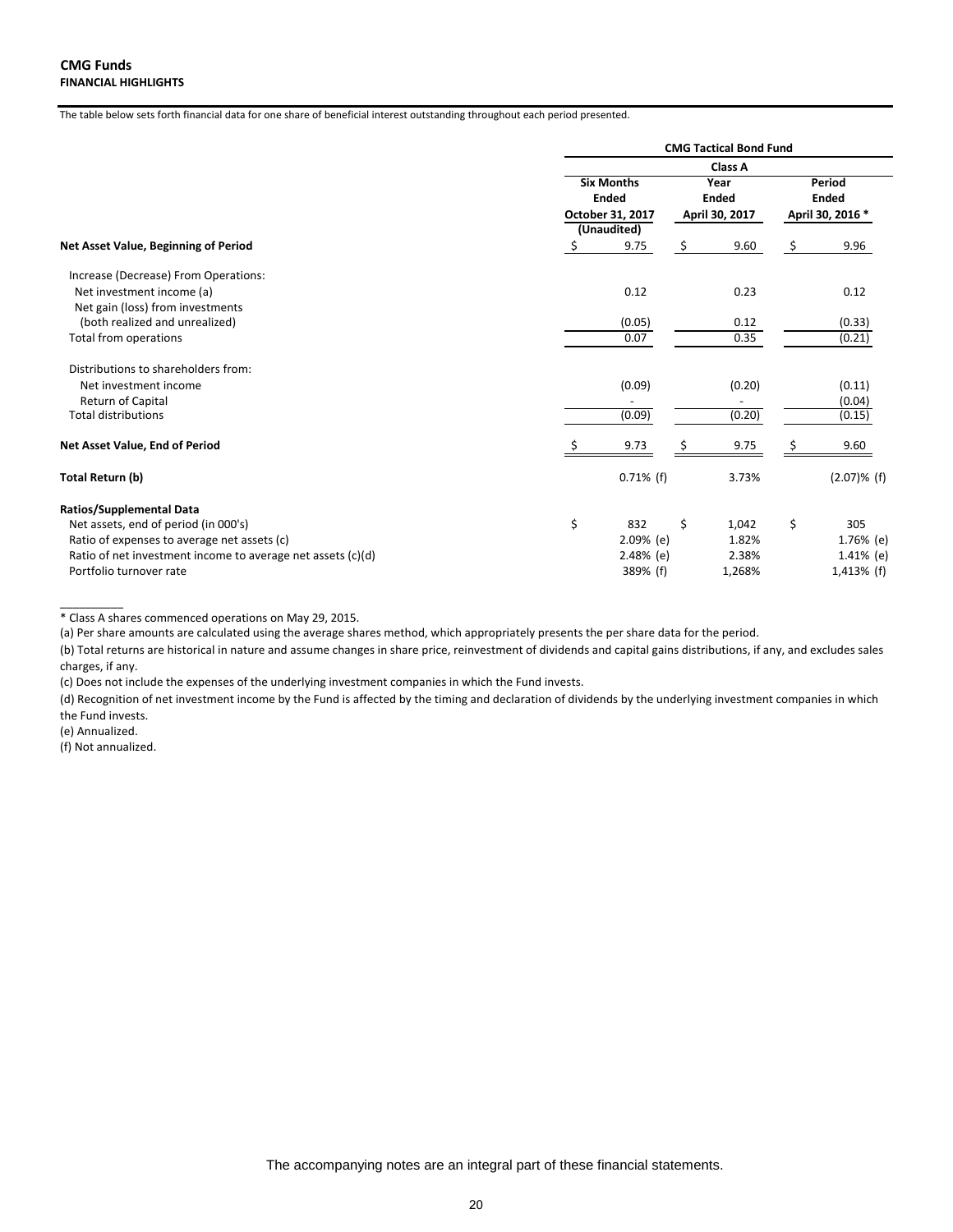| <b>CMG Tactical Bond Fund</b>                         |              |                                        |                          |                                        |         |      |                                            |  |  |  |  |
|-------------------------------------------------------|--------------|----------------------------------------|--------------------------|----------------------------------------|---------|------|--------------------------------------------|--|--|--|--|
| Class I                                               |              |                                        |                          |                                        |         |      |                                            |  |  |  |  |
| <b>Six Months</b><br><b>Ended</b><br>October 31, 2017 |              | Year<br><b>Ended</b><br>April 30, 2017 |                          | Year<br><b>Ended</b><br>April 30, 2016 |         |      | Period<br><b>Ended</b><br>April 30, 2015 * |  |  |  |  |
|                                                       |              |                                        |                          |                                        |         |      |                                            |  |  |  |  |
| S                                                     |              |                                        |                          |                                        |         |      | 10.00                                      |  |  |  |  |
|                                                       |              |                                        |                          |                                        |         |      |                                            |  |  |  |  |
|                                                       | 0.14         |                                        | 0.25                     |                                        | 0.17    |      | 0.21                                       |  |  |  |  |
|                                                       |              |                                        |                          |                                        |         |      |                                            |  |  |  |  |
|                                                       | (0.05)       |                                        | 0.14                     |                                        | (0.32)  |      | (0.02)                                     |  |  |  |  |
|                                                       | 0.09         |                                        | 0.39                     |                                        | (0.15)  |      | 0.19                                       |  |  |  |  |
|                                                       |              |                                        |                          |                                        |         |      |                                            |  |  |  |  |
|                                                       | (0.11)       |                                        | (0.26)                   |                                        | (0.16)  |      | (0.22)                                     |  |  |  |  |
|                                                       |              |                                        | $\overline{\phantom{a}}$ |                                        | (0.04)  |      |                                            |  |  |  |  |
|                                                       | (0.11)       |                                        | (0.26)                   |                                        | (0.20)  |      | (0.22)                                     |  |  |  |  |
|                                                       | 9.73         |                                        | 9.75                     |                                        | 9.62    |      | 9.97                                       |  |  |  |  |
|                                                       | $0.91\%$ (f) |                                        | 4.13%                    |                                        | (1.44)% |      | $1.94\%$ (f)                               |  |  |  |  |
|                                                       |              |                                        |                          |                                        |         |      |                                            |  |  |  |  |
| \$                                                    | 18,641       | \$                                     | 18,120                   | \$                                     | 33,290  | \$   | 50,276                                     |  |  |  |  |
|                                                       | $1.69%$ (e)  |                                        | 1.47%                    |                                        | 1.36%   |      | 1.53% (e)                                  |  |  |  |  |
|                                                       | $0.31\%$ (e) |                                        | 2.61%                    |                                        | 1.81%   |      | 3.71% (e)                                  |  |  |  |  |
|                                                       | 389% (f)     |                                        | 1,268%                   |                                        | 1,413%  |      | 442% (f)                                   |  |  |  |  |
|                                                       |              | (Unaudited)<br>9.75                    | \$                       | 9.62                                   | \$      | 9.97 | \$                                         |  |  |  |  |

<sup>\*</sup> Class I shares commenced operations on October 6, 2014.

(a) Per share amounts are calculated using the average shares method, which appropriately presents the per share data for the period.

(b) Total returns are historical in nature and assume changes in share price, reinvestment of dividends and capital gains distributions, if any, and excludes sales charges, if any.

(c) Does not include the expenses of the underlying investment companies in which the Fund invests.

(d) Recognition of net investment income by the Fund is affected by the timing and declaration of dividends by the underlying investment companies in which the Fund invests.

(e) Annualized.

 $\frac{1}{2}$ 

(f) Not annualized.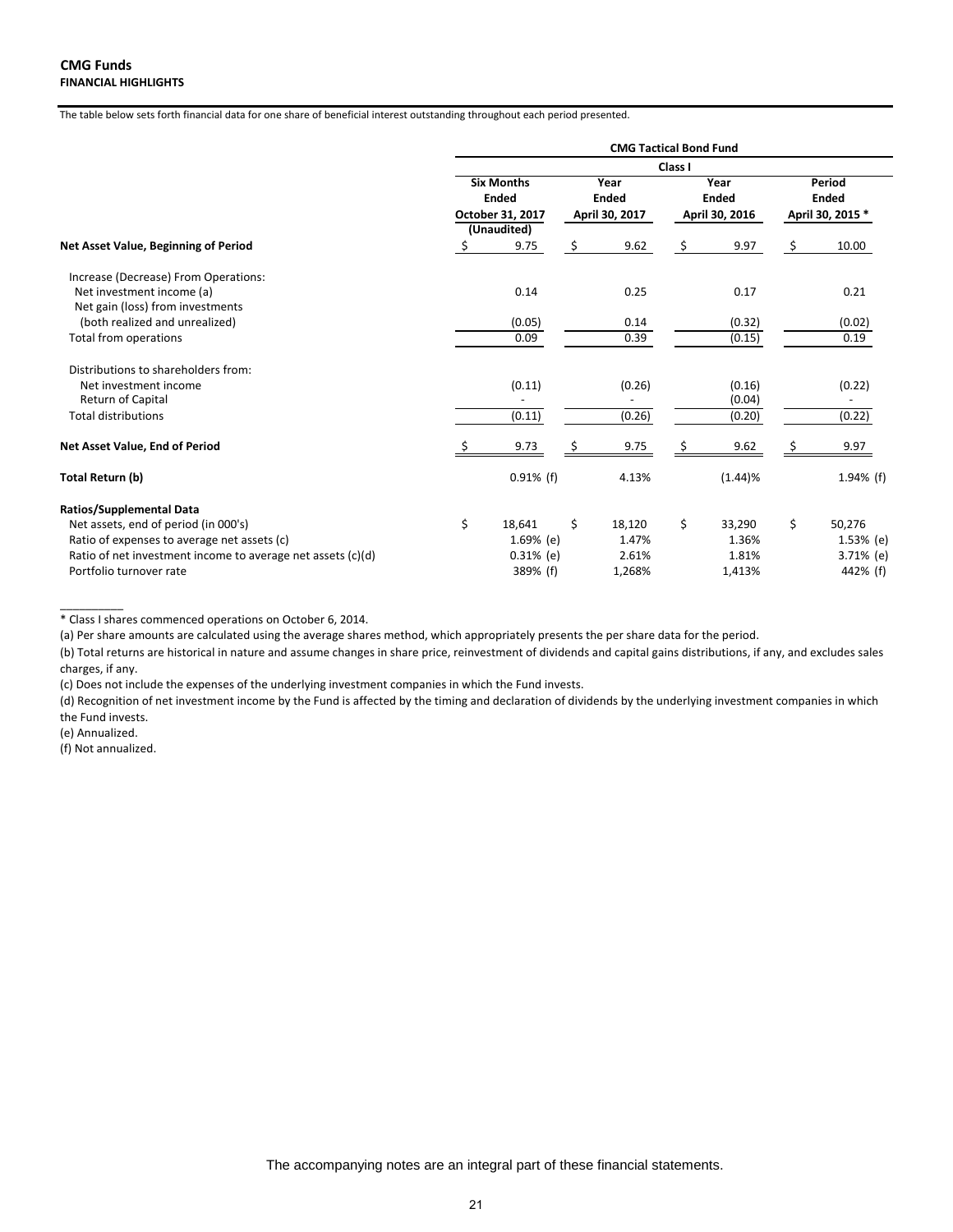|                                                             |                                   | <b>CMG Tactical All Asset Strategy Fund</b> |  |  |  |  |  |  |  |  |
|-------------------------------------------------------------|-----------------------------------|---------------------------------------------|--|--|--|--|--|--|--|--|
|                                                             |                                   | Class A                                     |  |  |  |  |  |  |  |  |
|                                                             | <b>Six Months</b><br><b>Ended</b> | Period<br><b>Ended</b>                      |  |  |  |  |  |  |  |  |
|                                                             | October 31, 2017                  | April 30, 2017 *                            |  |  |  |  |  |  |  |  |
|                                                             | (Unaudited)                       |                                             |  |  |  |  |  |  |  |  |
| Net Asset Value, Beginning of Period                        | \$<br>10.32                       | \$<br>10.00                                 |  |  |  |  |  |  |  |  |
| Increase From Operations:                                   |                                   |                                             |  |  |  |  |  |  |  |  |
| Net investment income (a)                                   | 0.03                              | 0.03                                        |  |  |  |  |  |  |  |  |
| Net gain from investments                                   |                                   |                                             |  |  |  |  |  |  |  |  |
| (both realized and unrealized)                              | 0.31                              | 0.37                                        |  |  |  |  |  |  |  |  |
| Total from operations                                       | 0.34                              | 0.40                                        |  |  |  |  |  |  |  |  |
| Distributions to shareholders from:                         |                                   |                                             |  |  |  |  |  |  |  |  |
| Net investment income                                       |                                   | (0.03)                                      |  |  |  |  |  |  |  |  |
| Net realized gains                                          |                                   | (0.05)                                      |  |  |  |  |  |  |  |  |
| <b>Total distributions</b>                                  |                                   | (0.08)                                      |  |  |  |  |  |  |  |  |
| Net Asset Value, End of Period                              | 10.66                             | 10.32<br>Ş                                  |  |  |  |  |  |  |  |  |
| Total Return (b)                                            | $3.29%$ (f)                       | 4.00% (f)                                   |  |  |  |  |  |  |  |  |
| <b>Ratios/Supplemental Data</b>                             |                                   |                                             |  |  |  |  |  |  |  |  |
| Net assets, end of period (in 000's)                        | \$<br>57,554                      | \$<br>38,741                                |  |  |  |  |  |  |  |  |
| Ratio of expenses to average net assets (c)                 | 1.22% (e)                         | $1.53%$ (e)                                 |  |  |  |  |  |  |  |  |
| Ratio of net investment income to average net assets (c)(d) | $0.48%$ (e)                       | $0.32%$ (e)                                 |  |  |  |  |  |  |  |  |
| Portfolio turnover rate                                     | 295% (f)                          | 451% (f)                                    |  |  |  |  |  |  |  |  |

\* Commencement of Operations on May 2, 2016.

(a) Per share amounts are calculated using the average shares method, which appropriately presents the per share data for the period.

(b) Total returns are historical in nature and assume changes in share price, reinvestment of dividends and capital gains distributions, if any, and excludes sales charges, if any.

(c) Does not include the expenses of the underlying investment companies in which the Fund invests.

(d) Recognition of net investment income by the Fund is affected by the timing and declaration of dividends by the underlying investment companies in which the Fund invests.

(e) Annualized.

\_\_\_\_\_\_\_\_\_\_

(f) Not annualized.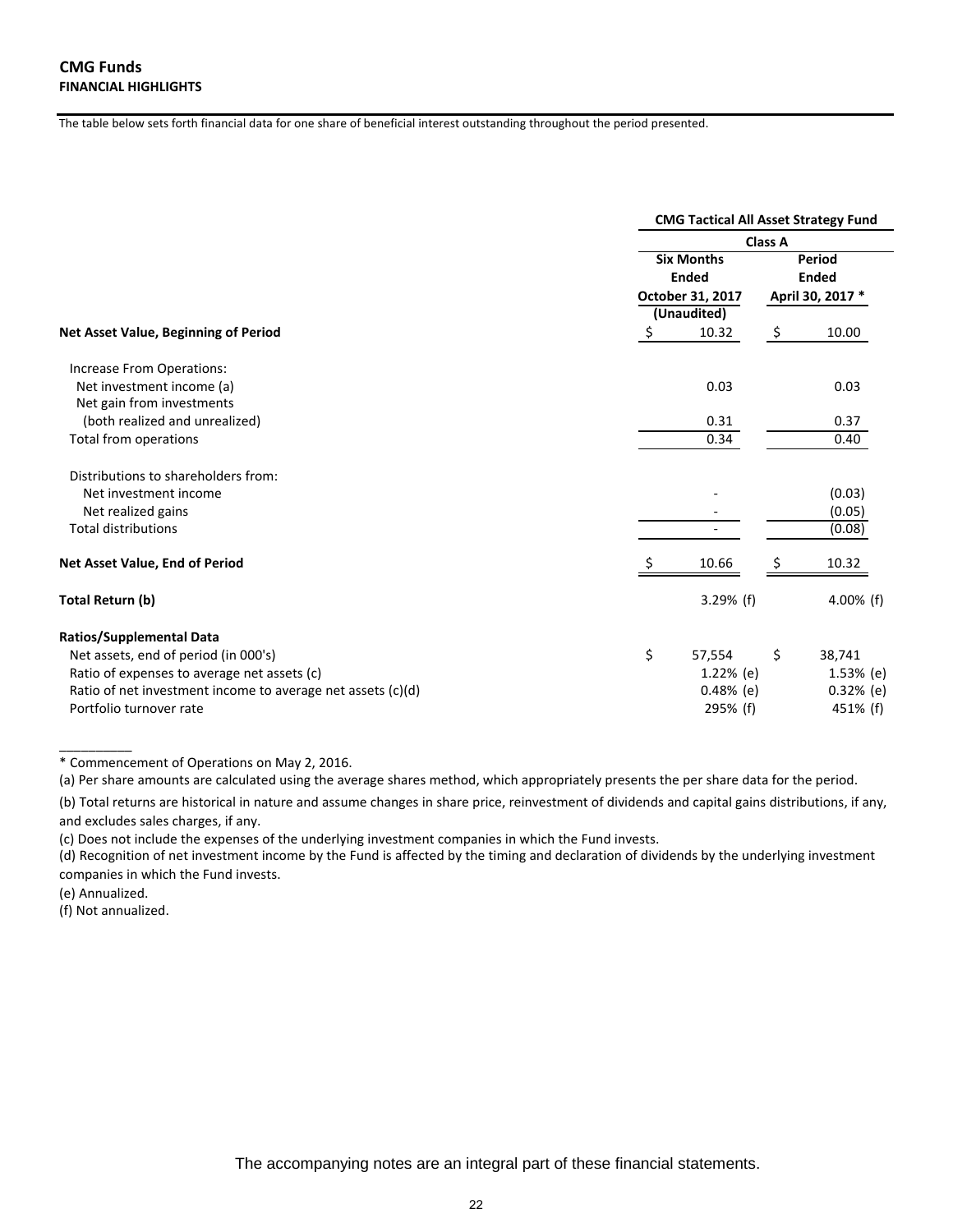|                                                             | <b>CMG Tactical All Asset Strategy Fund</b> |    |             |  |  |  |  |  |
|-------------------------------------------------------------|---------------------------------------------|----|-------------|--|--|--|--|--|
|                                                             | Class I                                     |    |             |  |  |  |  |  |
|                                                             | <b>Six Months</b><br><b>Ended</b>           |    |             |  |  |  |  |  |
| Net Asset Value, Beginning of Period                        | October 31, 2017<br>(Unaudited)             |    |             |  |  |  |  |  |
|                                                             | \$<br>10.34                                 | \$ | 10.00       |  |  |  |  |  |
| Increase From Operations:                                   |                                             |    |             |  |  |  |  |  |
| Net investment income (a)<br>Net gain from investments      | 0.04                                        |    | 0.06        |  |  |  |  |  |
| (both realized and unrealized)                              | 0.30                                        |    | 0.37        |  |  |  |  |  |
| Total from operations                                       | 0.34                                        |    | 0.43        |  |  |  |  |  |
| Distributions to shareholders from:                         |                                             |    |             |  |  |  |  |  |
| Net investment income                                       |                                             |    | (0.04)      |  |  |  |  |  |
| Net realized gains                                          |                                             |    | (0.05)      |  |  |  |  |  |
| <b>Total distributions</b>                                  |                                             |    | (0.09)      |  |  |  |  |  |
| Net Asset Value, End of Period                              | 10.68                                       |    | 10.34       |  |  |  |  |  |
| <b>Total Return (b)</b>                                     | $3.34%$ (f)                                 |    | 4.29% $(f)$ |  |  |  |  |  |
| <b>Ratios/Supplemental Data</b>                             |                                             |    |             |  |  |  |  |  |
| Net assets, end of period (in 000's)                        | \$<br>9,431                                 | \$ | 5,956       |  |  |  |  |  |
| Ratio of expenses to average net assets (c)                 | $0.97%$ (e)                                 |    | 1.28% (e)   |  |  |  |  |  |
| Ratio of net investment income to average net assets (c)(d) | $0.81\%$ (e)                                |    | $0.58%$ (e) |  |  |  |  |  |
| Portfolio turnover rate                                     | 295% (f)                                    |    | 451% (f)    |  |  |  |  |  |

\* Commencement of Operations on May 2, 2016.

(a) Per share amounts are calculated using the average shares method, which appropriately presents the per share data for the period.

(b) Total returns are historical in nature and assume changes in share price, reinvestment of dividends and capital gains distributions, if any, and excludes sales charges, if any.

(c) Does not include the expenses of the underlying investment companies in which the Fund invests.

(d) Recognition of net investment income by the Fund is affected by the timing and declaration of dividends by the underlying investment companies in which the Fund invests.

(e) Annualized.

\_\_\_\_\_\_\_\_\_\_

(f) Not annualized.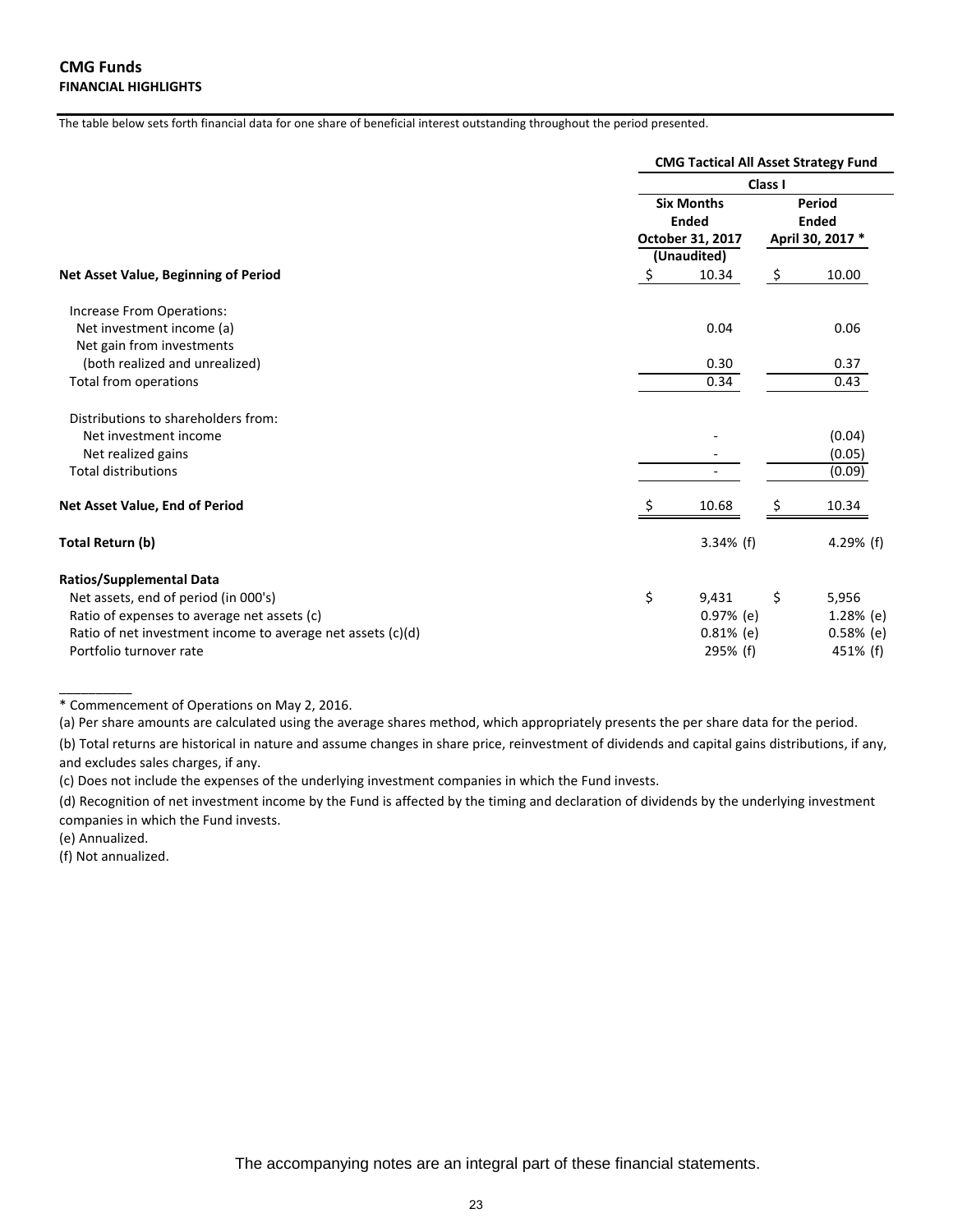#### **1. ORGANIZATION**

CMG Mauldin Solutions Core Fund (formerly CMG Global Equity Fund) (the "Mauldin Fund") CMG Tactical Bond Fund (the "Bond Fund"), and CMG Tactical All Asset Strategy Fund ("Tactical Fund") (each a "Fund", collectively, the "Funds") are each a non-diversified series of shares of beneficial interest of the Northern Lights Fund Trust (the "Trust"), a Delaware statutory trust organized on January 19, 2005. The Trust is registered under the Investment Company Act of 1940 as amended (the "1940 Act"), as an open-end management investment company.

The Funds currently offer Class A shares and Class I shares. Class I shares are offered at net asset value. Class A shares for all Funds are offered at net asset value plus a maximum sales charge of 5.75%. Each class represents an interest in the same assets of the Funds and classes are identical except for their sales charge structures and ongoing service and distribution charges. All classes of shares have equal voting privileges except that each class has exclusive voting rights with respect to the respective class' service and/or distribution plans. Each Fund's income, expenses (other than class specific distribution fees) and realized and unrealized gains and losses are allocated proportionately each day based upon the relative net assets of each class. The Mauldin Fund seeks capital appreciation as its investment objective. Class A and Class I of the Mauldin Fund commenced operations on May 15, 2013. The Bond Fund seeks to generate total returns over a complete market cycle through capital appreciation and income. Class I of the Bond Fund commenced operations on October 6, 2014. Class A of the Bond Fund commenced operations on May 29, 2015. The Tactical Fund's investment objective is to generate capital appreciation. Class A and Class I of the Tactical Fund commenced operations on May 2, 2016.

#### **2. SUMMARY OF SIGNIFICANT ACCOUNTING POLICIES**

The following is a summary of significant accounting policies followed by the Funds in preparation of their financial statements. These policies are in conformity with accounting principles generally accepted in the United States of America ("GAAP"). The preparation of financial statements requires management to make estimates and assumptions that affect the reported amounts of assets and liabilities and disclosure of contingent assets and liabilities at the date of the financial statements and the reported amounts of income and expenses for the period. Actual results could differ from those estimates. Each Fund is an investment company and accordingly follows the investment company accounting and reporting guidance of the Financial Accounting Standards Board (FASB) Accounting Standard Codification Topic 946 "Financial Services – Investment Companies" including FASB Accounting Standard Update ASU 2013-08.

*Security Valuation* – Securities listed on an exchange are valued at the last reported sale price at the close of the regular trading session of the primary exchange on the business day the value is being determined, or in the case of securities listed on NASDAQ at the NASDAQ Official Closing Price ("NOCP"). In the absence of a sale such securities shall be valued at the mean between the current bid and ask prices on the primary exchange on the day of valuation. Investments valued in currencies other than the U.S. dollar are converted to U.S. dollars using exchange rates obtained from pricing services. Futures and future options are valued at the final settled price or, in the absence of a settled price, at the last sale price on the day of valuation. Exchange traded options, futures and options on futures are valued at the final settle price or, in the absence of a settle price, at the last sale price on the day of valuation. Short-term debt obligations having 60 days or less remaining until maturity, at time of purchase, may be valued at amortized cost.

*Valuation of Fund of Funds* - The Funds may invest in portfolios of open-end or closed-end investment companies (the "underlying funds"). Underlying open-end investment companies are valued at their respective net asset values as reported by such investment companies. The underlying funds value securities in their portfolios for which market quotations are readily available at their market values (generally the last reported sale price) and all other securities and assets at their fair value by the methods established by the Boards of the underlying funds. The shares of many closed-end investment companies, after their initial public offering, frequently trade at a price per share, which is different than the net asset value per share. The difference represents a market premium or market discount of such shares. There can be no assurances that the market discount or market premium on shares of any closed-end investment company purchased by the Funds will not change.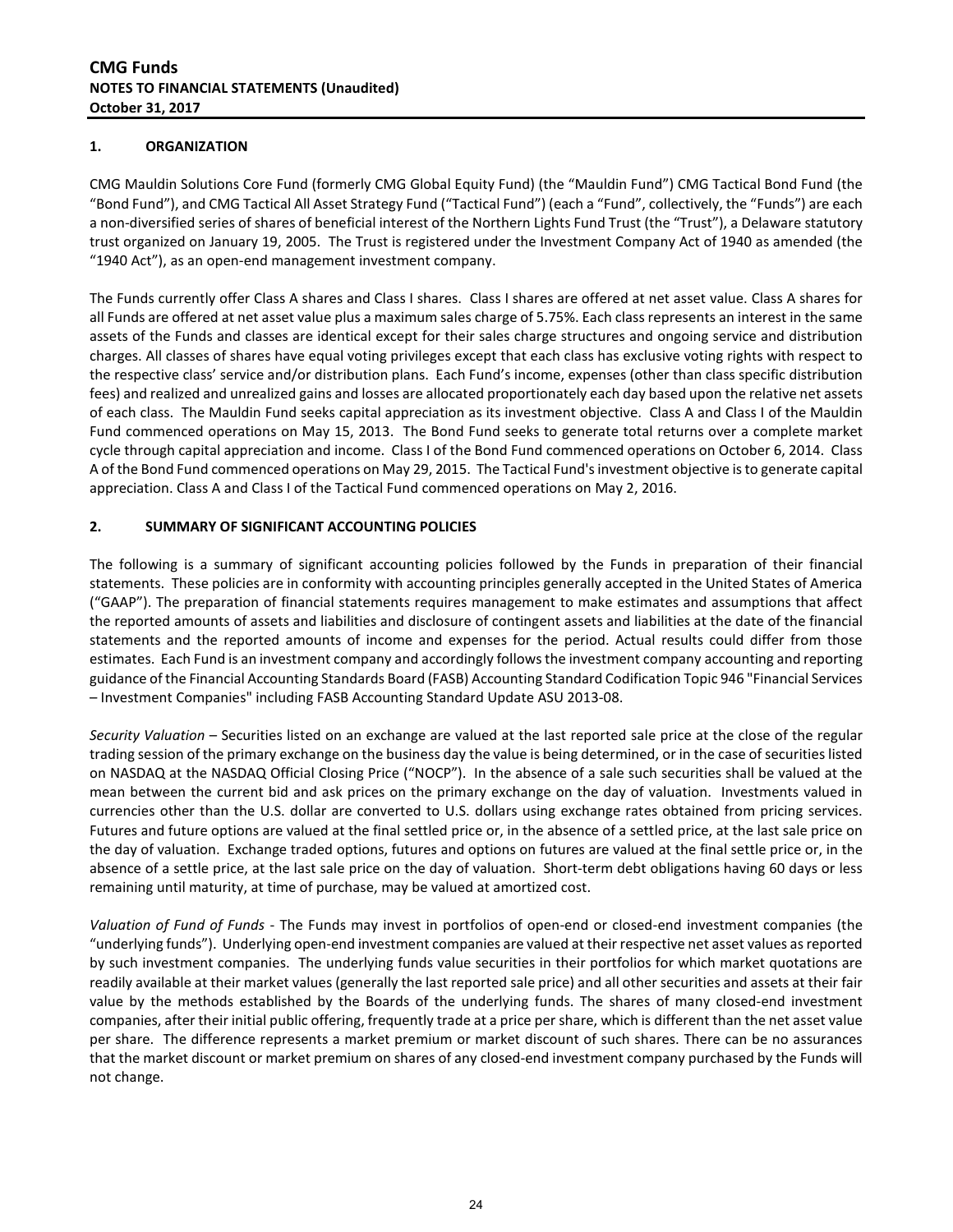## **CMG Funds NOTES TO FINANCIAL STATEMENTS (Unaudited) (Continued) October 31, 2017**

*Exchange Traded Funds -* The Funds may invest in exchange traded funds ("ETFs"). ETFs are a type of fund bought and sold on a securities exchange. An ETF trades like common stock and represents a fixed portfolio of securities. The risks of owning an ETF generally reflect the risks of owning the underlying securities they are designed to track, although the lack of liquidity on an ETF could result in it being more volatile. Additionally, ETFs have fees and expenses that reduce their value.

*ETF, Mutual Fund and Exchange Traded Note ("ETN") Risk* **-** ETFs, mutual funds and ETNs are subject to investment advisory fees or management fees and other expenses, which are indirectly paid by each Fund. Each are subject to specific risks, depending on investment strategy. Also, each may be subject to leverage risk, which may magnify losses. ETNs are also subject to default risks.

A Fund may hold securities, such as private investments, interests in commodity pools, other non-traded securities or temporarily illiquid securities, for which market quotations are not readily available or are determined to be unreliable. These securities will be valued using the "fair value" procedures approved by the Trust's Board of Trustees ("Board"). The Board has delegated execution of these procedures to a fair value team composed of one or more representatives from each of the (i) Trust, (ii) administrator, and (iii) adviser and/or sub-adviser. The team may also enlist third party consultants such as a valuation specialist at a public accounting firm, valuation consultant or financial officer of a security issuer on an as-needed basis to assist in determining a security-specific fair value. The Board has also engaged a third party valuation firm to attend valuation meetings held by the Trust, review minutes of such meetings, and report to the Board on a quarterly basis. The Board reviews and ratifies the execution of this process and the resultant fair value prices at least quarterly to assure the process produces reliable results.

*Fair Valuation Process –* As noted above, the fair value team is composed of one or more representatives from each of the (i) Trust, (ii) administrator, and (iii) adviser and/or sub-advisers. The applicable investments are valued collectively via inputs from the fair value team. For example, fair value determinations are required for the following securities: (i) securities for which market quotations are insufficient or not readily available on a particular business day (including securities for which there is a short and temporary lapse in the provision of a price by the regular pricing source), (ii) securities for which, in the judgment of the adviser or sub-adviser, the prices or values available do not represent the fair value of the instrument. Factors which may cause the adviser or sub-adviser to make such a judgment include, but are not limited to, the following: only a bid price or an ask price is available; the spread between bid and ask prices is substantial; the frequency of sales; the thinness of the market; the size of reported trades; and actions of the securities markets, such as the suspension or limitation of trading; (iii) securities determined to be illiquid; (iv) securities with respect to which an event that will affect the value thereof has occurred since the closing prices were established on the principal exchange on which they are traded, but prior to a Fund's calculation of its net asset value. Specifically, interests in commodity pools or managed futures pools are valued on a daily basis by reference to the closing market prices of each futures contract or other asset held by a pool, as adjusted for pool expenses. Restricted or illiquid securities, such as private investments or non-traded securities are valued via inputs from the adviser or sub-adviser based upon the current bid for the security from two or more independent dealers or other parties reasonably familiar with the facts and circumstances of the security (who should take into consideration all relevant factors as may be appropriate under the circumstances). If the adviser or subadviser is unable to obtain a current bid from such independent dealers or other independent parties, the fair value team shall determine the fair value of such security using the following factors: (i) the type of security; (ii) the cost at date of purchase; (iii) the size and nature of the Fund's holdings; (iv) the discount from market value of unrestricted securities of the same class at the time of purchase and subsequent thereto; (v) information as to any transactions or offers with respect to the security; (vi) the nature and duration of restrictions on disposition of the security and the existence of any registration rights; (vii) how the yield of the security compares to similar securities of companies of similar or equal creditworthiness; (viii) the level of recent trades of similar or comparable securities; (ix) the liquidity characteristics of the security; (x) current market conditions; and (xi) the market value of any securities into which the security is convertible or exchangeable.

Each Fund utilizes various methods to measure the fair value of most of its investments on a recurring basis. GAAP establishes a hierarchy that prioritizes inputs to valuation methods. The three levels of input are: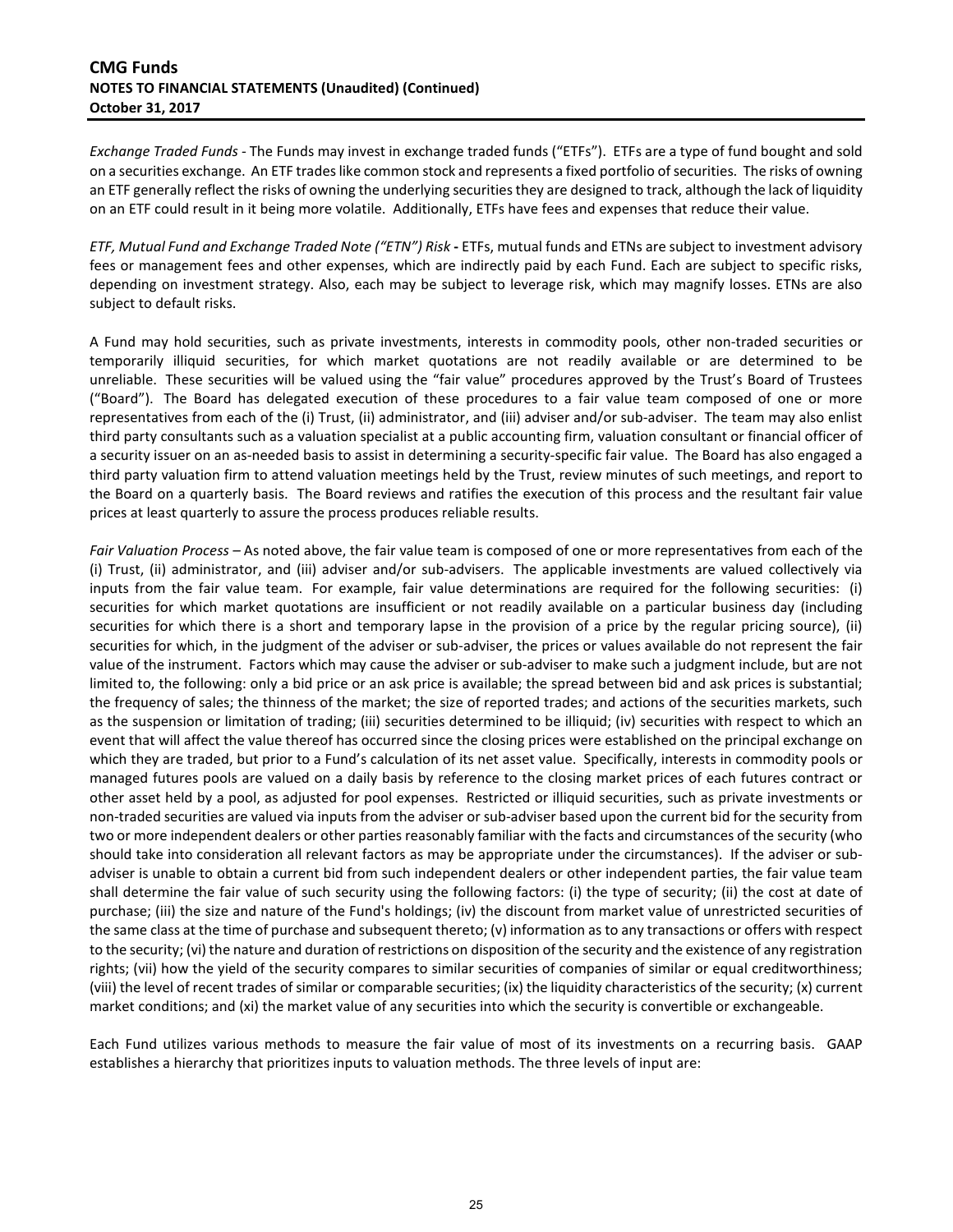**Level 1** – Unadjusted quoted prices in active markets for identical assets and liabilities that the Funds have the ability to access.

**Level 2** – Observable inputs other than quoted prices included in Level 1 for the asset or liability, either directly or indirectly. These inputs may include quoted prices for the identical instrument in an inactive market, prices for similar instruments, interest rates, prepayment speeds, credit risk, yield curves, default rates and similar data.

**Level 3** – Unobservable inputs for the asset or liability, to the extent relevant observable inputs are not available, representing the Funds' own assumptions about the assumptions a market participant would use in valuing the asset or liability, and would be based on the best information available.

The availability of observable inputs can vary from security to security and is affected by a wide variety of factors, including, for example, the type of security, whether the security is new and not yet established in the marketplace, the liquidity of markets, and other characteristics particular to the security. To the extent that valuation is based on models or inputs that are less observable or unobservable in the market, the determination of fair value requires more judgment. Accordingly, the degree of judgment exercised in determining fair value is greatest for instruments categorized in Level 3.

The inputs used to measure fair value may fall into different levels of the fair value hierarchy. In such cases, for disclosure purposes, the level in the fair value hierarchy within which the fair value measurement falls in its entirety, is determined based on the lowest level input that is significant to the fair value measurement in its entirety.

The inputs or methodology used for valuing securities are not necessarily an indication of the risk associated with investing in those securities. The following tables summarize the inputs used as of October 31, 2017 for the Funds' assets and liabilities measured at fair value:

| <b>Mauldin Fund:</b>         |  | Level 1    | Level 2 |                          |  | Level 3 | Total      |  |
|------------------------------|--|------------|---------|--------------------------|--|---------|------------|--|
| Assets*                      |  |            |         |                          |  |         |            |  |
| <b>Exchange-Traded Funds</b> |  | 62,239,520 |         | -                        |  |         | 62,239,520 |  |
| <b>Exchange-Traded Notes</b> |  | 532,226    |         | -                        |  |         | 532,226    |  |
| Short-Term Investments       |  | 1,353,835  |         | $\overline{\phantom{a}}$ |  |         | 1,353,835  |  |
| <b>Total Assets</b>          |  | 64,125,581 |         |                          |  |         | 64,125,581 |  |

| <b>Bond Fund:</b>            | Level 1 |            | Level 2 |                          |  | Level 3 | Total |            |
|------------------------------|---------|------------|---------|--------------------------|--|---------|-------|------------|
| Assets*                      |         |            |         |                          |  |         |       |            |
| Mutual Fund                  |         | 16,454,485 |         |                          |  |         |       | 16,454,485 |
| <b>Exchange-Traded Funds</b> |         | 2,903,643  |         | -                        |  |         |       | 2,903,643  |
| Short-Term Investments       |         | 67,049     |         | $\overline{\phantom{a}}$ |  |         |       | 67,049     |
| <b>Total Assets</b>          |         | 19,425,177 |         |                          |  |         |       | 19,425,177 |

| <b>Tactical Fund:</b>        | Level 1 |            | Level 2 |  | Level 3 |  | <b>Total</b> |  |
|------------------------------|---------|------------|---------|--|---------|--|--------------|--|
| Assets*                      |         |            |         |  |         |  |              |  |
| <b>Exchange-Traded Funds</b> |         | 65,934,107 |         |  |         |  | 65,934,107   |  |
| Short-Term Investments       |         | 1,126,844  | -       |  |         |  | 1,126,844    |  |
| <b>Total Assets</b>          |         | 67,060,951 | -       |  |         |  | 67,060,951   |  |

\*Refer to the Portfolios of Investments for industry classifications. The Funds did not hold Level 3 securities during the six months.

There were no transfers between Level 1 and Level 2 during the current six months presented. It is the Funds' policy to record transfers into or out of Level 1 and Level 2 at the end of the reporting period.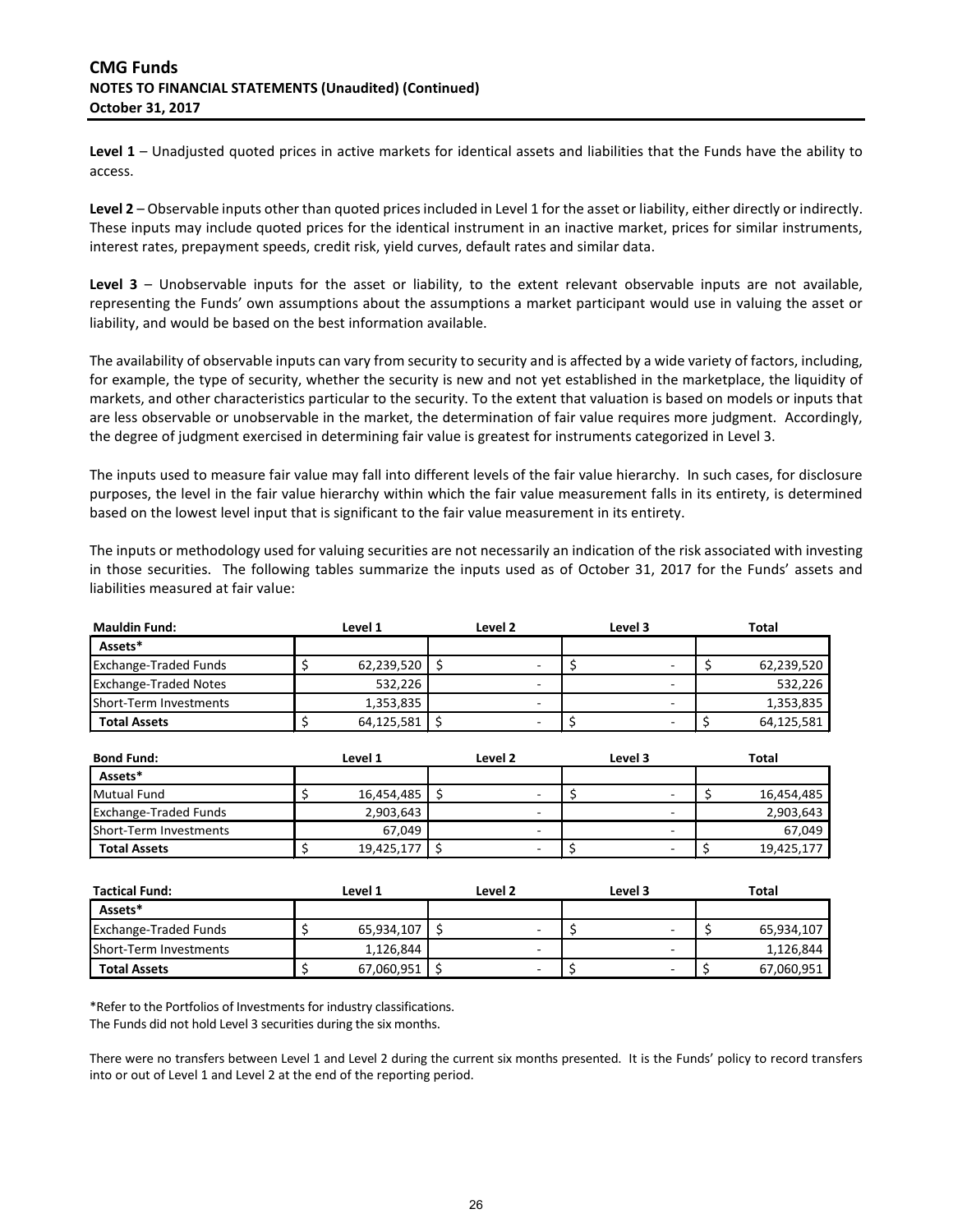### **CMG Funds NOTES TO FINANCIAL STATEMENTS (Unaudited) (Continued) October 31, 2017**

*Security Transactions and Investment Income* – Investment security transactions are accounted for on a trade date basis. Cost is determined and gains and losses are based upon the specific identification method for both financial statement and Federal income tax purposes. Dividend income is recorded on the ex-dividend date and interest income is recorded on an accrual basis. Purchase discounts and premiums on securities are accreted and amortized over the life of the respective securities.

*Foreign Currency Translations –* All assets and liabilities denominated in foreign currencies are translated into U.S. dollars based on the rate of exchange of such currencies against U.S. dollars on the date of valuation. Purchases and sales of securities and income and expenses are translated at the rate of exchange quoted on the respective date that such transactions are recorded. The Funds do not isolate the portion of the results of operations resulting from changes in foreign exchange rates on investments from the fluctuations arising from changes in market prices of securities held.

*Expenses –* Expenses of the Trust that are directly identifiable to a specific fund are charged to that fund. Expenses, which are not readily identifiable to a specific fund, are allocated in such a manner as deemed equitable, taking into consideration the nature and type of expense and the relative sizes of the funds in the Trust.

*Organizational Costs –* Organizational costs of \$6,805 were charged to expenses as incurred in the Tactical Fund. Deferred organizational costs incurred by the Fund of \$6,028 were treated as deferred charges and will be amortized over a 12 month period using the straight line method.

*Federal Income Taxes* – The Funds intend to continue to comply with the requirements of Subchapter M of the Internal Revenue Code applicable to regulated investment companies and will distribute all of their taxable income, if any, to shareholders. Accordingly, no provision for Federal income taxes is required in the financial statements.

The Funds recognize the tax benefits of uncertain tax positions only when the position is "more likely than not" to be sustained assuming examination by tax authorities. Management has analyzed the Funds' tax positions and has concluded that no liability for unrecognized tax benefits should be recorded related to uncertain tax positions taken on returns filed for open tax years ended April 30, 2014 to April 30, 2016, or expected to be taken in the Funds' April 30, 2017 year-end tax returns. The Funds identify their major tax jurisdictions as U.S. Federal, Nebraska and foreign jurisdictions where the Funds make significant investments. The Funds are not aware of any tax positions for which it is reasonably possible that the total amounts of unrecognized tax benefits will change materially in the next twelve months.

*Distributions to Shareholders* – Distributions from investment income and net realized capital gains, if any, are declared and paid at least annually and are recorded on the ex-dividend date. The character of income and gains to be distributed is determined in accordance with income tax regulations, which may differ from GAAP. These "book/tax" differences are considered either temporary (e.g., deferred losses, mark-to-market on open Section 1256 contracts) or permanent in nature. To the extent these differences are permanent in nature, such amounts are reclassified within the composition of net assets based on their Federal tax-basis treatment; temporary differences do not require reclassification. These reclassifications have no effect on net assets, results from operations or net asset value per share of the Funds.

*Indemnification –* The Trust indemnifies its officers and trustees for certain liabilities that may arise from the performance of their duties to the Trust. Additionally, in the normal course of business, the Funds enter into contracts that contain a variety of representations and warranties and which provide general indemnities. The Funds' maximum exposure under these arrangements is unknown, as this would involve future claims that may be made against the Funds that have not yet occurred. However, based on experience, the risk of loss due to these warranties and indemnities appears to be remote.

## **3. INVESTMENT ADVISORY AGREEMENT AND TRANSACTIONS WITH RELATED PARTIES**

*Advisory Fees* – Pursuant to an investment advisory agreement between the adviser and the Trust, with respect to the Funds (the "Advisory Agreement"), investment advisory services are provided to the Funds by CMG Capital Management Group, Inc. (the "Adviser"). Under the terms of the Advisory Agreement, the Adviser receives monthly fees calculated at an annual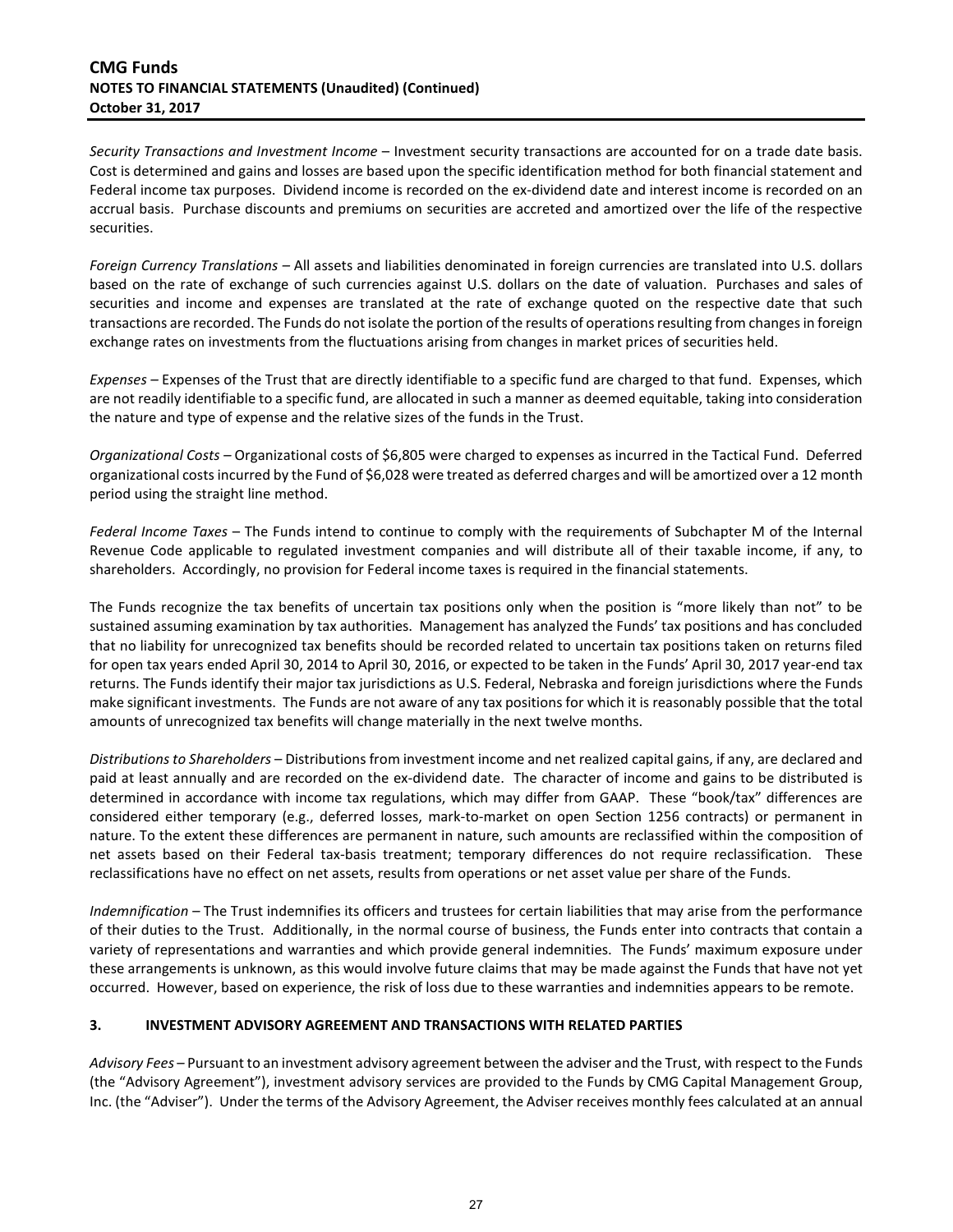#### **CMG Funds NOTES TO FINANCIAL STATEMENTS (Unaudited) (Continued) October 31, 2017**

rate of 1.05% (1.25% through March 10, 2017), 0.95%, 1.00% and 0.75% of the average daily net assets of the Mauldin Fund, Bond Fund and Tactical Fund, respectively. For the six months ended October 31, 2017, the Adviser earned advisory fees of \$146,676 for the Mauldin Fund, \$93,258 for the Bond Fund and \$219,079 for the Tactical Fund. The Adviser manages a portion of the Funds' portfolios directly and may allocate the remaining balance of the Funds' assets among the Funds' subadvisers. The Mauldin Fund's sub-adviser is Mauldin Solutions, LLC. Prior to March 11, 2017, AlphaSimplex Group, LLC was the sub-adviser. The Adviser pays each sub-adviser a portion of its advisory fee. The Funds do not directly pay the subadvisers.

*Distributor* – The distributor of the Funds is Northern Lights Distributors, LLC (the "Distributor"). The Trust has adopted, on behalf of the Funds, the Trust's Master Distribution and Shareholder Servicing Plan (the "Plan"), as amended, pursuant to Rule 12b-1 under the 1940 Act, to pay for certain distribution activities and shareholder services. Under the Plan, the Mauldin Fund may pay up to 0.25% for Class A shares, the Bond Fund may pay up to 0.40% for Class A shares, and the Tactical Fund may pay up to 0.25% for Class A shares per year of its average daily net assets for such distribution and shareholder service activities. During the six months ended October 31, 2017, \$10,122, \$1,871 and \$61,092 were accrued under the Plan for the Mauldin Fund, Bond Fund and Tactical Fund, respectively. As of October 31, 2017, the Board has not implemented the Plan with respect to the Class I shares of the Funds and no distribution fees have been accrued against the net assets of that class for the six months ended October 31, 2017.

The Distributor acts as the Funds' principal underwriter in a continuous public offering of the Funds' shares. For the six months ended October 31, 2017, the Distributor received underwriter commissions of \$339 for sales of Class A shares, of which \$45 was retained by the principal underwriter or other affiliated broker-dealers.

In addition, certain affiliates of the Distributor provide services to the Funds as follows:

Gemini Fund Services, LLC ("GFS") – an affiliate of the Distributor, provides administration, fund accounting, and transfer agent services to the Trust. Pursuant to an administrative servicing agreement with GFS, each Fund pays GFS customary fees based on aggregate net assets of the Funds as described in the servicing agreement for providing administration, fund accounting, and transfer agency services to the Funds. In accordance with this agreement, GFS pays for all other operating expenses for the Funds, including but not limited to legal fees, audit fees, compliance services and custody fees. As of October 31, 2017, the amounts owed to GFS were \$1,311, \$31,793 and \$13,160 for the Mauldin Fund, Bond Fund and Tactical Fund, respectively. Certain officers of the Trust are also officers of GFS, and are not paid any fees directly by the Funds for serving in such capacities.

Northern Lights Compliance Services, LLC ("NLCS") – NLCS, an affiliate of GFS and the Distributor, provides a Chief Compliance Officer to the Trust, as well as related compliance services, pursuant to a consulting agreement between NLCS and the Trust. Under the terms of such agreement, NLCS receives customary fees from the Funds.

Blu Giant, LLC ("Blu Giant") – Blu Giant, an affiliate of GFS and the Distributor, provides EDGAR conversion and filing services as well as print management services for the Funds on an ad-hoc basis. For the provision of these services, Blu Giant receives customary fees from the Funds.

## **4. INVESTMENT TRANSACTIONS**

The cost of purchases and proceeds from the sale of securities, other than short-term investments and U.S. Government securities, for the six months ended October 31, 2017 amounted to \$81,714,514 and \$31,087,449, respectively, for the Mauldin Fund, \$72,946,712 and \$72,482,909, respectively, for the Bond Fund, and \$187,769,573 and \$166,352,250, respectively, for the Tactical Fund.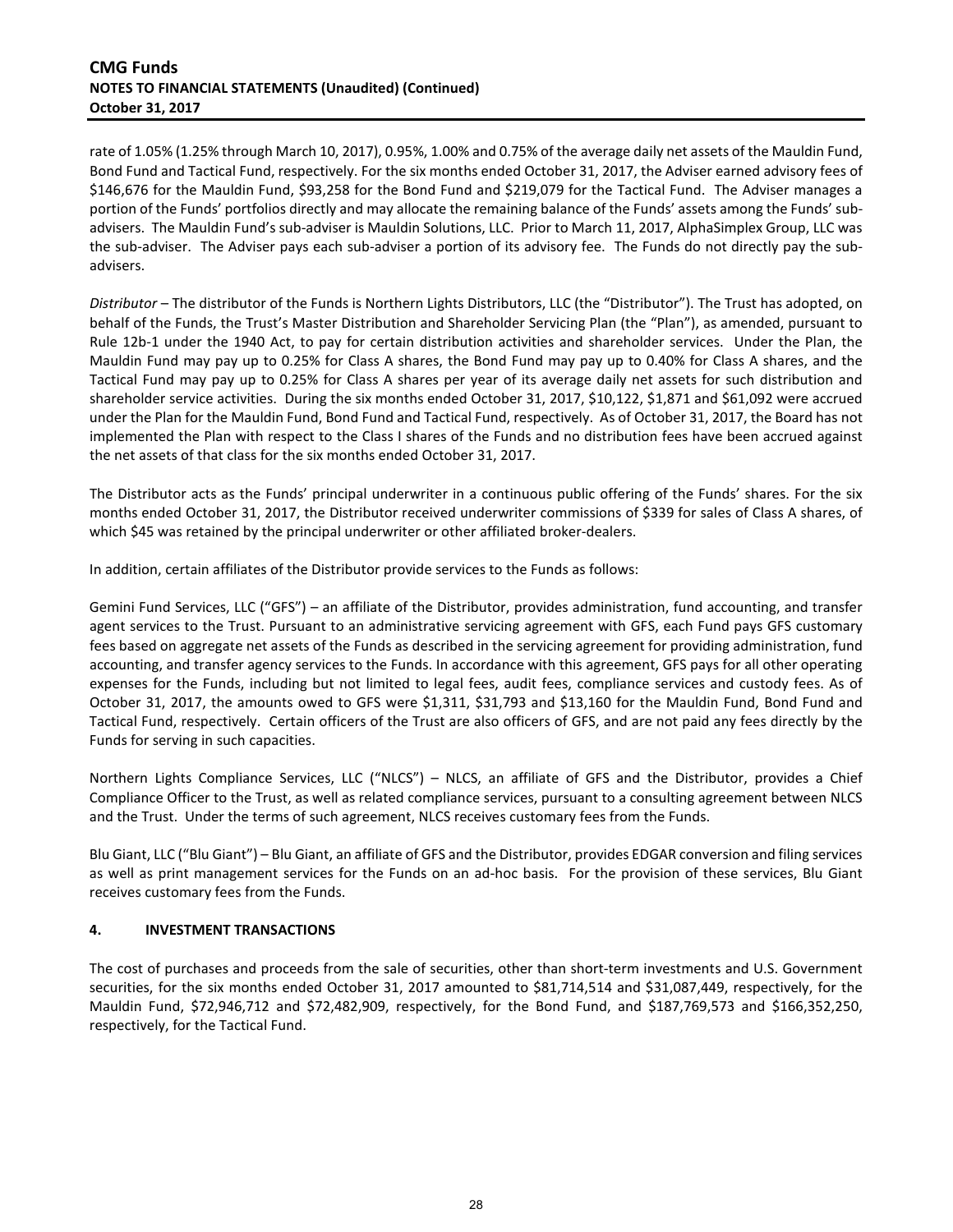#### **5. DISTRIBUTIONS TO SHAREHOLDERS AND TAX COMPONENTS OF CAPITAL**

#### **For the year ended April 30, 2017:**

|                                        |        | Ordinary                 | Long-Term                |          |
|----------------------------------------|--------|--------------------------|--------------------------|----------|
|                                        | Income |                          | Capital Gains            | Total    |
| <b>CMG Mauldin Solutions Core Fund</b> | S.     | $\overline{\phantom{a}}$ | 48.011                   | \$48,011 |
| <b>CMG Tactical Bond Fund</b>          |        | 627.073                  | $\overline{\phantom{a}}$ | 627.073  |
| CMG Tactical All Asset Strategy Fund   |        | 229.853                  | $\overline{\phantom{a}}$ | 229,853  |

#### **For the year ended April 30, 2016:**

|                                 | Ordinary | Long-Term     |                 | Return of            |       |                 |
|---------------------------------|----------|---------------|-----------------|----------------------|-------|-----------------|
|                                 | Income   | Capital Gains |                 | Capital              | Total |                 |
| CMG Mauldin Solutions Core Fund | \$61.144 | $\sim 100$    | $\sim$ S $\sim$ | and the state of the |       | $5\quad 61.144$ |
| <b>CMG Tactical Bond Fund</b>   | 821.146  | -             |                 | 214.590              |       | 1.035.736       |

The tax character of distributions paid during the years ended April 30, 2017 and April 30, 2016 were as follows:

As of April 30, 2017, the components of accumulated earnings/ (deficit) on a tax basis were as follows:

|                                                | Undistributed<br>Ordinary<br>Income | Undistributed<br>Long-Term<br>Capital Gains |   | Post October<br>Loss and Late<br>Year Loss | Capital Loss<br>Carry<br>Forwards | Other<br>Book/Tax<br><b>Differences</b> | Unrealized<br>Appreciation/<br>(Depreciation) | <b>Total Accumulated</b><br>Earnings/(Deficits) |
|------------------------------------------------|-------------------------------------|---------------------------------------------|---|--------------------------------------------|-----------------------------------|-----------------------------------------|-----------------------------------------------|-------------------------------------------------|
| CMG Mauldin<br>Solutions Core Fund             | \$                                  | 335.985                                     | Ś | $(60,539)$ \$                              | $\overline{\phantom{a}}$          | $\overline{\phantom{a}}$                | 102.373                                       | 377,819                                         |
| <b>CMG Tactical Bond</b><br>Fund               | 7.037                               | $\overline{\phantom{0}}$                    |   | $\overline{\phantom{0}}$                   | (2,356,722)                       | $\overline{\phantom{0}}$                | 136,977                                       | (2, 212, 708)                                   |
| <b>CMG Tactical All Asset</b><br>Strategy Fund | 596.248                             | $\overline{\phantom{0}}$                    |   | $\overline{\phantom{0}}$                   | $\overline{\phantom{0}}$          | $\overline{\phantom{0}}$                | 38,733                                        | 634,981                                         |

The difference between book basis and tax basis undistributed net investment income/(loss), accumulated net realized gain/(loss), and unrealized appreciation/(depreciation) from investments is primarily attributable to the tax deferral of losses on wash sales, tax adjustments for partnerships, and the mark-to-market on open 1256 futures contracts.

Late year losses incurred after December 31 within the fiscal year are deemed to arise on the first business day of the following fiscal year for tax purposes. The Funds incurred and elected to defer such late year losses were as follows:

|                                        |     | Late Year Losses         |
|----------------------------------------|-----|--------------------------|
| <b>CMG Mauldin Solutions Core Fund</b> | S – | 60.539                   |
| <b>CMG Tactical Bond Fund</b>          |     | ۰                        |
| CMG Tactical All Asset Strategy Fund   |     | $\overline{\phantom{0}}$ |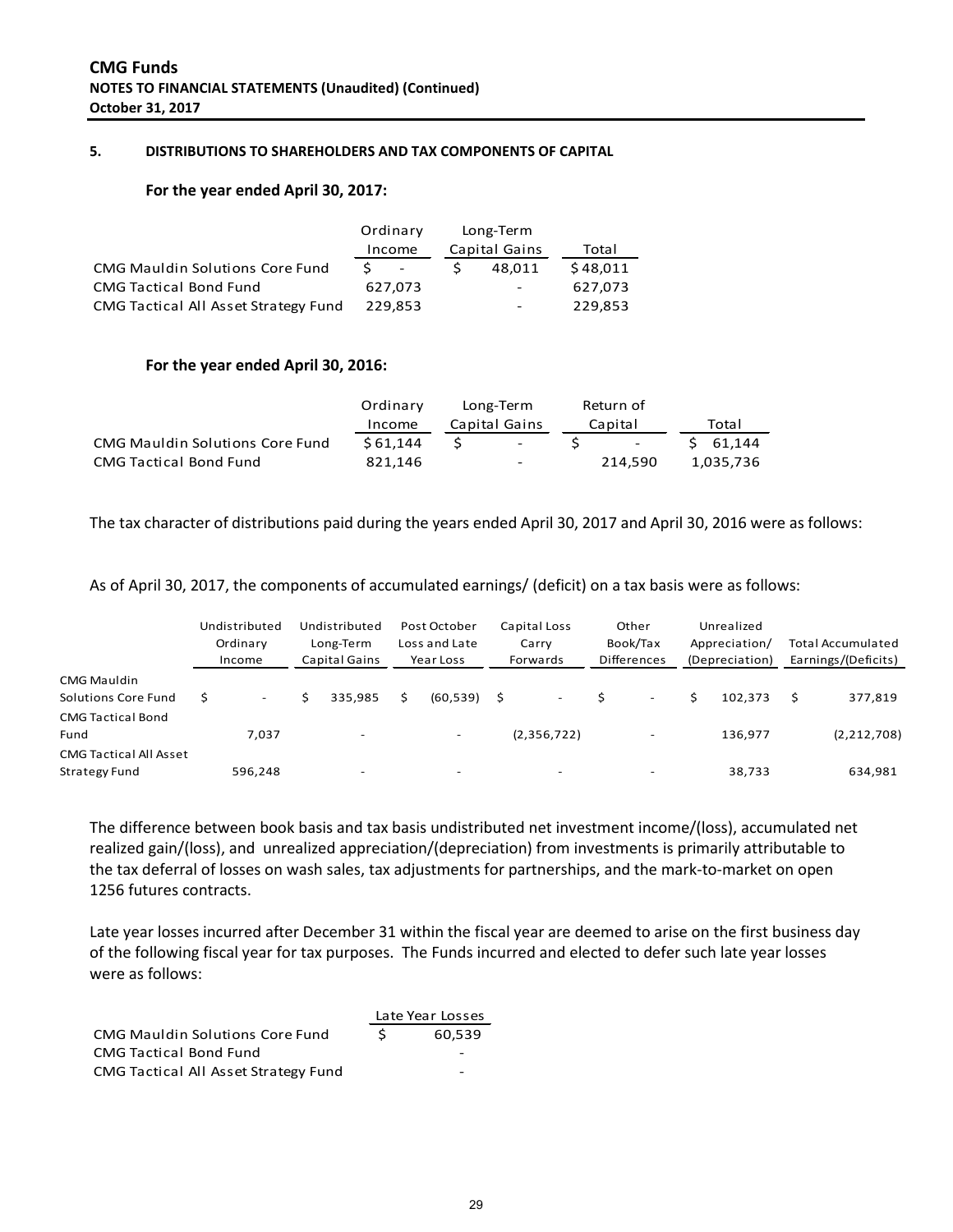At April 30, 2017, the Funds had capital loss carry forwards for federal income tax purposes available to offset future capital gains as follows:

|                                        |                   | <b>Non-Expiring</b>      |                          |
|----------------------------------------|-------------------|--------------------------|--------------------------|
|                                        | <b>Short-Term</b> | Long-Term                | Total                    |
| <b>CMG Mauldin Solutions Core Fund</b> |                   | $\overline{\phantom{a}}$ | -                        |
| <b>CMG Tactical Bond Fund</b>          | 2.356.722         | ۰                        | 2,356,722                |
| CMG Tactical All Asset Strategy Fund   | ۰                 | -                        | $\overline{\phantom{0}}$ |

Permanent book and tax differences, primarily attributable to the book/tax basis treatment of foreign currency gains/(losses), net operating losses and short-term capital gains, the reclassification of Fund distributions and tax adjustments for partnerships, grantor trusts, C-Corporation return of capital distributions and passive foreign investment companies, resulted in reclassifications for the Funds for the year ended April 30, 2017 as follows:

|                                        |                        |                 | <b>Undistributed</b> | <b>Undistributed Net</b> |                       |  |
|----------------------------------------|------------------------|-----------------|----------------------|--------------------------|-----------------------|--|
|                                        |                        | Ordinary Income |                      |                          | <b>Realized Gains</b> |  |
|                                        | <b>Paid In Capital</b> |                 | (Loss)               | (Loss)                   |                       |  |
| <b>CMG Mauldin Solutions Core Fund</b> | (13.857)               |                 | 120.051              |                          | (106, 194)            |  |
| CMG Tactical All Asset Strategy Fund   | (1,847)                |                 | 4.256                |                          | (2,409)               |  |

#### **6. UNDERLYING INVESTMENT IN OTHER INVESTMENT COMPANIES**

The Bond Fund currently invests a portion of its assets in the PIMCO High Yield Fund - Institutional Shares ("PIMCO"). The Bond Fund may redeem its investments from PIMCO at any time if the Adviser determines that it is in the best interest of the Bond Fund and its shareholders to do so. The performance of the Bond Fund may be directly affected by the performance of PIMCO. The financial statements of PIMCO, including the portfolio of investments, can be found at the SEC websit[e www.sec.gov](http://www.sec.gov/) and should be read in conjunction with the Bond Fund's financial statements. As of October 31, 2017, the percentage of the Bond Fund's net assets invested in PIMCO was 84.5%.

#### **7. SUBSEQUENT EVENTS**

Subsequent events after the date of the Statements of Assets and Liabilities have been evaluated through the date the financial statements were issued. Management has concluded that there is no impact requiring added disclosure or adjustment to the financial statements.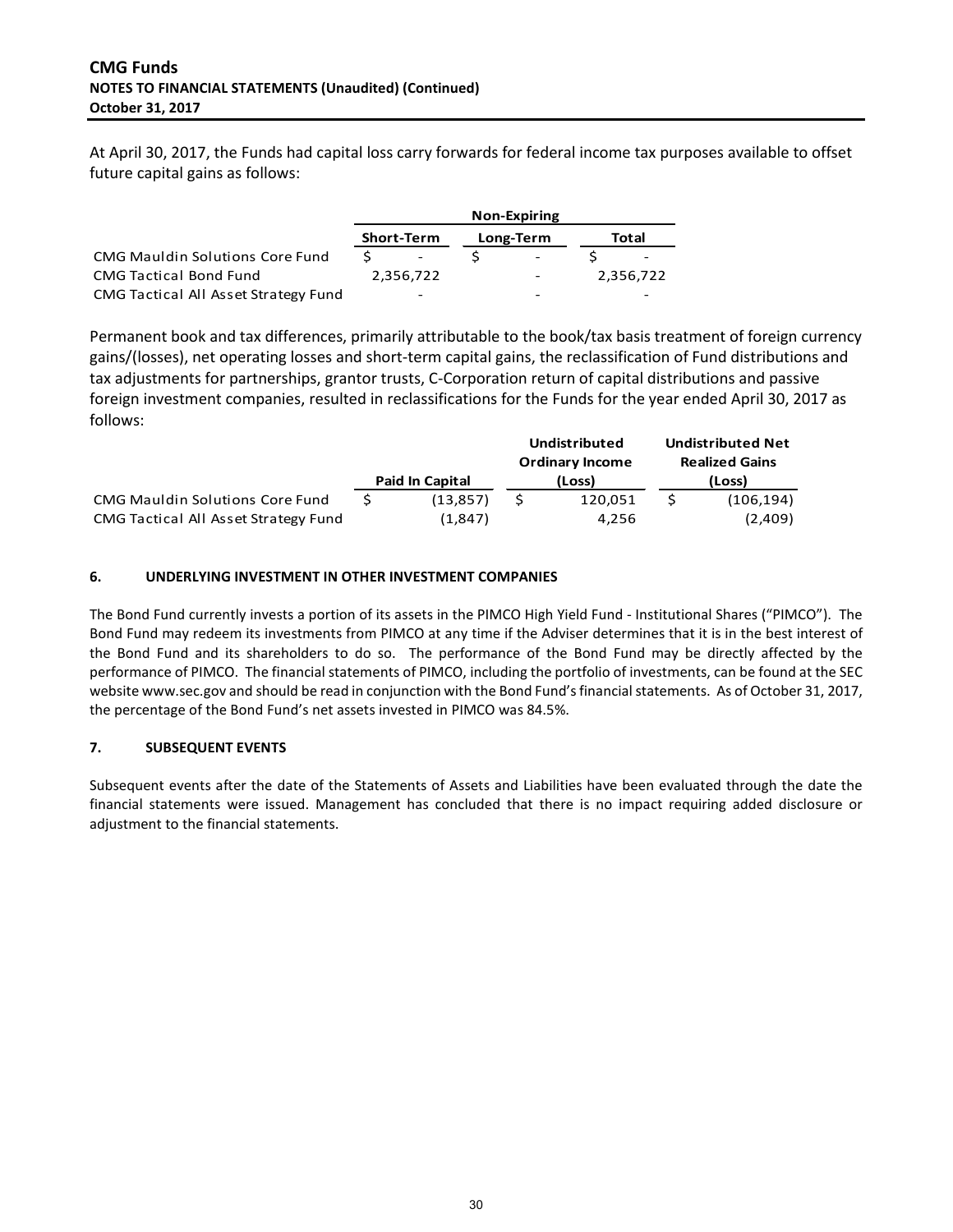As a shareholder of the Funds, you incur two types of costs: (1) transaction costs, including sales charges (loads) on purchases; (2) ongoing costs, including management fees; distribution and/or service (12b-1) fees; and other Fund expenses. This example is intended to help you understand your ongoing costs (in dollars) of investing in the Funds and to compare these costs with the ongoing costs of investing in other mutual funds.

The example is based on an investment of \$1,000 invested at the beginning of the period and held for the entire period from May 1, 2017 through October 31, 2017.

#### **Actual Expenses**

The "Actual" line in the table below provides information about actual account values and actual expenses. You may use the information below, together with the amount you invested, to estimate the expenses that you paid over the period. Simply divide your account value by \$1,000 (for example, an \$8,600 account value divided by \$1,000 = 8.6), then multiply the result by the number in the table under the heading entitled "Expenses Paid During Period" to estimate the expenses you paid on your account during this period.

#### **Hypothetical Example for Comparison Purposes**

The "Hypothetical" line in the table below provides information about hypothetical account values and hypothetical expenses based on a Fund's actual expense ratio and an assumed rate of return of 5% per year before expenses, which is not the Fund's actual return. The hypothetical account values and expenses may not be used to estimate the actual ending account balances or expenses you paid for the period. You may use this information to compare this 5% hypothetical example with the 5% hypothetical examples that appear in the shareholder reports of other funds.

Please note that the expenses shown in the table are meant to highlight your ongoing costs only and do not reflect any transactional costs such as front-end or contingent deferred sales charges (loads). Therefore, the table is useful in comparing ongoing costs only, and will not help you determine the relative total costs of owning different funds. In addition, if these transactional costs were included, your costs would have been higher.

|                      |                                              | Actual                                      |                                            | Hypothetical<br>(5% return before expenses) |                                     |                                    |
|----------------------|----------------------------------------------|---------------------------------------------|--------------------------------------------|---------------------------------------------|-------------------------------------|------------------------------------|
| Class A              | Fund's<br>Annualized<br><b>Expense Ratio</b> | Beginning<br><b>Account Value</b><br>5/1/17 | Ending<br><b>Account Value</b><br>10/31/17 | Expenses<br>Paid During<br>Period*          | Ending<br>Account Value<br>10/31/17 | Expenses<br>Paid During<br>Period* |
| Mauldin Fund         | 1.47%                                        | \$1,000.00                                  | \$1,048.10                                 | \$7.59                                      | \$1,017.80                          | \$7.48                             |
| <b>Bond Fund</b>     | 2.09%                                        | \$1,000.00                                  | \$1,007.10                                 | \$10.57                                     | \$1,014.67                          | \$10.61                            |
| <b>Tactical Fund</b> | 1.22%                                        | \$1,000.00                                  | \$1,032.90                                 | \$12.40                                     | \$1,037.80                          | \$12.43                            |
| Class I              |                                              |                                             |                                            |                                             |                                     |                                    |
| <b>Mauldin Fund</b>  | 1.24%                                        | \$1,000.00                                  | \$1,046.80                                 | \$6.40                                      | \$1,018.95                          | \$6.31                             |
| <b>Bond Fund</b>     | 1.69%                                        | \$1,000.00                                  | \$1,009.10                                 | \$8.56                                      | \$1,016.69                          | \$8.59                             |
| <b>Tactical Fund</b> | 0.97%                                        | \$1,000.00                                  | \$1.032.90                                 | \$9.86                                      | \$1,040.30                          | \$9.90                             |

\* Expenses are equal to the average account value over the period, multiplied by the Funds' annualized expense ratio, multiplied by the number of days in the six-month period ended October 31, 2017 (184) divided by the number of days in the fiscal year (365).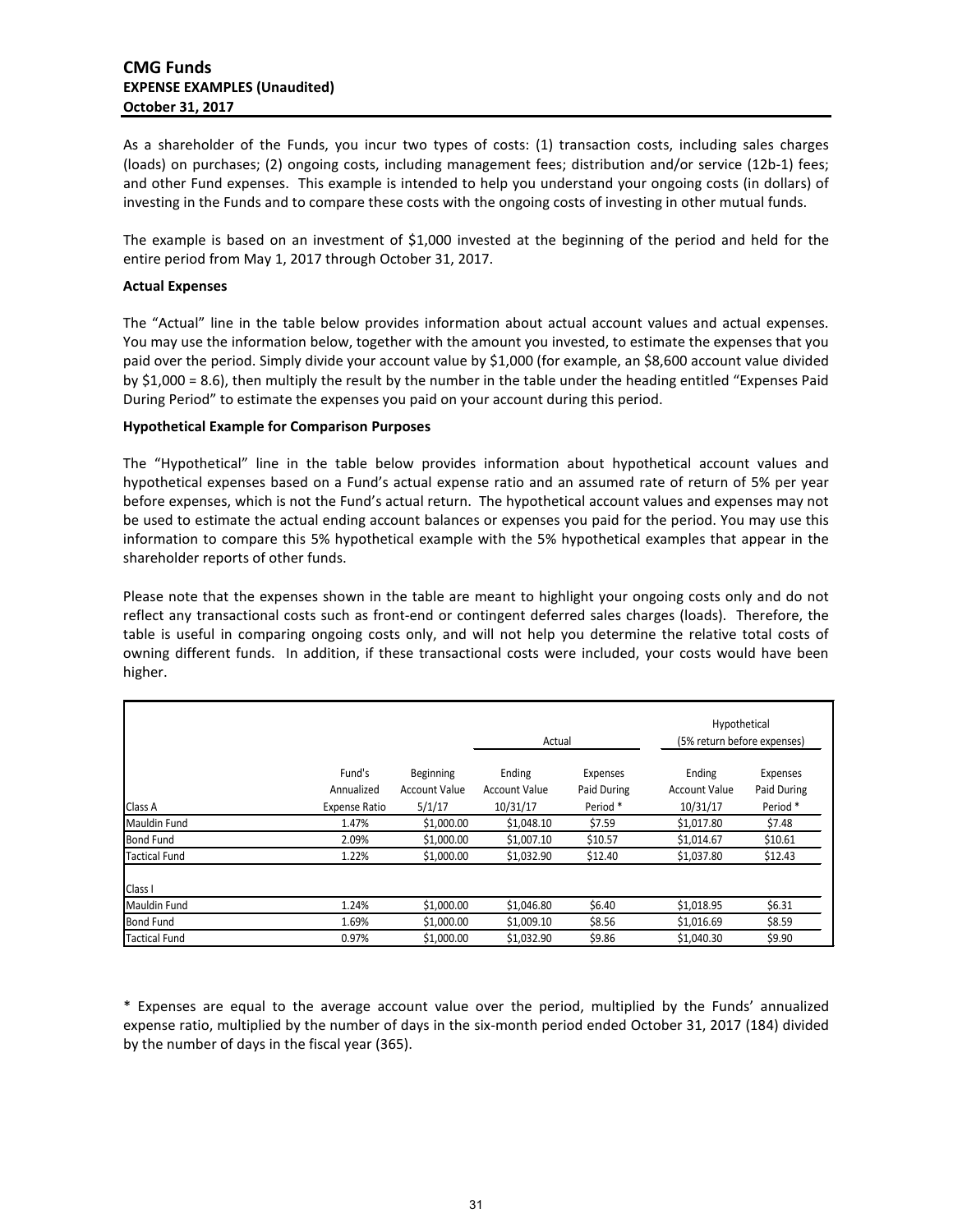# *PRIVACY NOTICE*

# **NORTHERN LIGHTS FUND TRUST**

**Rev. February 2014** 

# **FACTS WHAT DOES NORTHERN LIGHTS FUND TRUST DO WITH YOUR PERSONAL INFORMATION?** Financial companies choose how they share your personal information. Federal law gives consumers the right to<br>Iimit some, but not all sharing. Federal law also requires us to tell you how we collect, share, and protect you personal information. Please read this notice carefully to understand what we do. **The types of personal information we collect and share depends on the product or service that you have with us. This information can include:** information can include: • Social Security number and wire transfer instructions account transactions and transaction history investment experience and purchase history When you are *no longer* our customer, we continue to share your information as described in this notice.

All financial companies need to share customers' personal information to run their everyday business. In the section below, we list the reasons financial companies can share their customers' personal information; the reaso Lights Fund Trust chooses to share; and whether you can limit this sharing.

| <b>Reasons we can share your</b><br>personal information:                                                                                                                                       | <b>Does Northern Lights Fund Trust</b><br>share information? | Can you limit this sharing? |  |  |  |  |
|-------------------------------------------------------------------------------------------------------------------------------------------------------------------------------------------------|--------------------------------------------------------------|-----------------------------|--|--|--|--|
| For our everyday business purposes -<br>such as to process your transactions,<br>maintain your account(s), respond to<br>court orders and legal investigations, or<br>report to credit bureaus. | <b>YES</b>                                                   | N <sub>O</sub>              |  |  |  |  |
| For our marketing purposes - to offer<br>our products and services to you.                                                                                                                      | N <sub>O</sub>                                               | We don't share              |  |  |  |  |
| For joint marketing with other<br>financial companies.                                                                                                                                          | N <sub>O</sub>                                               | We don't share              |  |  |  |  |
| For our affiliates' everyday business<br>purposes - information about your<br>transactions and records.                                                                                         | N <sub>O</sub>                                               | We don't share              |  |  |  |  |
| For our affiliates' everyday business<br>purposes - information about your<br>credit worthiness.                                                                                                | N <sub>O</sub>                                               | We don't share              |  |  |  |  |
| For nonaffiliates to market to you                                                                                                                                                              | N <sub>O</sub>                                               | We don't share              |  |  |  |  |

**QUESTIONS? Call 1-402-493-4603**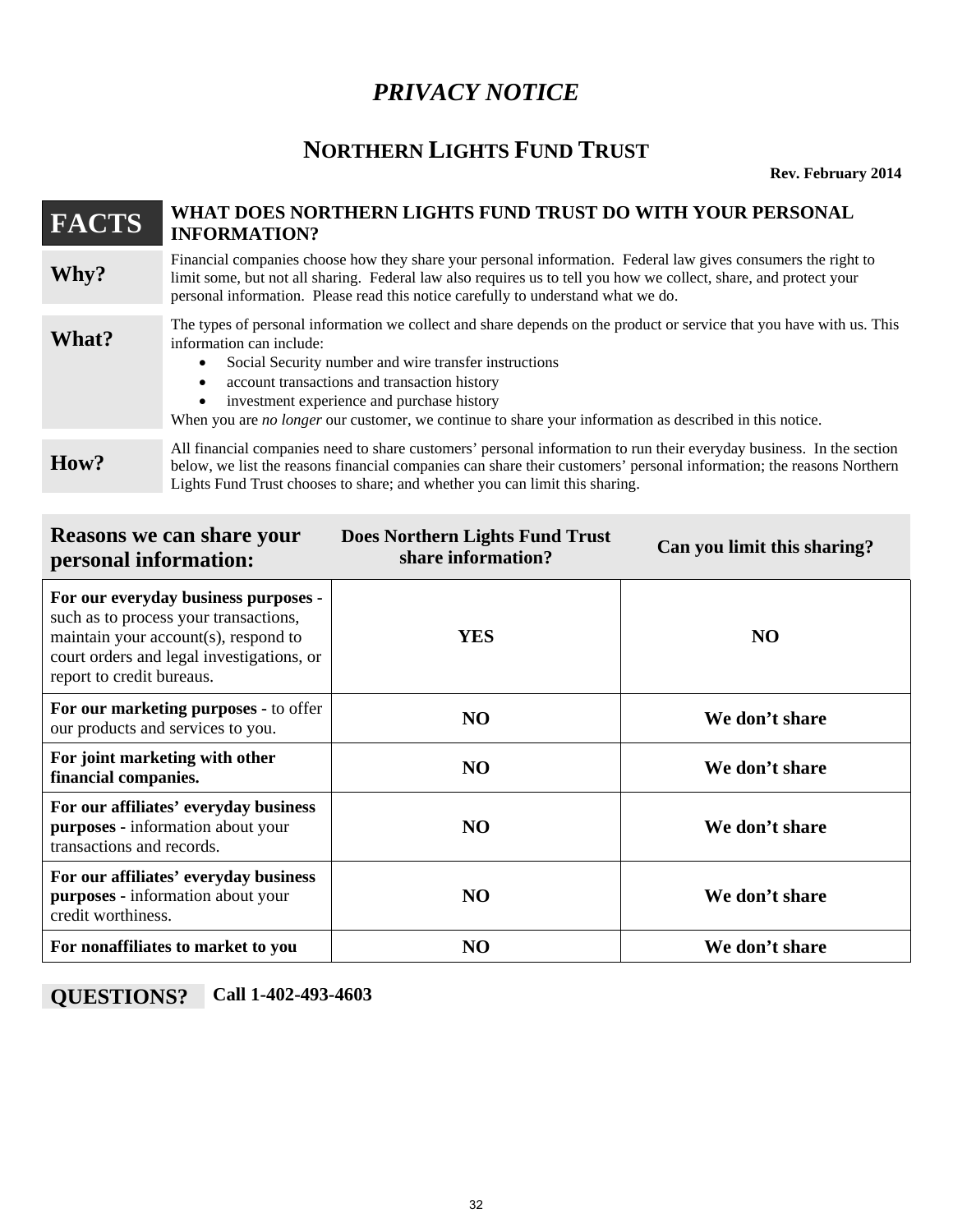# *PRIVACY NOTICE*

# **NORTHERN LIGHTS FUND TRUST**

# **Page 2**

| What we do:                                                                    |                                                                                                                                                                                                                                                                                                                                                                                  |
|--------------------------------------------------------------------------------|----------------------------------------------------------------------------------------------------------------------------------------------------------------------------------------------------------------------------------------------------------------------------------------------------------------------------------------------------------------------------------|
| <b>How does Northern Lights Fund Trust</b><br>protect my personal information? | To protect your personal information from unauthorized access and use, we<br>use security measures that comply with federal law. These measures<br>include computer safeguards and secured files and buildings.<br>Our service providers are held accountable for adhering to strict policies<br>and procedures to prevent any misuse of your nonpublic personal<br>information. |
| <b>How does Northern Lights Fund Trust</b><br>collect my personal information? | We collect your personal information, for example, when you<br>• open an account or deposit money<br>• direct us to buy securities or direct us to sell your securities<br>• seek advice about your investments<br>We also collect your personal information from others, such as credit<br>bureaus, affiliates, or other companies.                                             |
| Why can't I limit all sharing?                                                 | Federal law gives you the right to limit only:<br>• sharing for affiliates' everyday business purposes – information about<br>your creditworthiness.<br>• affiliates from using your information to market to you.<br>• sharing for nonaffiliates to market to you.<br>State laws and individual companies may give you additional rights to limit<br>sharing.                   |

# **Definitions**

| <b>Affiliates</b>      | Companies related by common ownership or control. They can be financial<br>and nonfinancial companies.<br>• Northern Lights Fund Trust does not share with its affiliates.                                 |
|------------------------|------------------------------------------------------------------------------------------------------------------------------------------------------------------------------------------------------------|
| <b>Nonaffiliates</b>   | Companies not related by common ownership or control. They can be<br>financial and nonfinancial companies.<br>• Northern Lights Fund Trust does not share with nonaffiliates so they can<br>market to you. |
| <b>Joint marketing</b> | A formal agreement between nonaffiliated financial companies<br>that together market financial products or services to you.<br>• Northern Lights Fund Trust doesn't jointly market.                        |